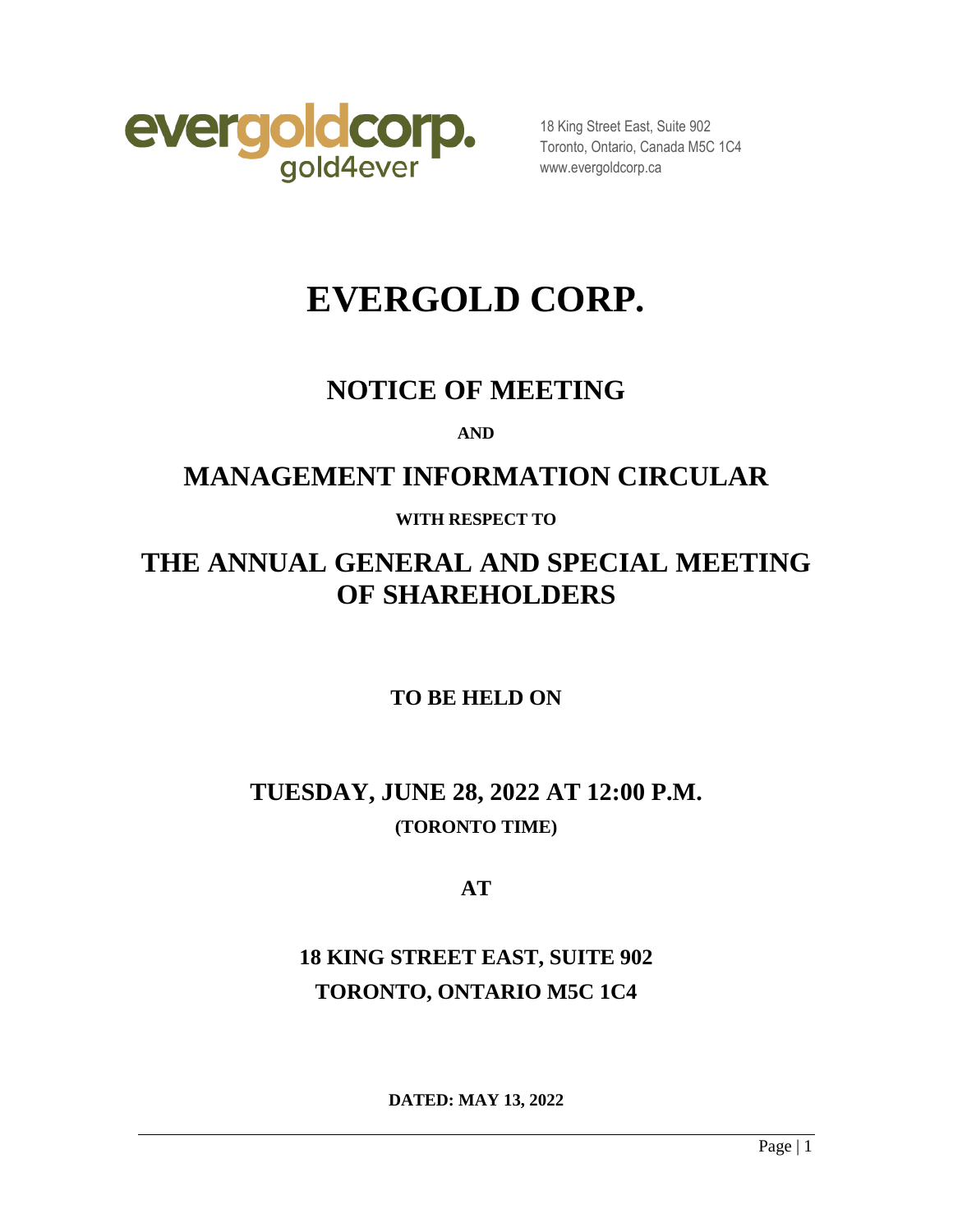

18 King Street East, Suite 902 Toronto, Ontario, Canada M5C 1C4 www.evergoldcorp.ca

## **NOTICE OF ANNUAL GENERAL AND SPECIAL MEETING OF SHAREHOLDERS**

NOTICE IS HEREBY GIVEN that an annual general and special meeting (the "**Meeting**") of the shareholders ("**Shareholders**") of Evergold Corp. (the "**Corporation**") will be held at the offices of the solicitors of the Corporation at 18 King Street East, Suite 902, Toronto, Ontario, Canada M5C 1C4 on June 28, 2022 at 12:00 p.m. (Toronto time), for the following purposes, all as more particularly described in the enclosed management information circular (the "**Circular**"):

- 1. to receive and consider the financial statements of the Corporation for the year ended December 31, 2021 and the report of the auditors thereon;
- 2. to appoint McGovern Hurley LLP, the auditors of the Corporation, for the ensuing year and to authorize the board of directors of the Corporation (the "**Board**") to fix their remuneration.
- 3. to elect five (5) directors of the Corporation for the ensuing year;
- 4. to consider and, if deemed advisable, to pass, with or without variation, an ordinary resolution to re-approve the Corporation's 10% rolling stock option plan for the ensuing year; and
- 5. to transact such other business as may properly come before the Meeting or any adjournments or postponements thereof.

Accompanying this Notice of Meeting is the Circular and a form of proxy. The Circular provides information relating to the matters to be addressed at the Meeting and is incorporated into this Notice of Meeting.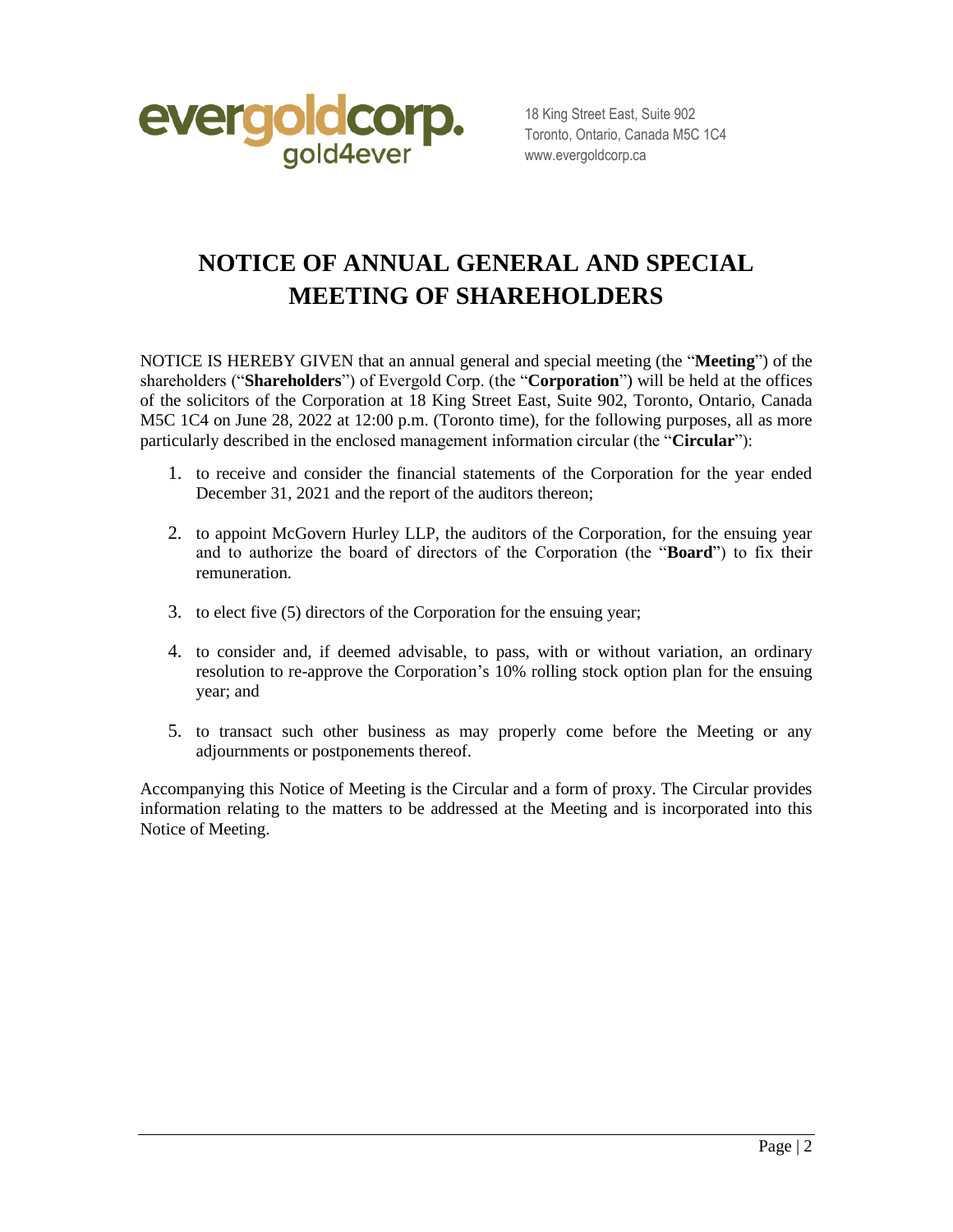#### **Voting**

A Shareholder may attend the Meeting in person or may be represented by proxy. Shareholders who are unable to attend the Meeting or any adjournments or postponements thereof in person are requested to complete, date, sign and return the accompanying form of proxy for use at the Meeting or any adjournments or postponements thereof. **To be valid, registered Shareholders must submit the form of proxy not later than 12:00 p.m. (Toronto time) on June 24, 2022 or, if the Meeting is adjourned or postponed, not later than 48 hours (excluding Saturdays, Sundays and statutory holidays) preceding the time for any reconvened meeting, by mail at the offices of Capital Transfer Agency ULC, located at 390 Bay Street, Suite 920, Toronto, ON M5H 2Y2 or by facsimile at (416) 350-5008.**

If you are a non-registered beneficial Shareholder, you must follow the instructions provided by your broker, securities dealer, bank, trust company or similar entity in order to vote your common shares. Those who are unable to attend the meeting are requested to read, complete, sign and mail the enclosed form of proxy in accordance with the instructions set out in the proxy and in the Circular accompanying this Notice of Meeting.

Dated this  $13<sup>th</sup>$  day of May, 2022.

#### **BY ORDER OF THE BOARD OF DIRECTORS**

"*Kevin M. Keough*"

Kevin M. Keough President, Chief Executive Officer and Director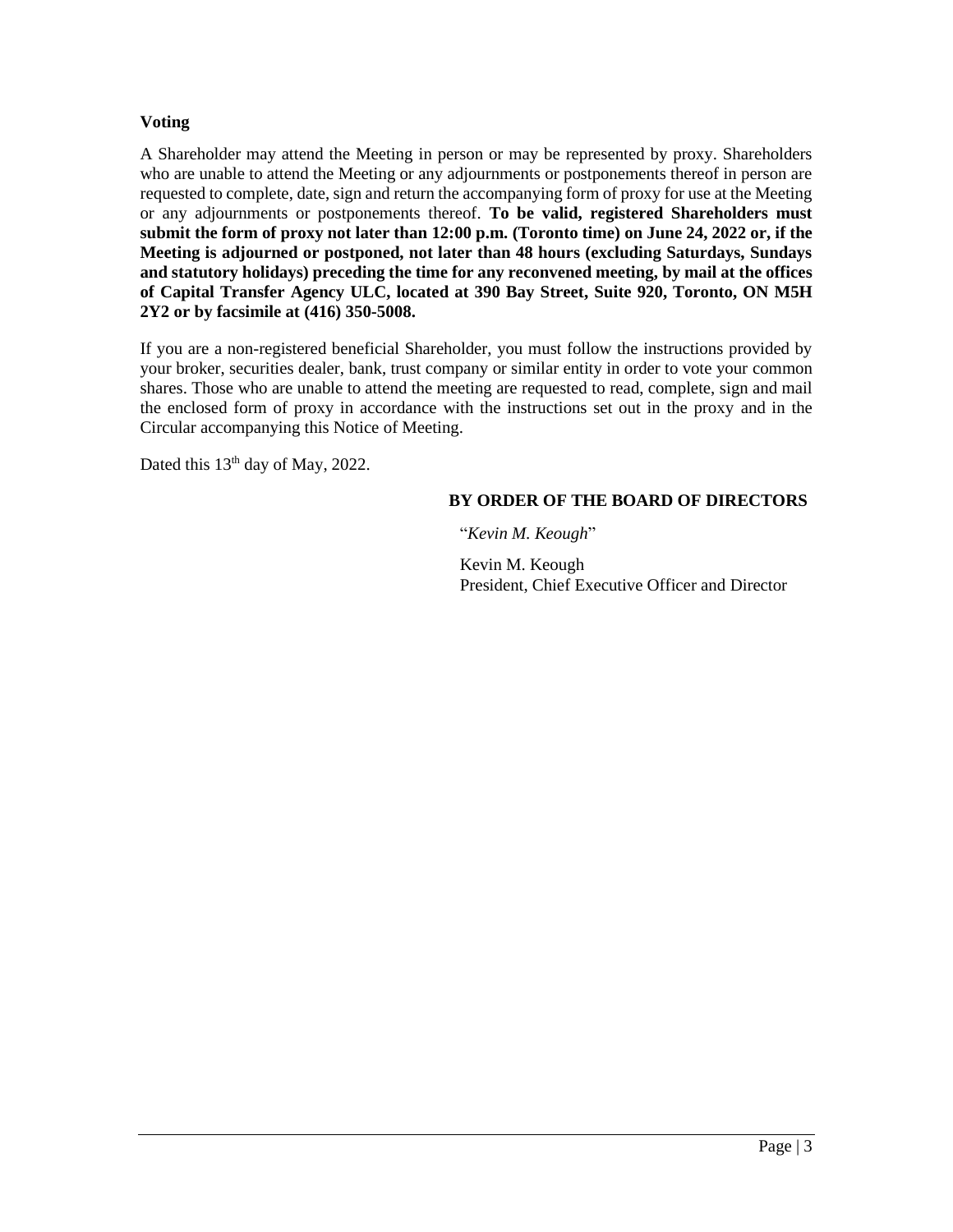

18 King Street East, Suite 902 Toronto, Ontario, Canada M5C 1C4 www.evergoldcorp.ca

## **MANAGEMENT INFORMATION CIRCULAR**

### **SOLICITATION OF PROXIES BY MANAGEMENT**

This management information circular (this "**Circular**") is furnished in connection with the solicitation by the management of Evergold Corp. (the "**Corporation**") of proxies to be used at the annual general and special meeting (the "**Meeting**") of the holders (the "**Shareholders**") of common shares of the Corporation ("**Common Shares**") to be held at the time and place and for the purposes set out in the accompanying Notice of Meeting. It is expected that the solicitation will be made primarily by mail. However, officers and employees of the Corporation may also solicit proxies by telephone, e-mail or in person. These persons will receive no compensation for such solicitation, other than their ordinary salaries or fees. The total cost of solicitation of proxies will be borne by the Corporation. Pursuant to National Instrument 54-101 – *Communication with Beneficial Owners of Securities of a Reporting Issuer* ("**NI 54-101**"), arrangements have been made with clearing agencies, brokerage houses and other financial intermediaries to forward proxy-related materials to the beneficial owners of the Common Shares. See "*Appointment and Revocation of Proxies – Notice to Beneficial Holders of Common Shares*" below for further details. The Corporation will provide, with cost to such person, upon request to the Secretary of the Corporation, additional copies of the foregoing documents for this purpose.

### **NOTICE AND ACCESS**

The Corporation has elected to use the notice-and-access process ("**Notice-and-Access**") that came into effect on February 11, 2013 under NI 54-101 and National Instrument 51-102 – *Continuous Disclosure Obligations*, for distribution of this Circular and other meeting materials to registered Shareholders of the Corporation and Beneficial Shareholders (as defined herein).

Notice-and-Access allows issuers to post electronic versions of meeting materials, including circulars, annual financial statements and management discussion and analysis, online, via SEDAR and one other website, rather than mailing paper copies of such meeting materials to Shareholders. The Corporation anticipates that utilizing the Notice-and-Access process will substantially reduce both postage and printing costs.

Meeting materials including the Circular and the Corporation's audited financial statements for the year ended December 31, 2021 (the "**Financial Statements**") and the Corporation's management discussion and analysis for the year ended December 31, 2021 (the "**MD&A**"), are available on the Corporation's website at<https://www.evergoldcorp.ca/> and on the Corporation's SEDAR profile at [www.sedar.com.](http://www.sedar.com/)

Although the Circular and the related proxy materials for use in connection with the Meeting (the "**Meeting Materials**") will be posted electronically online, as noted above, the registered Shareholders and Beneficial Shareholders (subject to the provisions set out below under the heading "**Notice to Beneficial Holders of Common Shares**") will receive a "notice package" (the "**Notice-and-Access Notification**"), by prepaid mail, which includes the information prescribed by NI 54-101, and a proxy form or voting instruction form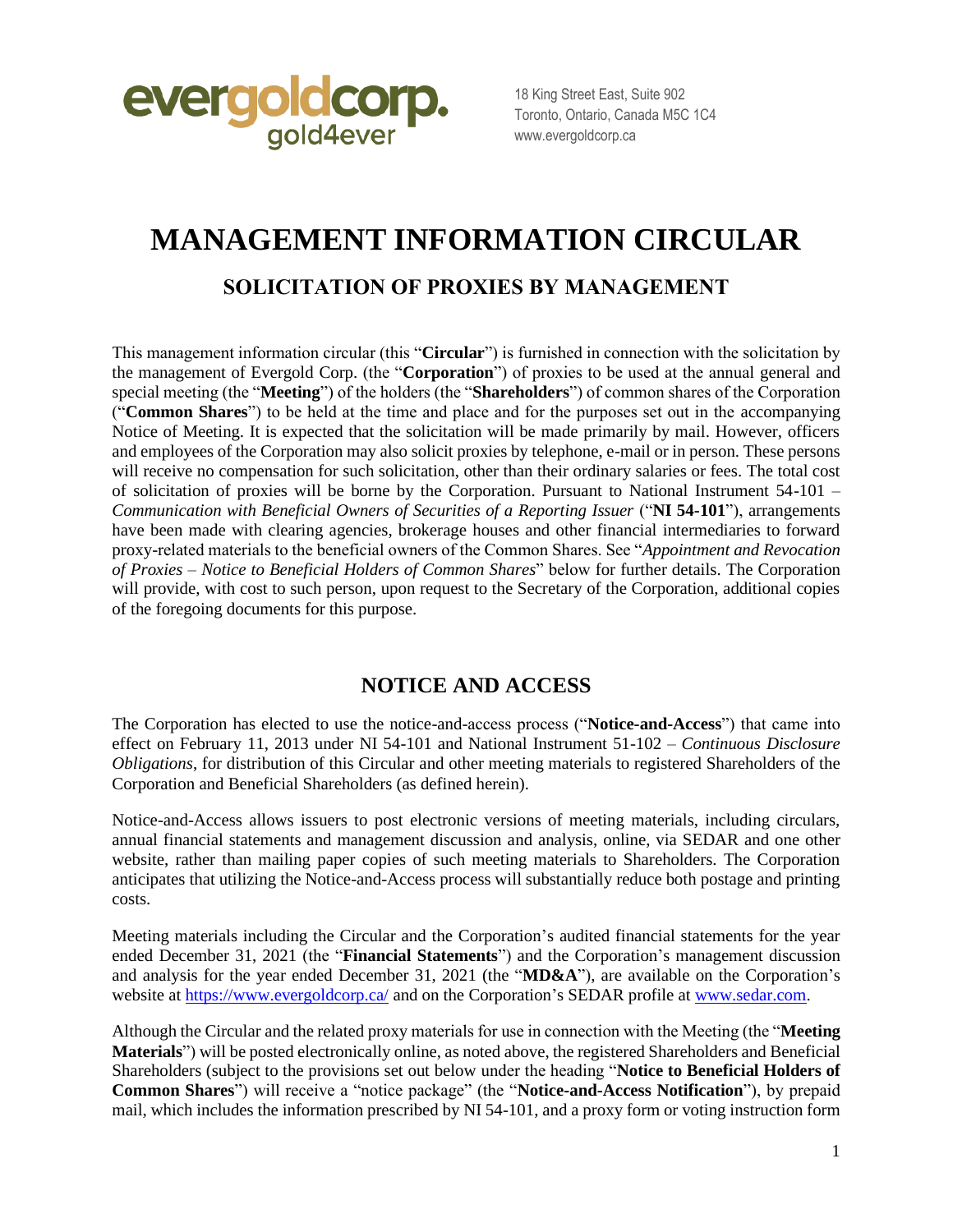from their respective intermediaries. Shareholders should follow the instructions for completion and delivery contained in the proxy or voting instruction form. Shareholders are reminded to review the Circular before voting.

Management of the Corporation does not intend to pay for intermediaries to forward the Notice-and-Access Notification to OBOs (as defined herein) under NI 54-101, and therefore an OBO will not receive the Notice-and Access Notification unless the OBO's intermediary assumes the cost of delivery.

Shareholders will not receive a paper copy of the Meeting Materials unless they request paper copies from the Corporation. Requests for paper copies of the Meeting Materials must be received at least five (5) business days in advance of the proxy deposit date and time, being 12:00 pm (Toronto time) on June 21, 2022 and the Corporation will mail the requested materials within three (3) business days of the request. Shareholders with questions about Notice-and Access may contact Capital Transfer Agency ULC ("**CTA**") toll free at 1-844-499-4482 or outside North America at (416) 350-5007 or [voteproxy@capitaltransferagency.com](mailto:voteproxy@capitaltransferagency.com)

## **GENERAL INFORMATION RESPECTING THE MEETING**

No person has been authorized to give any information or make any representations in connection with the matters being considered herein other than those contained in this Circular and, if given or made, any such information or representations should be considered not to have been authorized by the Corporation. This Circular does not constitute the solicitation of a proxy by any person in any jurisdiction in which such solicitation is not authorized or in which the person making such solicitation is not qualified to do so or to any person to whom it is unlawful to make such solicitation.

References in this Circular to the Meeting include any adjournment(s) or postponement(s) thereof.

In this Circular, unless otherwise indicated, all dollar amounts "\$" are expressed in Canadian dollars.

Except where otherwise indicated, the information contained herein is stated as of May 13, 2022.

#### **Shareholders are reminded to review this Circular before voting.**

## **APPOINTMENT AND REVOCATION OF PROXIES**

#### **Appointment of Proxy**

A Shareholder who is unable to attend the Meeting in person is requested to complete and sign the enclosed form of proxy and to deliver it to CTA: (i) by mail or hand delivery to CTA; or (ii) by facsimile at (416) 350-5008. In order to be valid and acted upon at the Meeting, the form of proxy must be received no later than 5:00 p.m. (Toronto time) on June 24, 2022 or be deposited with the Secretary of the Corporation before the commencement of the Meeting or any adjournment thereof. The deadline for the deposit of proxies may be waived or extended by the Chair of the Meeting at his discretion, without notice.

If you are a non-registered holder of Common Shares and have received these materials through your broker, custodian, nominee or other intermediary, please complete and return the form of proxy or voting instruction form provided to you by your broker, custodian, nominee or other intermediary in accordance with the instructions provided therein.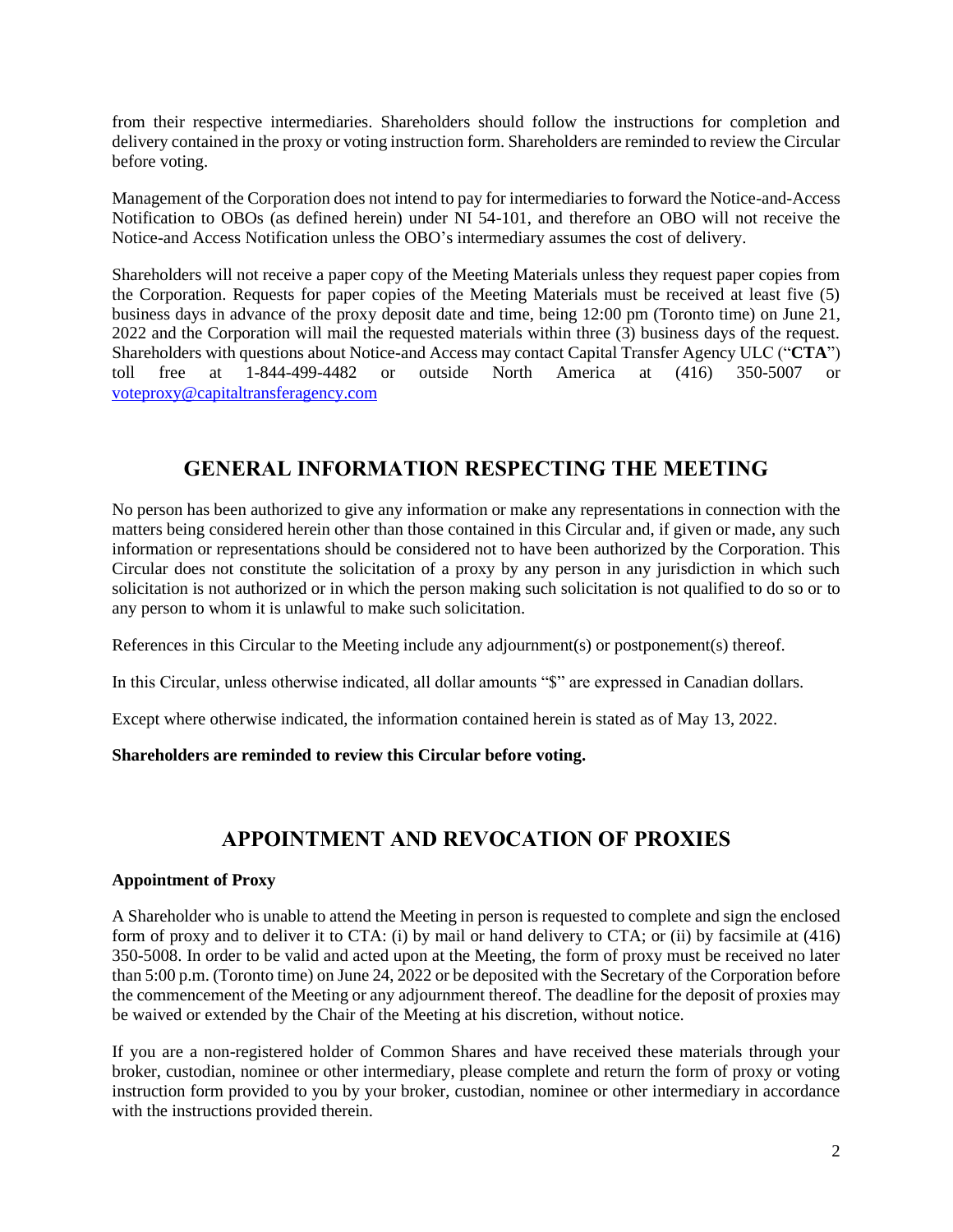The document appointing a proxy must be in writing and executed by the Shareholder or his attorney authorized in writing or, if the Shareholder is a corporation, under its corporate seal or by an officer or attorney thereof duly authorized.

**A Shareholder submitting a form of proxy has the right to appoint a person (who need not be a Shareholder) to represent him or her at the Meeting other than the persons designated in the form of proxy furnished by the Corporation.** To exercise that right, the name of the Shareholder's appointee should be legibly printed in the blank space provided. In addition, the Shareholder should notify the appointee of the appointment, obtain his or her consent to act as appointee and instruct the appointee on how the Shareholder's Common Shares are to be voted.

Shareholders who are not registered shareholders should refer to "*Notice to Beneficial Holders of Common Shares*" below.

#### **Revocation of Proxy**

A Shareholder who has submitted a form of proxy as directed hereunder may revoke it at any time prior to the exercise thereof. If a person who has given a proxy personally attends the Meeting at which that proxy is to be voted, that person may revoke the proxy and vote in person. In addition to the revocation in any other manner permitted by law, a proxy may be revoked by instrument in writing executed by the Shareholder or his attorney or authorized agent and deposited with, CTA, located at 390 Bay Street, Suite 920, Toronto, ON M5H 2Y2 at any time up to 12:00 p.m. (Toronto time) on June 24, 2022: (i) by mail or by hand delivery to CTA; or, (ii) by facsimile at (416) 350-5008, or deposited with the Corporate Secretary of the Corporation before the commencement of the Meeting, or any adjournment thereof, and upon either of those deposits, the proxy will be revoked.

#### **Notice to Beneficial Holders of Common Shares**

The information set out in this section is of importance to many Shareholders, as a substantial number of Shareholders do not hold Common Shares in their own name. Shareholders who do not hold their Common Shares in their own name (referred to herein as "**Beneficial Shareholder**s") should note that only proxies deposited by Shareholders whose names appear on the records of the Corporation as the registered holders of Common Shares can be recognized and acted upon at the Meeting or any adjournment(s) thereof. If Common Shares are listed in an account statement provided to a Shareholder by a broker, then in almost all cases those Common Shares will not be registered in the Shareholder's name in the records of the Corporation. Those Common Shares will most likely be registered under the name of the Shareholder's broker or an agent of that broker. In Canada, the vast majority of such shares are registered under the name of CDS & Co. (the registration name for CDS Clearing and Depository Services Inc., which acts as nominee for many Canadian brokerage firms). Common Shares held by brokers or their nominees can be voted (for or against resolutions or withheld from voting) only upon the instructions of the Beneficial Shareholder. Without specific instructions, the broker/nominees are prohibited from voting Common Shares for their clients. Subject to the following discussion in relation to NOBOs (as defined herein), the Corporation does not know for whose benefit the Common Shares registered in the name of CDS & Co., a broker or another nominee, are held.

The Notice-and-Access Notification is being sent to both registered Shareholders and Beneficial Shareholders. There are two categories of Beneficial Shareholders under applicable securities regulations for purposes of dissemination to Beneficial Shareholders of proxy-related materials and other security holder materials and requests for voting instructions from such Beneficial Shareholders. Non-objecting beneficial owners ("**NOBOs**") are Beneficial Shareholders who have advised their intermediary (such as brokers or other nominees) that they do not object to their intermediary disclosing ownership information to the Corporation, consisting of their name, address, e-mail address, securities holdings and preferred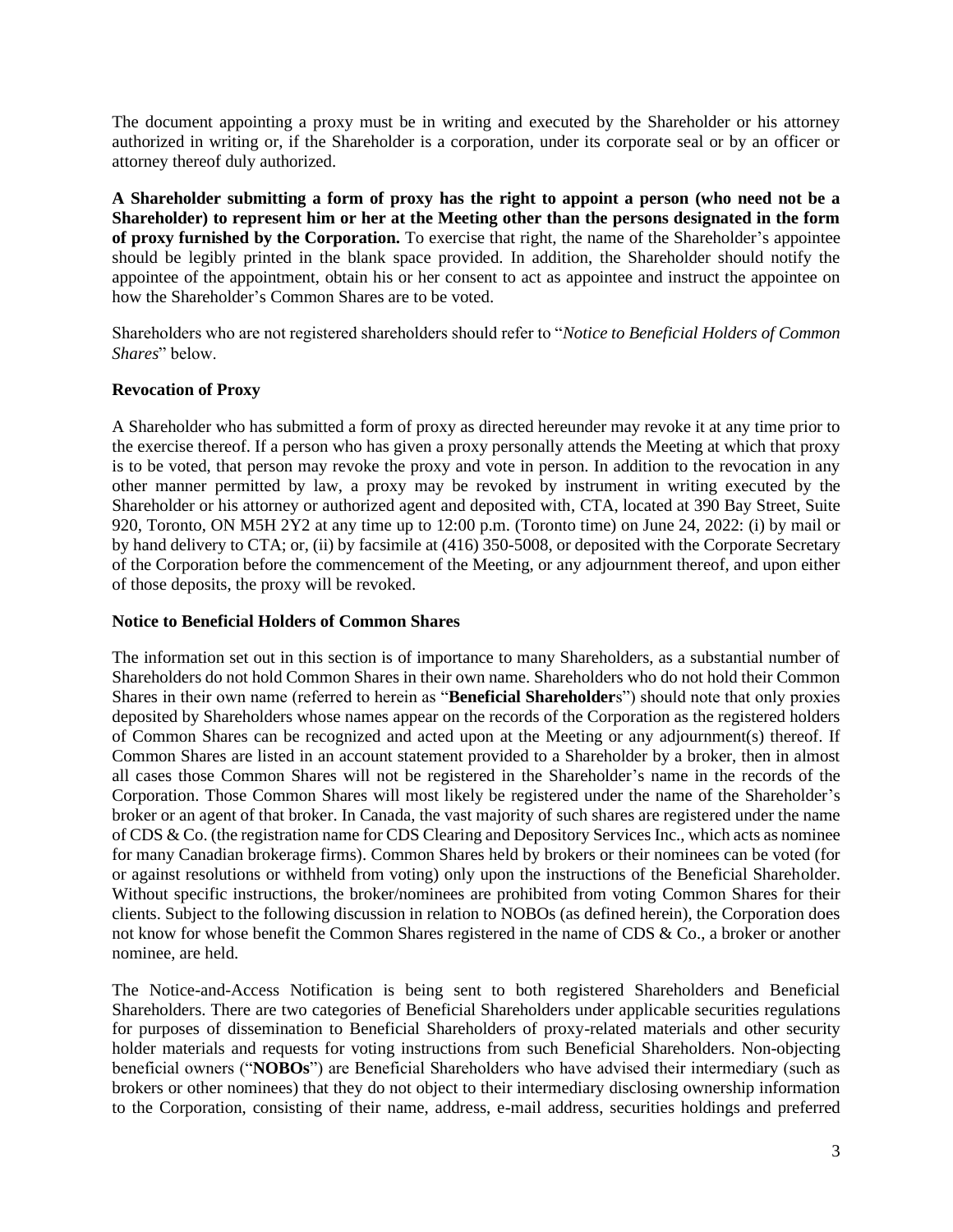language of communication. Canadian securities laws restrict the use of that information to matters strictly relating to the affairs of the Corporation. Objecting beneficial owners ("**OBOs**") are Beneficial Shareholders who have advised their intermediary that they object to their intermediary disclosing such ownership information to the Corporation.

In accordance with the requirements of NI 54-101, the Corporation is sending the Meeting Materials indirectly through intermediaries to NOBOs and OBOs. NI 54-101 allows the Corporation, in its discretion, to obtain a list of its NOBOs from intermediaries and to use such NOBO list for the purpose of distributing the proxy materials directly to, and seeking voting instructions directly from, such NOBOs. As a result, the Corporation is entitled to deliver Meeting Materials to Beneficial Shareholders in two manners: (a) directly to NOBOs and indirectly through intermediaries to OBOs; or (b) indirectly to all Beneficial Shareholders through intermediaries. The Corporation is sending Meeting Materials indirectly to the NOBOs. The Corporation will use and pay intermediaries and agents to send the Meeting Materials and does not intend to pay for intermediaries to deliver the Meeting Materials to the OBOs.

Applicable securities regulations require intermediaries, on receipt of Meeting Materials that seek voting instructions from Beneficial Shareholders indirectly, to seek voting instructions from Beneficial Shareholders in advance of shareholders' meetings on Form 54-101F7. Every intermediary/broker has its own mailing procedures and provides its own return instructions, which should be carefully followed by Beneficial Shareholders in order to ensure that their Common Shares are voted at the Meeting or any adjournment(s) thereof. Often, the form of proxy supplied to a Beneficial Shareholder by its broker is identical to the form of proxy provided to registered shareholders; however, its purpose is limited to instructing the registered shareholder how to vote on behalf of the Beneficial Shareholder. Beneficial Shareholders who wish to appear in person and vote at the Meeting should be appointed as their own representatives at the Meeting in accordance with the directions of their intermediaries and Form 54-101F7. Beneficial Shareholders can also write the name of someone else whom they wish to appoint to attend the Meeting and vote on their behalf. Unless prohibited by law, the person whose name is written in the space provided in Form 54-101F7 will have full authority to present matters to the Meeting and vote on all matters that are presented at the Meeting, even if those matters are not set out in Form 54-101F7 or this Circular. The majority of brokers now delegate responsibility for obtaining instructions from clients to Broadridge Financial Solutions, Inc. ("**Broadridge**") in Canada. Broadridge typically mails a voting instruction form in lieu of a form of proxy. Beneficial Shareholders are requested to complete and return the voting instruction form to Broadridge by mail or facsimile. Alternatively, Beneficial Shareholders can call a tollfree telephone number to vote the shares held by them or access Broadridge's dedicated voting website to deliver their voting instructions. Broadridge will then provide aggregate voting instructions to the Corporation's transfer agent and registrar, which will tabulate the results and provide appropriate instructions respecting the voting of Common Shares to be represented at the Meeting or any adjournment thereof.

All references to Shareholders in this Circular, instrument of proxy and Notice of Meeting are to registered Shareholders unless specifically stated otherwise.

#### **Voting**

Common Shares represented by any properly executed proxy in the accompanying form will be voted for or against, or withheld from voting, as the case may be, on any ballot that may be called for in accordance with the instructions given by the Shareholder. **In the absence of such direction, such Common Shares will be voted in favour of the matters set out herein.**

The accompanying form of proxy confers discretionary authority on the persons named in it with respect to amendments or variations to matters identified in the Notice of Meeting or other matters that may properly come before the Meeting. As of the date hereof, management of the Corporation is not aware of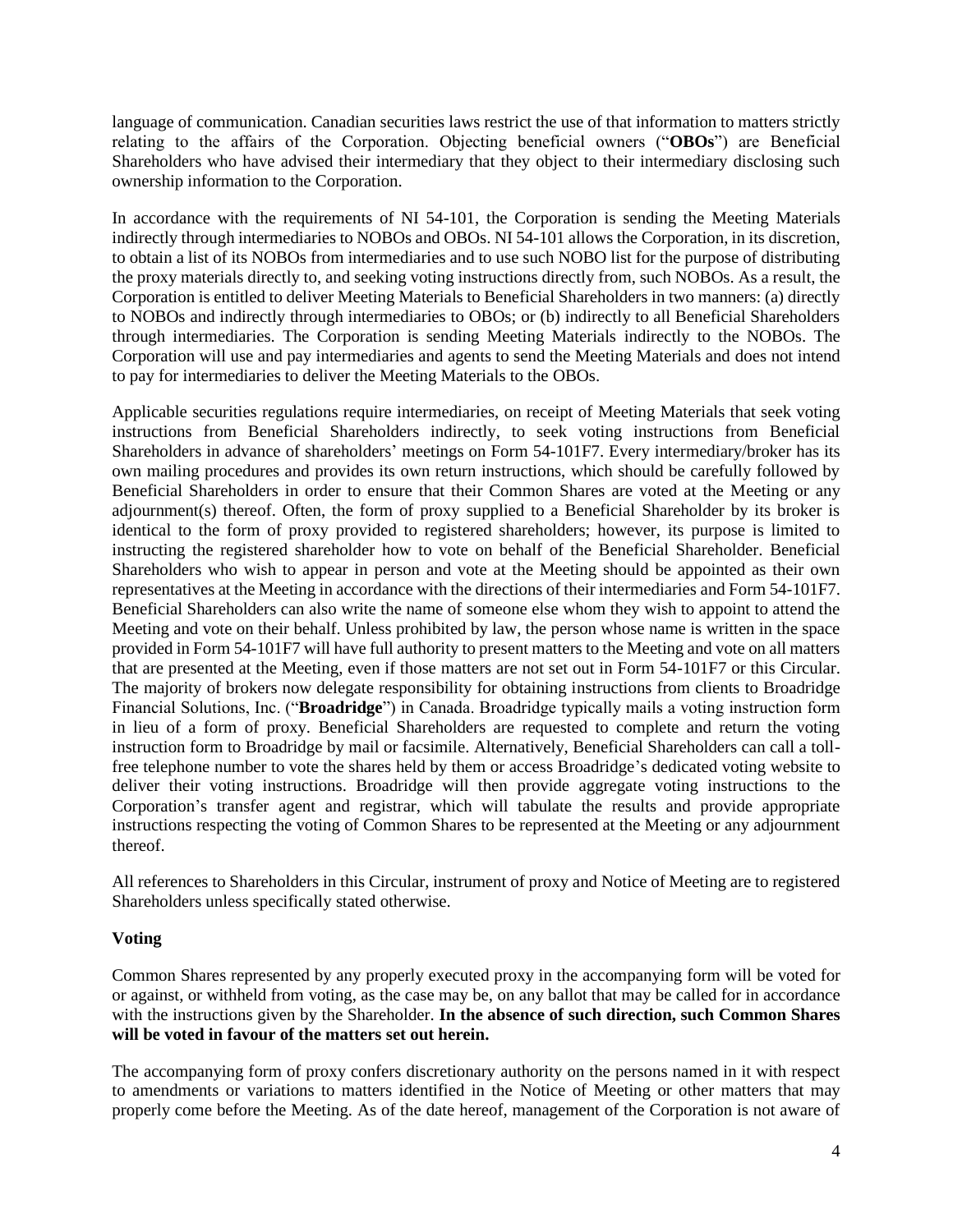any such amendments, variations or other matters which may come before the Meeting. In the event that other matters come before the Meeting, then the management designees intend to vote in accordance with the judgment of management of the Corporation.

## **INTEREST OF CERTAIN PERSONS OR COMPANIES IN MATTERS TO BE ACTED UPON**

No person who has been a director or an officer of the Corporation at any time since December 31, 2021, no proposed nominee for election as a director of the Corporation nor any associate of any such director, director nominee or officer has any material interest, direct or indirect, by way of beneficial ownership of securities or otherwise, in any matter to be acted upon at the Meeting, except as disclosed in this Circular.

## **VOTING SECURITIES AND PRINCIPAL HOLDERS OF VOTING SECURITIES**

The authorized share capital of the Corporation consists of an unlimited number of Common Shares without par value. As at the date hereof, there are 74,843,393 Common Shares issued and outstanding.

Each Common Share entitles the holder thereof to one vote on all matters to be acted upon at the Meeting. The record date for the determination of Shareholders entitled to receive notice of the Meeting has been fixed at May 13, 2022 (the "**Record Date**"). All such holders of record of Common Shares on the Record Date are entitled either to attend and vote thereat in person the Common Shares held by them or, provided a completed and executed proxy shall have been delivered to the Corporation's transfer agent, CTA, within the time specified in the Notice of Meeting, to attend and to vote thereat by proxy the Common Shares held by them.

To the knowledge of the directors and executive officers of the Corporation, as of the date hereof, no person or company beneficially owns, controls or directs, directly or indirectly, voting securities of the Corporation carrying 10% or more of the voting rights attached to all outstanding Common Shares of the Corporation.

## **EXECUTIVE COMPENSATION**

#### **Named Executive Officer Compensation**

This statement of executive compensation is made pursuant to National Instrument 51-102 "*Continuous Disclosure*" of the Canadian Securities Administrators and reflects the requirements set forth in Form 51-102F6 thereof.

#### *Named Executive Officers*

For the purposes of this Circular, a Named Executive Officer ("**NEO**") of the Corporation means each of the following individuals:

- (a) a chief executive officer ("**CEO**") of the Corporation;
- (b) a chief financial officer ("**CFO**") of the Corporation; and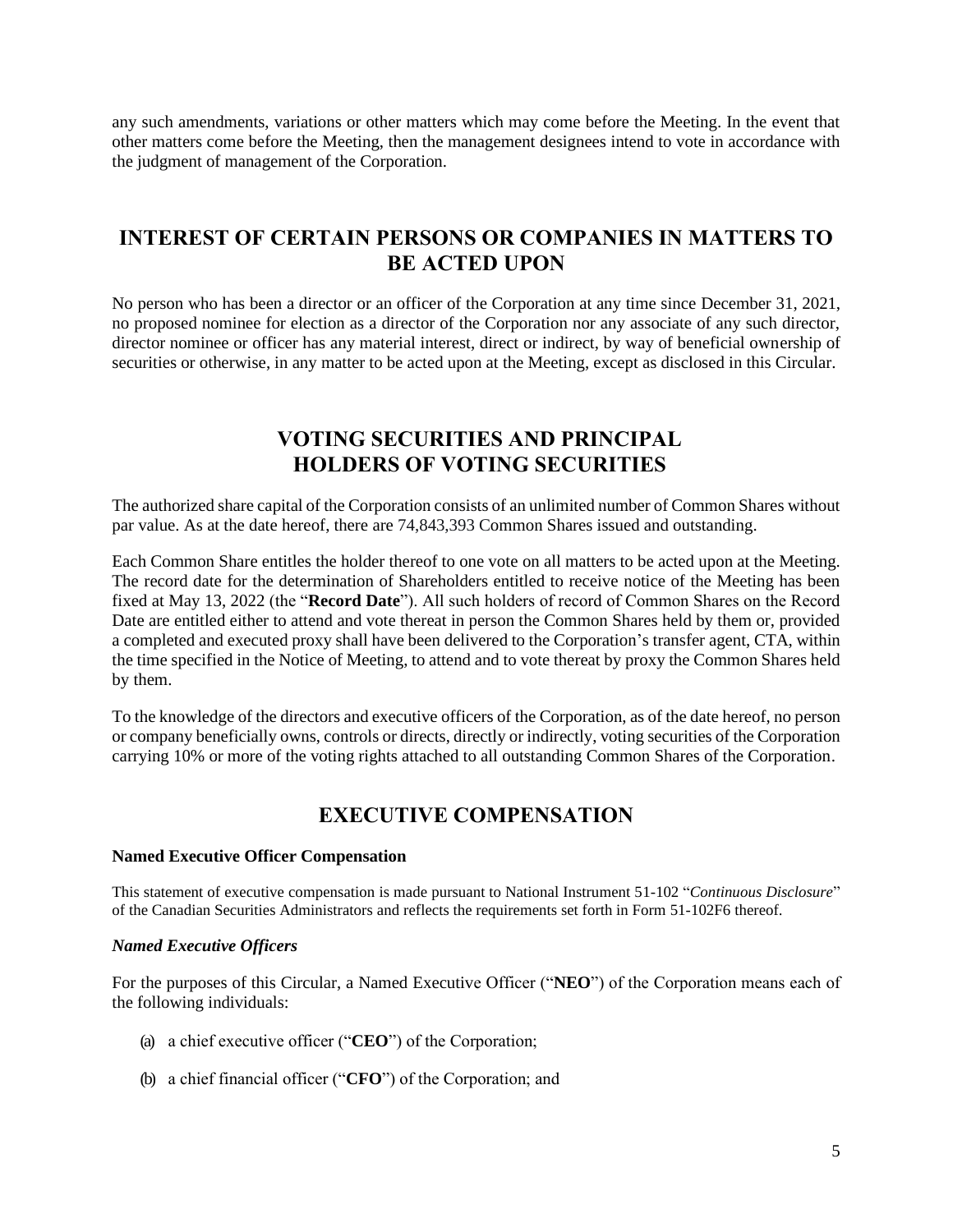- (c) in respect of the Corporation and its subsidiaries, the most highly compensated executive officer other than the individuals identified in paragraphs (a) and (b) at the end of the most recently completed financial year whose total compensation was more than \$150,000; and
- (d) each individual who would be an NEO under paragraph (c) above but for the fact that the individual was neither an executive officer of the Corporation, nor acting in a similar capacity, at the end of that financial year.

In respect of the Corporation's financial year ended December 31, 2021 (the "**Last Financial Year**"), the Corporation had two NEOs, namely Kevin M. Keough, President, CEO and Director and K. Tracy Albert, CFO.

#### *Summary Compensation Table*

The following table provides information for the Last Financial Year and the years ended December 31, 2020 and 2019 regarding compensation earned by each of the following NEOs and officers:

|                                             |                                        | Salary,                          |                     | Option-                              |                                            | <b>Non-Equity Incentive</b><br><b>Plan Compensation</b><br>\$) |                                       |                                                |                                            |
|---------------------------------------------|----------------------------------------|----------------------------------|---------------------|--------------------------------------|--------------------------------------------|----------------------------------------------------------------|---------------------------------------|------------------------------------------------|--------------------------------------------|
| Name and<br><b>Principal Position</b>       | Year<br><b>Ended</b><br><b>Dec. 31</b> | Consulting<br><b>Fees</b><br>\$) | <b>Bonus</b><br>\$) | <b>Based</b><br><b>Awards</b><br>\$) | Annual<br><b>Incentive</b><br><b>Plans</b> | Long-Term<br><b>Incentive</b><br><b>Plans</b>                  | <b>Pension</b><br><b>Value</b><br>\$) | <b>All Other</b><br><b>Compensation</b><br>\$) | <b>Total</b><br><b>Compensation</b><br>\$) |
| Kevin M. Keough                             | 2021                                   | 150,000                          | nil                 | 211,381                              | nil                                        | nil                                                            | nil                                   | nil                                            | 361,381                                    |
| President, CEO,                             | 2020                                   | 150,000                          | nil                 | 35,684                               | nil                                        | nil                                                            | nil                                   | nil                                            | 185.684                                    |
| and Director                                | 2019                                   | 137,500                          | nil                 | 44,011                               | nil                                        | nil                                                            | nil                                   | nil                                            | 181,511                                    |
|                                             | 2021                                   | 54,000                           | nil                 | 40,263                               | nil                                        | nil                                                            | nil                                   | nil                                            | 94,263                                     |
| K. Tracy Albert,<br>CFO                     | 2020                                   | 54,000                           | nil                 | 8,921                                | nil                                        | nil                                                            | nil                                   | nil                                            | 62,921                                     |
|                                             | 2019                                   | 46,500                           | nil                 | 13,721                               | nil                                        | nil                                                            | nil                                   | nil                                            | 60,221                                     |
| Monique Hutchins                            | 2021                                   | 18,000                           | nil                 | 16,105                               | nil                                        | nil                                                            | nil                                   | nil                                            | 34,105                                     |
| Corporate                                   | 2020                                   | 18,000                           | nil                 | 7,137                                | nil                                        | nil                                                            | nil                                   | nil                                            | 25,137                                     |
| Secretary                                   | 2019                                   | 7,500                            | nil                 | 2,589                                | nil                                        | nil                                                            | nil                                   | nil                                            | 10,089                                     |
|                                             | 2021                                   | nil                              | nil                 | 40,263                               | nil                                        | nil                                                            | nil                                   | nil                                            | 40,263                                     |
| Andrew J. Mitchell<br><b>VP</b> Exploration | 2020                                   | nil                              | nil                 | 17,842                               | nil                                        | nil                                                            | nil                                   | nil                                            | 17,842                                     |
|                                             | 2019                                   | nil                              | nil                 | 13,721                               | nil                                        | nil                                                            | nil                                   | nil                                            | 13,721                                     |

Notes:

(1) Option based awards are comprised of the value of stock options granted, as determined by the Black Scholes valuation model.

(2) Andrew J. Mitchell provides his services to the Corporation under an umbrella contract for geological services between the Corporation and CJ Greig & Associates Ltd. Further to this contract he received a total of \$35,506 in the Last Financial Year.

#### **Options and Other Compensation Securities**

#### *Outstanding Share-Based and Option-Based Awards*

During the Last Financial Year, 4,010,000 stock options were issued to certain directors, officers and directors of the Corporation. On March 26, 2021, the Corporation granted 4,010,000 options to certain officers, directors and consultants of the Corporation. All such options are exercisable for 5 years at \$0.26 and all such options are now vested.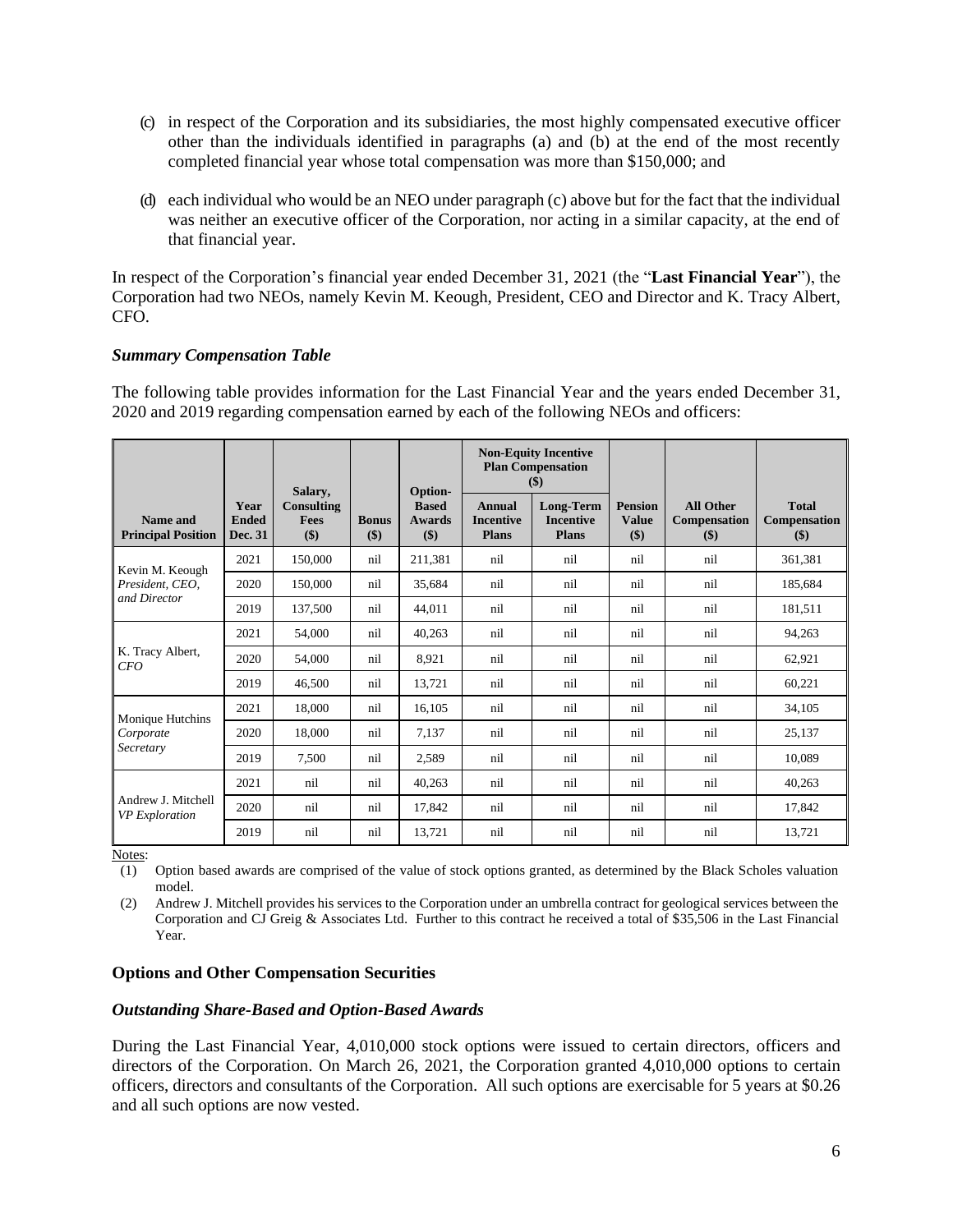The following tables provide information regarding the outstanding compensation securities held by each NEO and officer as at December 31, 2021.

|                    |                                                                                        | <b>Option-based Awards</b>            | <b>Share-based Awards</b>    |                                                                    |                                                                                |                                                                                                |
|--------------------|----------------------------------------------------------------------------------------|---------------------------------------|------------------------------|--------------------------------------------------------------------|--------------------------------------------------------------------------------|------------------------------------------------------------------------------------------------|
| <b>Name</b>        | <b>Number of Common</b><br><b>Shares underlying</b><br>unexercised options<br>$^{(#)}$ | Option<br>exercise<br>price<br>$(\$)$ | Option<br>expiration<br>date | Value of<br>unexercised<br>in-the-<br>money<br>options<br>$(\$)^1$ | Number of shares<br>or units of shares<br>that have not<br><b>vested</b><br>#) | <b>Market</b> or<br>payout<br>value of<br>share<br>awards<br>that have<br>not vested<br>$(\$)$ |
| Kevin M. Keough    | 1,816,667                                                                              | See Note 2                            | See Note 2                   | nil                                                                | nil                                                                            | nil                                                                                            |
| K. Tracy Albert    | 480,000                                                                                | See Note 3                            | See Note 3                   | nil                                                                | nil                                                                            | nil                                                                                            |
| Monique Hutchins   | 170,000                                                                                | See Note 4                            | See Note 4                   | nil                                                                | nil                                                                            | nil                                                                                            |
| Andrew J. Mitchell | 565,000                                                                                | See Note 5                            | See Note 5                   | nil                                                                | nil                                                                            | nil                                                                                            |

Notes:

(1) The closing price for the Common Shares trading on the TSX Venture Exchange ("TSX-V") as at December 31, 2021 was \$0.1150.

- (2) 283,333 of an initial grant of 850,000, 5-year options (grant dated August 27, 2019), were duly exercised at \$0.20. Of the remaining 566,667 options from the initial grant, all have now vested, half of which are exercisable at 25 cents, and half are exercisable at 30 cents. A second grant of 200,000, 5-year options was made on June 16, 2020, all of which have now vested, and all of which are exercisable at \$0.66. A third grant of 1,050,000, 5-year options was made on March 29, 2021, all of which are now vested, and all of which are exercisable at \$0.26.
- (3) An initial grant of 265,000, 5-year options was made on August 27, 2019, all of which have now vested and are exercisable in thirds at \$0.20, \$0.25 and \$0.30 respectively, and 35,000 of which have been exercised. A second grant of 50,000 options with a 5-year expiry period was made on June 16, 2020, all of which have now vested, and all of which are exercisable at \$0.66. A third grant of 200,000, 5-year options was made on March 29, 2021, all of which are now vested, and all of which are exercisable at \$0.26.
- (4) An initial grant of 50,000, 5-year options was made on August 27, 2019, all of which have now vested and are exercisable in thirds at \$0.20, \$0.25 and \$0.30 respectively. A second grant of 40,000, 5-year options was made on June 16, 2020, all of which have now vested, and all of which are exercisable at \$0.66. A third grant of 80,000, 5-year options was made on March 29, 2021, all of which are now vested, and all of which are exercisable at \$0.26.
- (5) An initial grant of 265,000, 5-year options was made on August 27, 2019, all of which have now vested and are exercisable in thirds at \$0.20, \$0.25 and \$0.30 respectively. A second grant of 100,000, 5-year options was made on June 16, 2020, all of which have now vested, and all of which are exercisable at \$0.66. A third grant of 200,000, 5-year options was made on March 29, 2021, all of which are now vested, and all of which are exercisable at \$0.26.

#### *Value Vested or Earned During the Year*

The following table provides information regarding the value vested or earned on incentive plan awards for each of the NEOs and officers of the Corporation as at December 31, 2021:

| <b>Name</b>             | Option-based awards -<br>Value vested during the year | Share-based awards -<br><b>Value vested</b><br>(\$) | Non-equity incentive plan compensation<br>- Value earned during the year |
|-------------------------|-------------------------------------------------------|-----------------------------------------------------|--------------------------------------------------------------------------|
| Kevin M. Keough         | 212.184                                               | nil                                                 | nil                                                                      |
| K. Tracy Albert         | 56,063                                                | nil                                                 | nil                                                                      |
| <b>Monique Hutchins</b> | 19,856                                                | nil                                                 | nil                                                                      |
| Andrew J. Mitchell      | 65,991                                                | n1                                                  | n1                                                                       |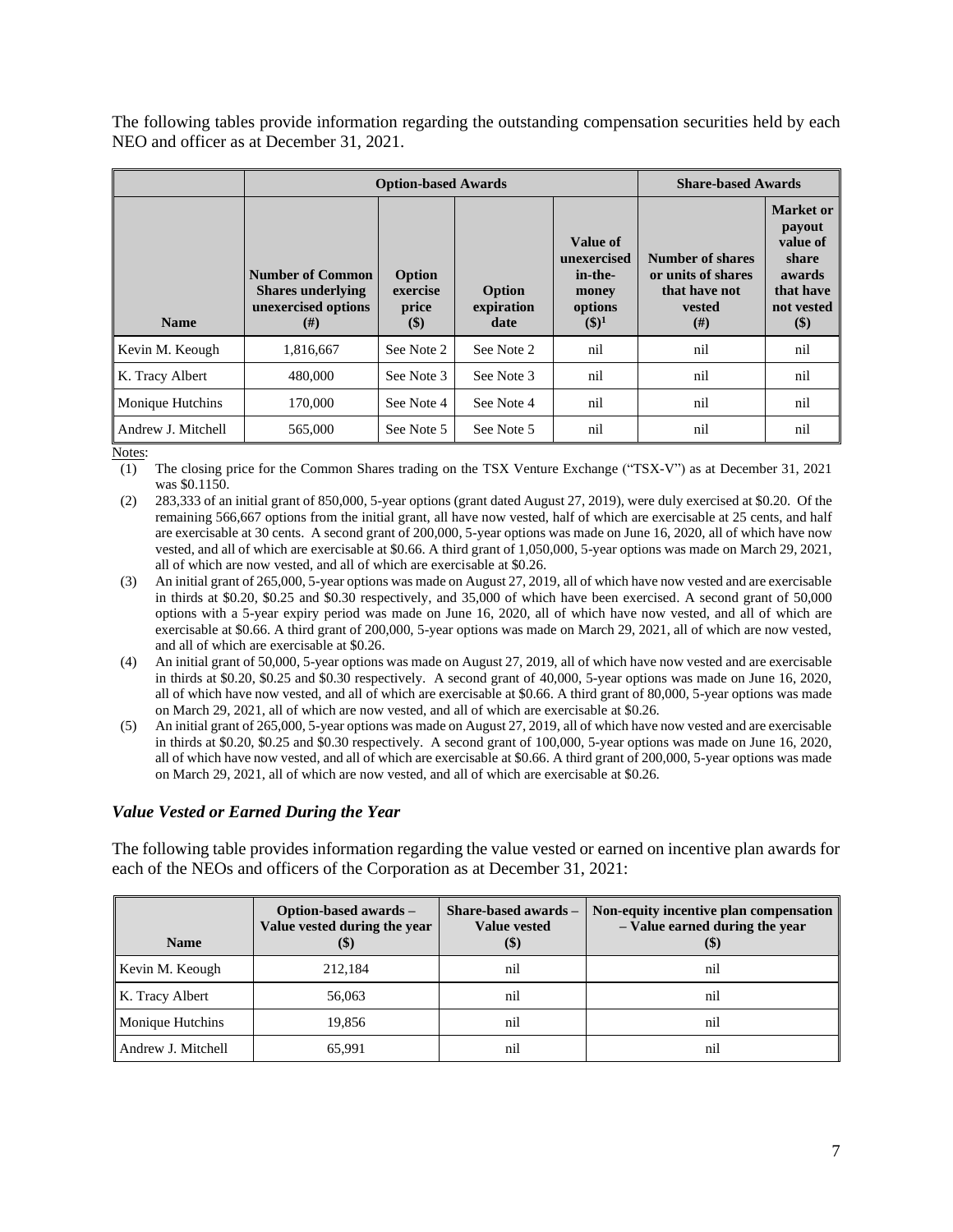#### **Stock Option Plans and Other Incentive Plans**

A description of the material terms of the Stock Option Plan (as defined herein, below) is provided under the heading "*Securities Authorized for Issuance Under Equity Compensation Plans – Stock Option Plan*". The Stock Option Plan is the Corporation's only incentive plan.

#### **Employment, Consulting and Management Agreements**

The Corporation executes all executive management and field operations through consultants and contractors. It has no employees *per se*. The Corporation has consulting agreements in place with the following executives:

#### *Kevin M. Keough, President, CEO and Director*

The key terms of Mr. Keough's engagement with the Corporation are as follows: 1) payment of professional fees of \$150,000 plus HST per annum; 2) eligibility to receive an annual bonus, the level thereof to be determined by the Compensation Committee; 3) a stock option grant (1,050,000 options were granted on March 26, 2021), 4) reimbursement of out-of-pocket expenses; and 5) in the event of termination without cause or a Change of Control (as defined in Mr. Keough's engagement agreement), payment of a lump sum equal to 12 months professional fees or alternatively, retention on contract for a further 12 months on the same terms as previously, with the added provision that all Options granted to the date of termination without cause or a change of control shall vest immediately. Mr. Keough became President and CEO of the Corporation on October 30, 2015. Mr. Keough devotes 100% of his time to the Corporation and he is not subject to a non-competition or non-disclosure agreements with the Corporation.

#### *K. Tracy Albert, CFO*

The key terms of Ms. Albert's engagement with the Corporation are as follows: 1) payment of a total of \$4,500 per month plus HST for the provision of both CFO and bookkeeping services, combined; and 2) reimbursement of expenses. Though not specified in Ms. Albert's engagement, the Corporation has granted Options to Ms. Albert. Ms. Albert joined the Corporation as CFO on October 30, 2015. Ms. Albert is not entitled to any compensation upon termination of her engagement with the Corporation. Ms. Albert devotes approximately 30% of her time to the Corporation and she is not subject to non-competition or nondisclosure agreements with the Corporation.

#### *Monique Hutchins, Corporate Secretary*

Ms. Hutchins provides corporate secretarial services to the Corporation through DSA Corporate Services Inc. ("**DSA**"), of which she is Managing Director. The key terms of Ms. Hutchins's engagement with the Corporation are as follows: 1) payment of a monthly fee of \$1,500 plus HST; and 2) reimbursement of expenses. Though not specified in her engagement, the Corporation has granted Options to Ms. Hutchins. Ms. Hutchins became Corporate Secretary of the Corporation on April 1, 2019. Ms. Hutchins is not entitled to any compensation upon termination of her engagement with the Corporation. Ms. Hutchins devotes approximately 5% of her time to the corporate secretarial needs of the Corporation. The Corporation is subject to a non-competition agreement with DSA, employer of Ms. Hutchins, whereby the Corporation agrees not to solicit, recruit, employ, engage, hire or attempt to solicit Ms. Hutchins to work for the Corporation for 12 months following her engagement with the Corporation. Ms. Hutchins is not subject to a non-disclosure agreement with the Corporation.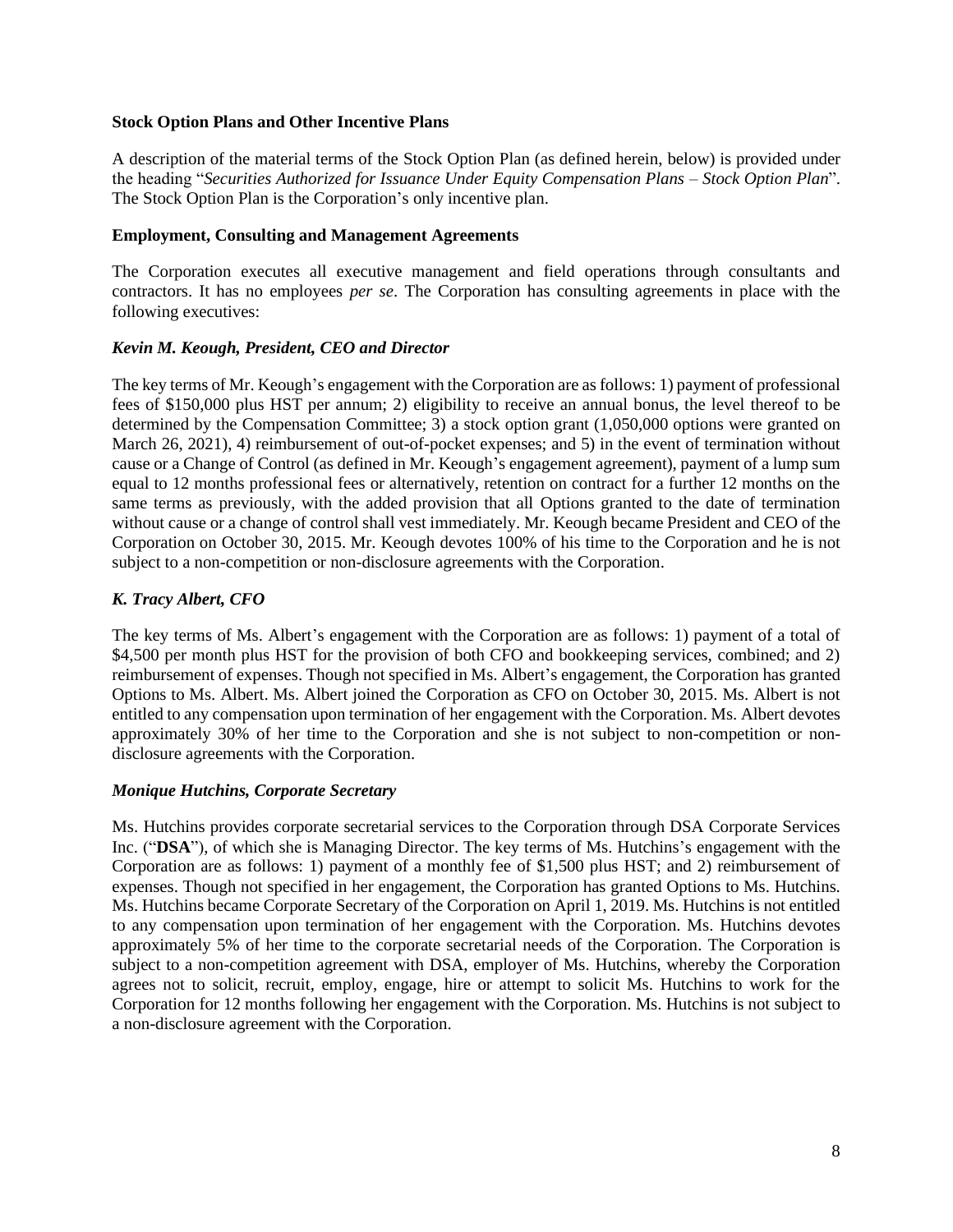#### *Andrew Mitchell, Vice President, Exploration*

Mr. Mitchell provides his services to the Corporation through a contracting agreement with CJGreig  $\&$ Associates Ltd. The key terms of Mr. Mitchell's engagement with CJGreig & Associates Ltd. are as follows: 1) payment of \$650.00 per day plus HST; and 2) reimbursement of expenses. Though not specified in his engagement, the Corporation has granted Options to Mr. Mitchell. Mr. Mitchell joined the Corporation as Vice President, Exploration on June 6, 2019. The Corporation may terminate Mr. Mitchell's engagement as Vice President, Exploration upon 60 days advance notice in writing to C.J. Greig & Associates Ltd. Mr. Mitchell devotes approximately 20% of his time to the Corporation during the field season. At other times of the year when the Corporation's B.C. properties are inaccessible, Mr. Mitchell may devote time to other opportunities. Mr. Mitchell is not subject to any non-competition or non-disclosure agreements with the Corporation.

Other than as described below, there are no agreements, compensation plans, contracts or arrangements whereby a NEO or officer is entitled to receive payments from the Corporation in the event of the resignation, retirement or other termination of the NEO or officer's employment with the Corporation, change of control of the Corporation or a change in the NEO or officer's responsibilities following a change in control.

#### *Change of Control – CEO Consulting Engagement*

The Corporation has entered into a consulting engagement with its CEO (the "**CEO Consulting Engagement**"), pursuant to which in the event that Mr. Keough's CEO Consulting Contract is terminated without cause or because of a change of control, the Corporation shall pay Mr. Keough a lump sum equal to 12 months professional fees or alternatively, retain him on contract for a further 12 months on the same terms as previously, with the added provision that all Options granted to Mr. Keough to the date of termination without cause or a change of control, shall vest immediately.

#### **Estimated Incremental Payments**

| <b>Name</b>                               | <b>Disability or Death</b> | <b>Resignation</b> | <b>Termination with Cause</b> | <b>Termination without Cause</b>                                                                               |
|-------------------------------------------|----------------------------|--------------------|-------------------------------|----------------------------------------------------------------------------------------------------------------|
| Kevin M. Keough,<br>President & CEO       | nil                        | nil                | nil                           | \$150,000<br>immediate<br>and<br>vesting of all Options granted<br>to the date of termination<br>without cause |
| K. Tracy Albert,<br><i>CFO</i>            | nil                        | nil                | nil                           | nil                                                                                                            |
| Andrew Mitchell,<br><b>VP</b> Exploration | nil                        | nil                | nil                           | nil                                                                                                            |
| Monique Hutchins,<br>Corporate Secretary  | nil                        | nil                | nil                           | nil                                                                                                            |

The estimated amounts payable under various termination scenarios are outlined in the table below:

For further details see *"Employment, Consulting and Management Agreements*" above.

#### **Director Compensation**

The Board determines the level of compensation for directors based on recommendations from the Compensation Committee. The Board reviews directors' compensation as needed, considering time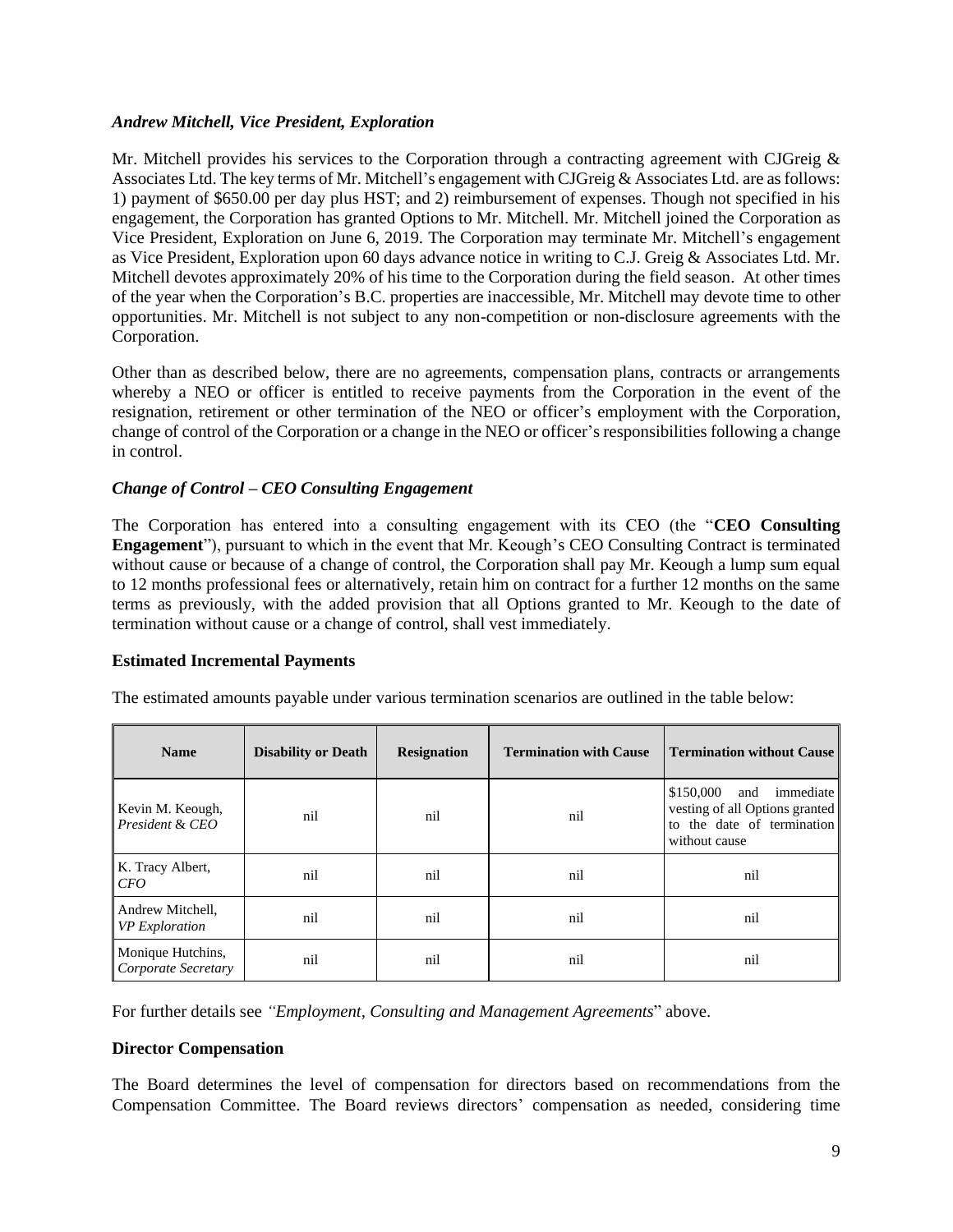commitment, risks and responsibilities to ensure that the amount of compensation adequately reflects the responsibilities and risks of being a director and makes adjustments as deemed necessary.

Effective January 1, 2020 the Board adopted a cash compensation program for its directors with respect to general directors' duties, meeting attendance or for additional service on Board committees. Directors are entitled to receive annual compensation of \$5,000. Further, directors are reimbursed for all reasonable outof-pocket expenses incurred in attending Board, committee or Shareholder meetings and otherwise incurred in carrying out their duties as directors of the Corporation.

Directors may receive Option grants as determined by the Board in accordance with the applicable incentive compensation plan. The exercise price of Options is determined by the Board on recommendation from the Compensation Committee, but shall in no event be less than the market price of the Common Shares at the time of the Option grant, less any permissible discounts pursuant to the terms of the applicable incentive compensation plan and the policies of the TSX-V.

The following table provides information regarding compensation earned by each of the Corporation's directors who is not a NEO, for the Last Financial Year:

| <b>Name</b>          | Fees<br>earned<br>\$) | <b>Share-</b><br><b>based</b><br>awards<br>$(\$)$ | Option-<br><b>based</b><br>awards<br>$(\$)^1$ | Non-equity<br>incentive<br>plan<br>compensation<br>\$) | <b>Pension</b><br><b>Value</b><br>\$) | All other<br>Compensation<br>\$) | <b>Total</b><br>\$) |
|----------------------|-----------------------|---------------------------------------------------|-----------------------------------------------|--------------------------------------------------------|---------------------------------------|----------------------------------|---------------------|
| Bernice Greig        | 5,000                 | nil                                               | nil                                           | nil                                                    | nil                                   | nil                              | nil                 |
| P. Alexander Walcott | 6,000                 | nil                                               | 60.394                                        | nil                                                    | nil                                   | nil                              | 60,394              |
| Rosie Moore          | 8,000                 | nil                                               | 60.394                                        | nil                                                    | nil                                   | nil                              | 60,394              |
| Darwin Green         | 8,000                 | nil                                               | 60.394                                        | nil                                                    | nil                                   | nil                              | 60,394              |

Notes:

(1) Option based awards are comprised of the value of stock options granted, as determined by the Black Scholes valuation model.

#### *Incentive Plan Awards to Directors*

The following table provides information regarding the incentive plan awards for each of the Corporation's directors who is not a NEO, outstanding as of December 31, 2021:

|                      |                                                                                                        | <b>Option-based Awards</b>            |                                  |                                                                | <b>Share-based Awards</b>                                                     |                                                                                      |
|----------------------|--------------------------------------------------------------------------------------------------------|---------------------------------------|----------------------------------|----------------------------------------------------------------|-------------------------------------------------------------------------------|--------------------------------------------------------------------------------------|
| <b>Name</b>          | Number of<br><b>Common</b><br><b>Shares</b><br>underlying<br>unexercised<br><b>Options</b><br>$^{(#)}$ | Option<br>exercise<br>price<br>$(\$)$ | <b>Option expiration</b><br>date | Value of<br>unexercised<br>in-the-money<br>options<br>$(\$)^1$ | Number of<br>shares or<br>units of<br>shares that<br>have not<br>vested<br>#) | Market or<br>payout value<br>of share<br>awards that<br>have not<br>vested<br>$(\$)$ |
| <b>Bernice Greig</b> | 190,000                                                                                                | See Note 2                            | See Note 2                       | nil                                                            | nil                                                                           | nil                                                                                  |
| P. Alexander Walcott | 490,000                                                                                                | See Note 3                            | See Note 3                       | nil                                                            | nil                                                                           | nil                                                                                  |
| Rosie Moore          | 540,000                                                                                                | See Note 4                            | See Note 4                       | nil                                                            | nil                                                                           | nil                                                                                  |
| Darwin Green         | 540,000                                                                                                | See Note 5                            | See Note 5                       | nil                                                            | nil                                                                           | nil                                                                                  |

Notes:

(1) The closing price for the Common Shares trading on the TSX-V as at December 31, 2021 was \$0.1150.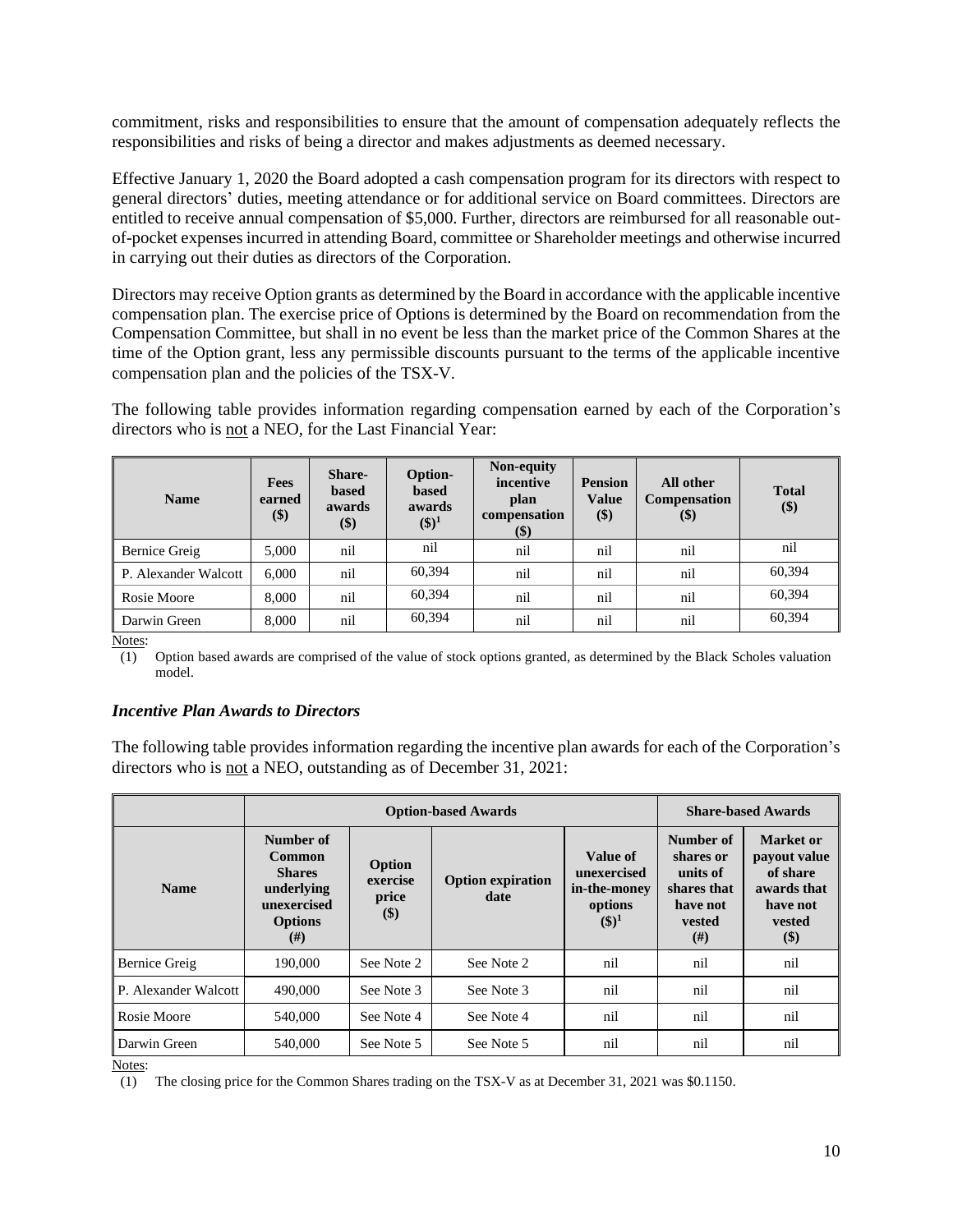- (2) An initial grant of 150,000, 5-year options was made on August 27, 2019, all of which have now vested and are exercisable in thirds at \$0.20, \$0.25 and \$0.30 respectively. A second grant of 40,000, 5-year options was made on June 16, 2020, all of which have now vested, and all of which are exercisable at \$0.66.
- (3) An initial grant of 150,000, 5-year options was made on August 27, 2019, all of which have now vested and are exercisable in thirds at \$0.20, \$0.25 and \$0.30 respectively. A second grant of 40,000, 5-year options was made on June 16, 2020, all of which have now vested, and all of which are exercisable at \$0.66. A third grant of 300,000, 5-year options was made on March 29, 2021, all of which are now vested, and all of which are exercisable at \$0.26.
- (4) An initial grant of 200,000, 5-year options was made on August 27, 2019, all of which have now vested and are exercisable in thirds at \$0.20, \$0.25 and \$0.30 respectively. A second grant of 40,000, 5-year options was made on June 16, 2020, all of which have now vested, and all of which are exercisable at \$0.66. A third grant of 300,000, 5-year options was made on March 29, 2021, all of which are now vested, and all of which are exercisable at \$0.26.
- (5) An initial grant of 200,000, 5-year options was made on August 27, 2019, all of which have now vested and are exercisable in thirds at \$0.20, \$0.25 and \$0.30 respectively. A second grant of 40,000, 5-year options was made on June 16, 2020, all of which have now vested, and all of which are exercisable at \$0.66. A third grant of 300,000, 5-year options was made on March 29, 2021, all of which are now vested, and all of which are exercisable at \$0.26.

#### *Incentive Plan Awards – Value Vested or Earned During the Year*

The following table provides information regarding the value vested or earned on incentive plan awards for each of the Corporation's directors who is not a NEO, during the year ended December 31, 2021:

| <b>Name</b>          | Option-based awards - Value vested<br>during the year<br>$\left( \mathcal{F} \right)$ | Share-based awards -<br><b>Value vested</b><br>$\left( \mathcal{S} \right)$ | Non-equity incentive plan<br>compensation - Value<br>earned during the year<br>$\left( \text{\$}\right)$ |
|----------------------|---------------------------------------------------------------------------------------|-----------------------------------------------------------------------------|----------------------------------------------------------------------------------------------------------|
| <b>Bernice Greig</b> | 22,192                                                                                | nil                                                                         | nil                                                                                                      |
| P. Alexander Walcott | 57,231                                                                                | nil                                                                         | nil                                                                                                      |
| Rosie Moore          | 63,071                                                                                | nil                                                                         | nil                                                                                                      |
| Darwin Green         | 63.071                                                                                | nil                                                                         | nil                                                                                                      |

#### **Oversight and Description of Director and NEO Compensation**

The Corporation understands that compensation in the form of cash and option awards plays a crucial role in incentivizing personnel to develop and achieve short and long-term business objectives that ultimately add value to the business. Under normal circumstances this added value will generally be recognized by the market, in time, through price appreciation of the Corporation's shares, thus providing an important indicator of executive performance.

The Corporation's compensation philosophy is based on the following fundamental principles:

- *Compensation programs must align with shareholder interests* the Corporation aligns executive officer goals with maximizing long-term shareholder value;
- *Performance sensitive* compensation for executive officers should be linked to operating and market performance of the Corporation and fluctuate with the performance; and
- *Offer market competitive compensation to attract and retain talent* the compensation program should provide market competitive pay in terms of value and structure in order to retain existing employees who are performing according to their objectives and to attract new individuals of the highest caliber.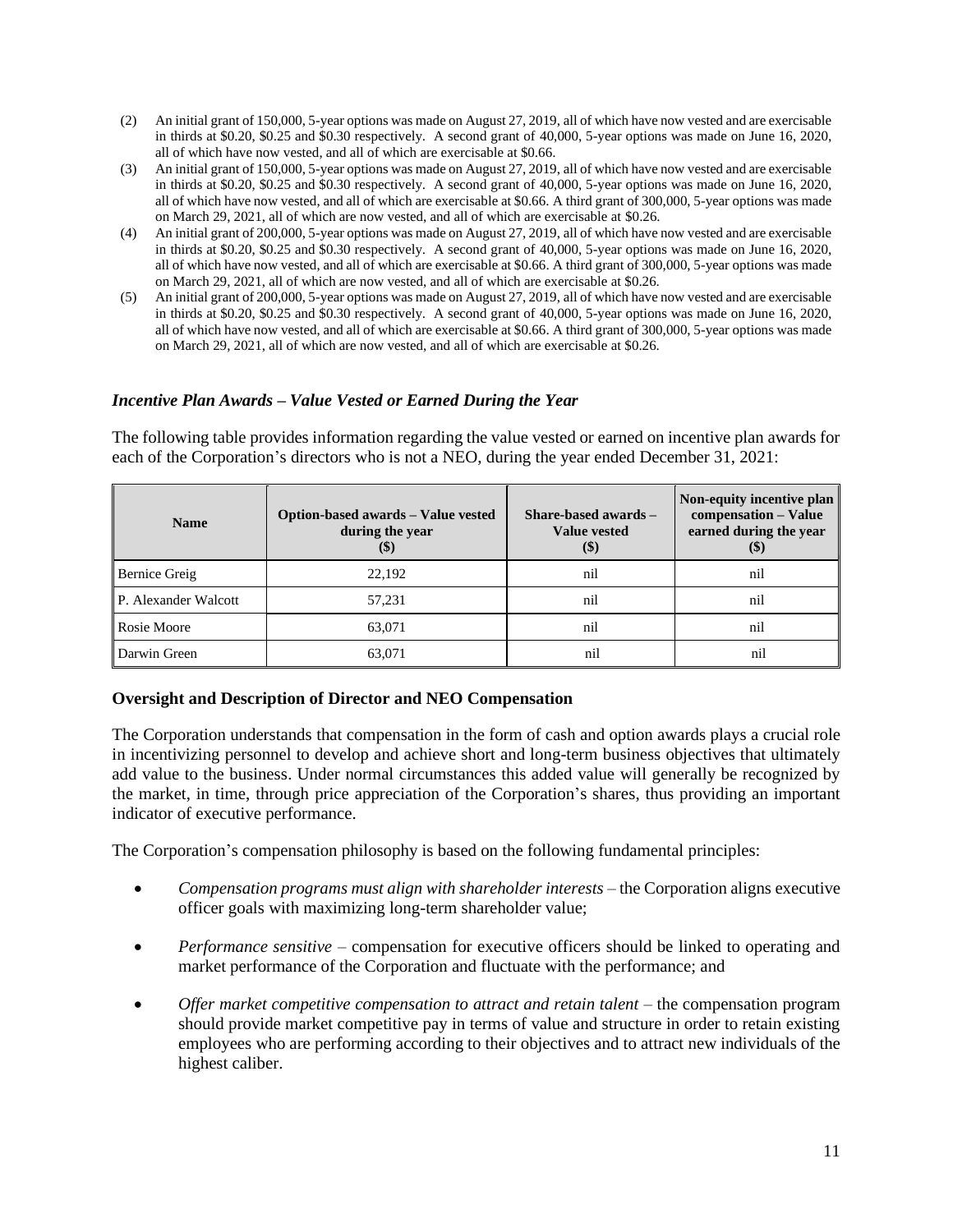The objectives of the Corporation's compensation program for NEOs has been developed based upon the above-mentioned compensation philosophy and is as follows:

- to attract and retain highly qualified executive officers;
- to align the interests of executive officers with shareholders' interests and with the execution of the Corporation's business strategy;
- to evaluate executive performance on the basis of key measurements that correlate to long-term shareholder value; and
- to tie compensation directly to those measurements and rewards based on achieving and exceeding predetermined objectives.

The Corporation believes that transparent, objective and easily verified corporate goals, combined with individual performance goals, play an important role in creating and maintaining an effective compensation strategy for NEOs. The Corporation's objective is to establish benchmarks and targets for its NEOs that will enhance shareholder value if achieved.

Aggregate compensation for each NEO shall be designed to be competitive. Once formed, it is anticipated that the compensation committee of the Corporation (the "**Compensation Committee**") will review from time to time the compensation practices of similarly situated companies when considering the Corporation's executive compensation practices. The Compensation Committee will review each element of compensation for market competitiveness, and although it may weigh a particular element more heavily based on the NEO's role within the Corporation, it is primarily focused on remaining competitive in the market with respect to total compensation.

From time to time, on an *ad hoc* basis, the Compensation Committee will review data related to compensation levels and programs of various companies that are similar in size to the Corporation and operate within the mining exploration and development industry. The Compensation Committee will also rely on the experience of its members as officers and/or directors at other companies in similar lines of business as the Corporation in assessing compensation levels.

#### *Compensation Governance*

The Compensation Committee will be responsible for ensuring that the Corporation has in place an appropriate plan for executive compensation and for making recommendations to the Board with respect to the compensation of the Corporation's executive officers. The Compensation Committee will ensure that total compensation paid to all NEOs is fair, reasonable, and consistent with the Corporation's compensation philosophy.

From time to time the Compensation Committee shall make, and the Board shall review and may approve, recommendations regarding compensation to executive officers and directors. A combination of fixed and variable compensation will be used to motivate executive officers to achieve overall corporate goals. The two basic components of the Corporation's executive officer compensation program are:

- base salary; and
- annual incentive (bonus) payments.

Base salaries shall be paid in cash and constitute the fixed portion of the total compensation paid to executive officers. Annual incentives comprise the remainder, and represent compensation that is "at risk" and thus may or may not be paid to the respective executive officer depending on: (i) whether the executive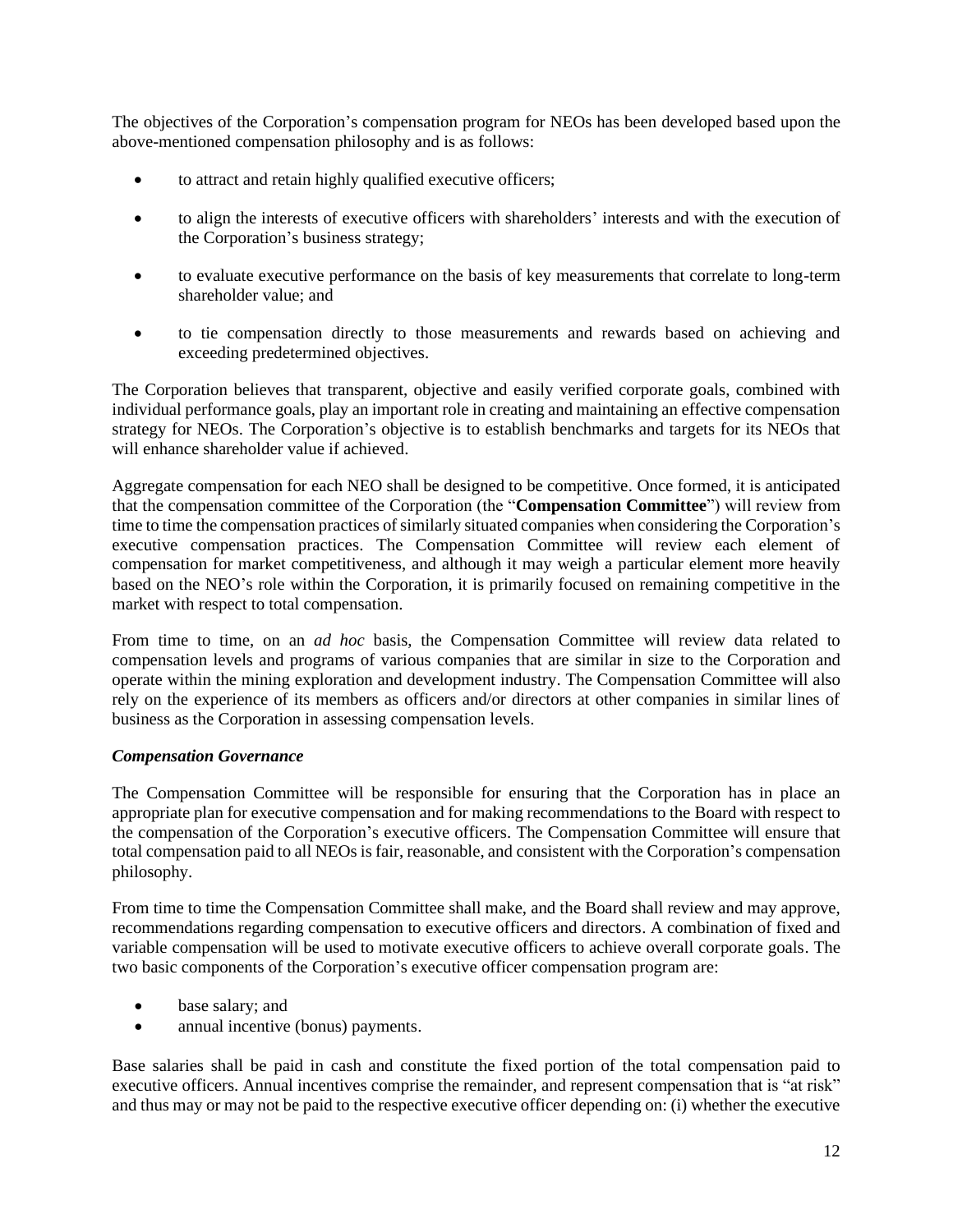officer is able to meet or exceed his or her applicable performance targets; and (ii) market performance of the Common Shares. To date, no specific formula has been developed to assign a specific weighting to each of these components. Instead, the Board shall consider each performance target and the Corporation's performance and assigns compensation based on this assessment and the recommendations of the Compensation Committee.

#### *Base Salary*

The Compensation Committee and the Board shall approve the salary ranges for the NEOs. The base salary review for each NEO is based on assessment of factors such as current competitive market conditions, compensation levels and practices of similarly situated companies and particular skills, such as leadership ability and management effectiveness, experience, responsibility and proven or expected performance of the particular individual. The Corporation may consider comparative data for the Corporation's peer group, which are accumulated from a number of external sources including independent consultants. The Corporation's policy for determining salary for executive officers will be consistent with the administration of salaries for all other employees.

#### *Annual Incentive (Cash Bonus) Payments*

Cash annual incentive awards shall be based on various personal and company-wide achievements. Performance goals for annual incentive payments are subjective and include achieving individual and corporate targets and objectives, as well as general performance in day-to-day corporate activities.

The Board will approve target annual incentive amounts for each NEO at the beginning of each financial year. The Compensation Committee will determine target amounts based on a number of factors, including comparable compensation of similar companies. Funding of the annual incentive awards will be capped at the company level and the distribution of funds to the executive officers will be at the discretion of the Compensation Committee. Each NEO may receive partial or full payment of the target annual incentive amount set by the Compensation Committee at the beginning of each financial year, depending on the number of the predetermined targets met, and the assessment of such NEO's overall performance by the Compensation Committee and the Board.

In order to develop a recommendation to the Board regarding annual incentive payments, the Compensation Committee will assess NEO performance subjectively, considering each NEO's respective success in achieving his or her individual objectives, contributions to the achievement of the Corporation's goals, and contributions to meeting the needs of the Corporation that arise on a day-to-day basis. If the Compensation Committee cannot unanimously agree on a recommendation in respect of an NEO's annual incentive payment, the matter is referred to the full Board for decision.

The Board will rely heavily on the recommendations of the Compensation Committee in granting annual incentives. However, the Board reserves ultimate discretion in determining whether each NEO has met his or her targets, and has the right make positive or negative adjustments to any annual incentive payment recommended by the Compensation Committee that it deems appropriate.

#### *Option-Based Compensation*

Options may be granted to directors, management, employees and certain service providers as long-term incentives to align the individual's interests with those of the Corporation. Options shall be awarded to directors and employees, including NEOs, at the Board's discretion, on the recommendation of the Compensation Committee. Decisions with respect to Options granted are based upon the individual's level of responsibility and their contribution towards the Corporation's goals and objectives, and additionally may be awarded in recognition of the achievement of a particular goal or extraordinary service. The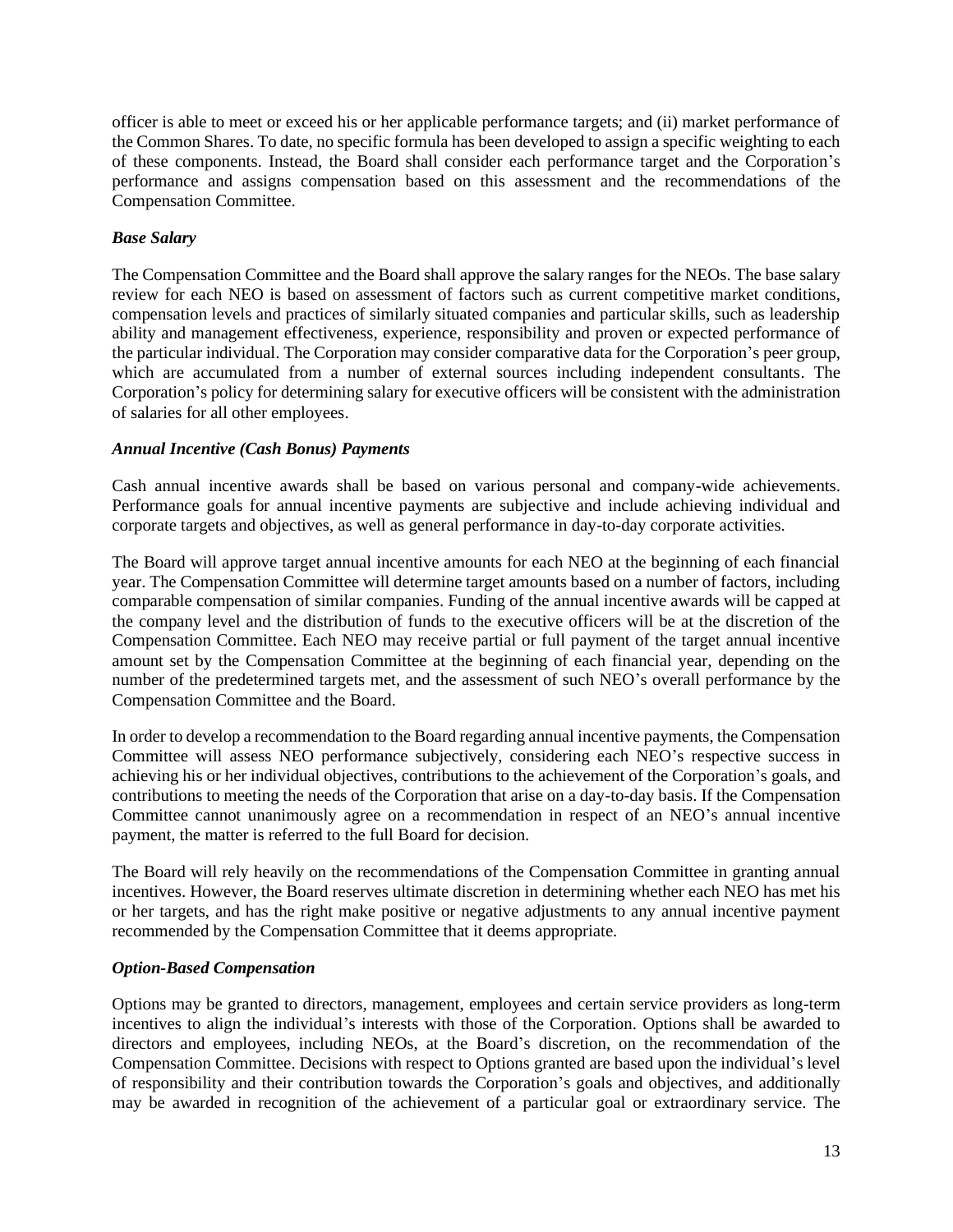Compensation Committee considers outstanding Options granted under the Stock Option Plan and held by management in determining whether to make any new grants of Options, and the quantum or terms of any Options grant.

#### **Pension Disclosure**

The Corporation does not provide retirement benefits for directors, executive officers or employees.

### **SECURITIES AUTHORIZED FOR ISSUANCE UNDER EQUITY COMPENSATION PLANS**

#### **Stock Option Plan**

The Corporation has adopted an incentive stock option plan dated June 25, 2019 (the "**Stock Option Plan**"), and the Stock Option Plan is the Corporation's only equity compensation plan. As of the date of this Circular, the Corporation has 6,911,667 Options outstanding to purchase Common Shares.

The Stock Option Plan is a rolling stock option plan, under which 10% of the outstanding Common Shares at any given time are available for issuance thereunder. The purpose of the Stock Option Plan is to advance the interests of the Corporation by (i) providing certain employees, officers, directors, or consultants of the Corporation (collectively, the "**Optionees**") with additional performance incentive; (ii) encouraging Common Share ownership by the Optionees; (iii) increasing the proprietary interest of the Optionees in the success of the Corporation; (iv) encouraging the Optionees to remain with the Corporation; and (v) attracting new employees, officers, directors and consultants to the Corporation.

The following information is intended to be a brief description and summary of the material features of the Stock Option Plan.

- a) The aggregate maximum number of Common Shares available for issuance from treasury under the Stock Option Plan and all of the Corporation's other security-based compensation arrangements at any given time is 10.0% of the outstanding Common Shares as at the date of grant of an option under the Stock Option Plan, subject to adjustment or increase of such number pursuant to the terms of the Stock Option Plan. Any Common Shares subject to an option which has been granted under the Stock Option Plan and which has been cancelled, repurchased, expired or terminated in accordance with the terms of the Stock Option Plan without having been exercised will again be available under the Stock Option Plan.
- b) The exercise price of an option shall be determined by the Board at the time each option is granted, provided that such price shall not be less than (i) if the Common Shares are listed on the Exchange (as such term is defined in the Stock Option Plan), the last closing price of the Common Shares on the Exchange; or (ii) if the Common Shares are not listed on the Exchange, in accordance with the rules of the stock exchange on which the Common Shares are listed at the time of the grant; or (iii) if the Common Shares are not listed on any stock exchange, the minimum exercise price as determined by the Board.
- c) The aggregate number of Common Shares reserved for issuance pursuant to options granted to insiders of the Corporation at any given time, or within a 12 month period, shall not exceed 10.0% of the total number of Common Shares then outstanding, unless disinterested shareholder approval is obtained. The aggregate number of Common Shares reserved for issuance pursuant to options granted to any one person or entity within any twelve-month period shall not exceed 5.0% of the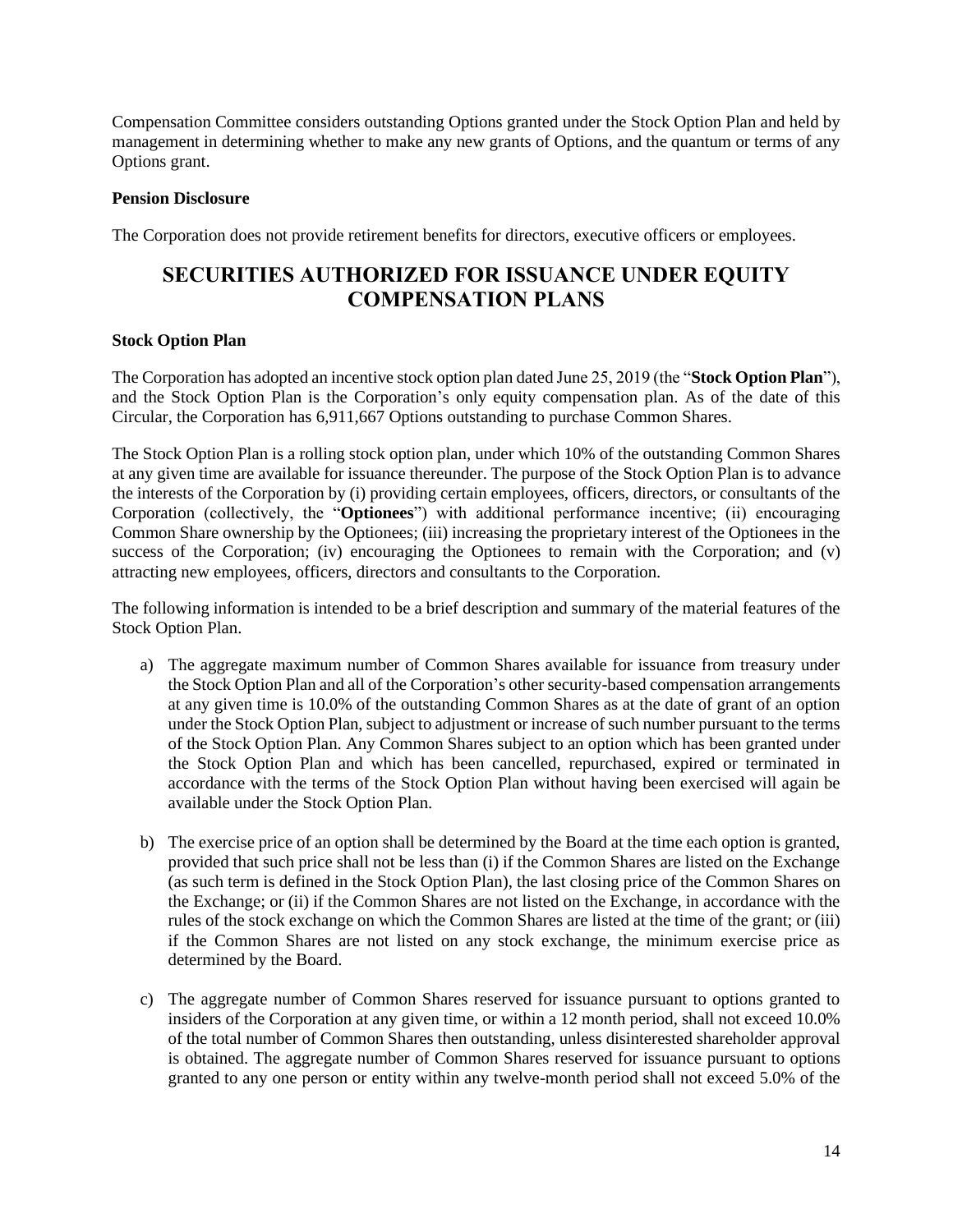total number of Common Shares then outstanding unless disinterested shareholder approval is obtained.

- d) Directors, officers, consultants and employees of the Corporation or its subsidiaries, and employees of a person or company which provides management services to the Corporation or its subsidiaries are eligible to participate in the Stock Option Plan. Subject to compliance with requirements of the applicable regulators, Optionees may elect to hold Options granted to them in an incorporated entity wholly owned by them and such entity is bound by the Stock Option Plan in the same manner as if the Options were held by the Optionee.
- e) Each Option and all rights thereunder shall expire on the date set out in the Option agreement, provided that in no circumstances shall the duration of an Option exceed the maximum term permitted by the applicable regulators.
- f) If any Options expire during a period when trading of the Corporation's securities by certain persons as designated by the Corporation is prohibited or within 10 business days after the end of such a period, the term of those Options will be extended to 10 business days after the end of the prohibited trading period, unless such extension is prohibited by any applicable law or the policies of the applicable regulators.
- g) The Board may determine when any option will become exercisable and may determine that the option will be exercisable immediately upon the date of grant, or in instalments or pursuant to a vesting schedule. However, unless the Board determines otherwise, options issued pursuant to the Stock Option Plan are generally subject to a vesting schedule as follows: (i) 1/3 upon the date of grant; (ii) 1/3 upon the first anniversary of the date of grant; and (iii) 1/3 upon the second anniversary of the date of grant.
- h) In the event an Optionee ceases to be eligible for the grant of Options under the Stock Option Plan, options previously granted to such person will cease to be exercisable within a period of 90 days after the date such person ceases to be eligible under the Stock Option Plan, or such longer or shorter period as determined by the Board, provided that no option shall remain outstanding for any period which exceeds the earlier of: (i) the expiry date of such option; and (ii) 12 months following the date such person ceases to be eligible under the Stock Option Plan.
- i) If an Optionee ceases to be a director, officer, consultant or employee of the Corporation, or its subsidiaries, or ceases to be a management company employee, for any reason (other than death), such Optionee may exercise their Option to the extent that the Optionee was entitled to exercise it at the date of such cessation, provided that such exercise must occur within 90 days after the Optionee ceases to be a director, officer, consultant or employee, or a management company employee, unless such Optionee was engaged in investor relations activities, in which case such exercise must occur within 30 days after the cessation of the Optionee's services to the Corporation.
- j) In the event of death of an Optionee, the Option previously granted shall be exercisable only within 12 months after such death and only if and to the extent that such Optionee was entitled to exercise the Option at the date of death.
- k) The Stock Option Plan has been adopted by the Board subject to the approval of the applicable regulators and, if so approved, subject to the discretion of the Board, the Stock Option Plan will become effective upon approval at the next general meeting of the shareholders of the Corporation.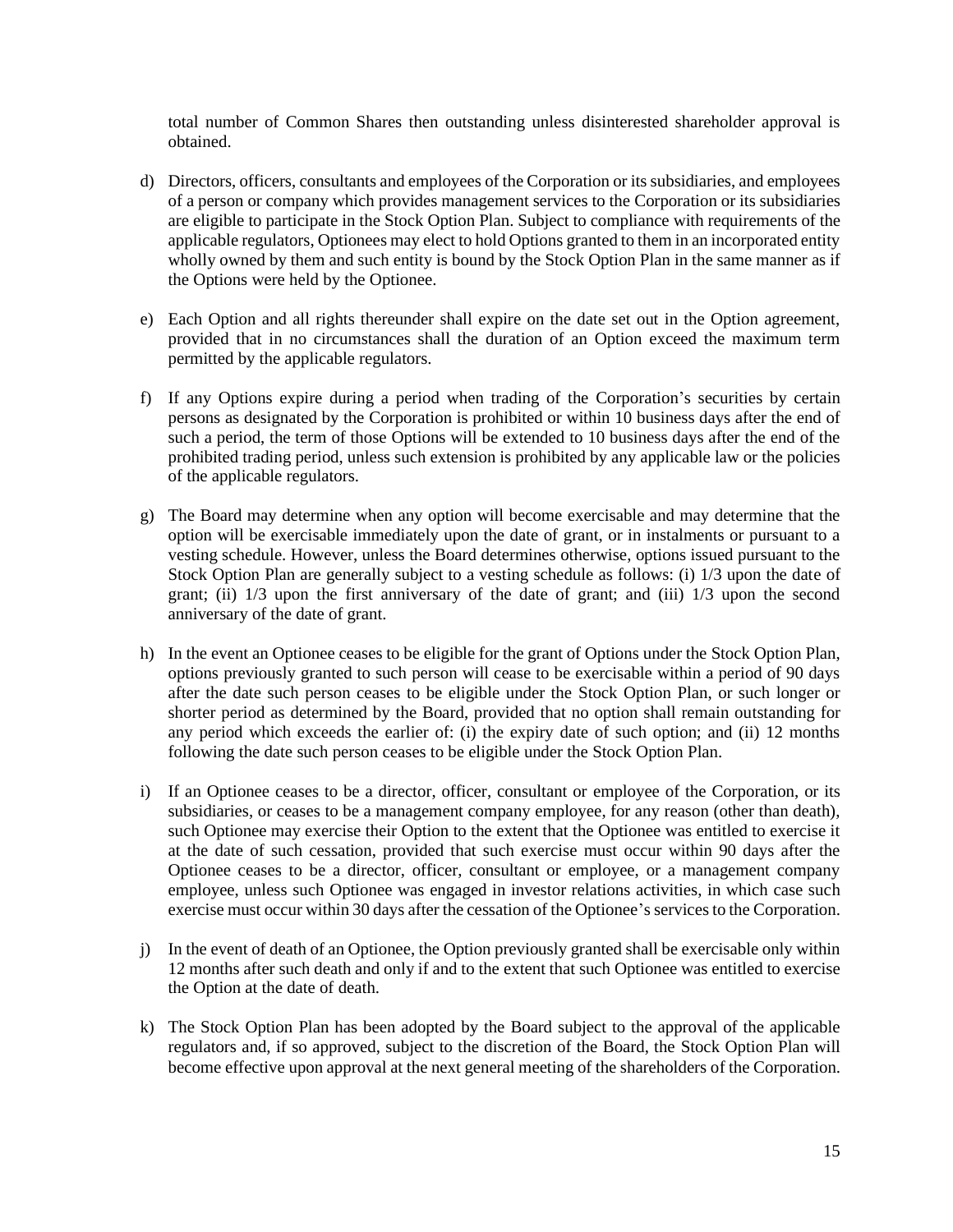In the event of a Change of Control (as defined in the Stock Option Plan), all Options outstanding shall be immediately exercisable.

The TSX-V policies relating to security-based compensation arrangements require that a majority of Shareholders must approve all unallocated Options every year after the institution of any security-based compensation arrangement that does not have a fixed maximum aggregate of issuable securities. Accordingly, Shareholders will be asked at the Meeting to approve the unallocated Options for the upcoming year.

A copy of the Stock Option Plan is appended to the Circular as Appendix "B".

#### *Equity Compensation Plan Information*

The following table provides details of the equity securities of the Corporation authorized for issuance as of the financial year ended December 31, 2021, pursuant to the Corporation's equity compensation plan currently in place:

| <b>Plan Category</b>                                             | Number of securities to be<br>issued upon exercise of<br>outstanding options,<br>warrants and rights<br><b>(a)</b> | Weighted-average<br>exercise price of<br>outstanding options,<br>warrants and rights<br>(b) | Number of securities remaining<br>available for future issuance under<br>equity compensation plans (excluding<br>securities reflected in column (a))<br>(c) |
|------------------------------------------------------------------|--------------------------------------------------------------------------------------------------------------------|---------------------------------------------------------------------------------------------|-------------------------------------------------------------------------------------------------------------------------------------------------------------|
| Equity compensation<br>plans approved by<br>security holders     | 6,911,667                                                                                                          | 0.31                                                                                        | 468,672                                                                                                                                                     |
| Equity compensation<br>plans not approved by<br>security holders | nil                                                                                                                | nil                                                                                         | nil                                                                                                                                                         |
| Total                                                            | 6,911,667                                                                                                          | 0.31                                                                                        | 468,672                                                                                                                                                     |

## **PARTICULARS OF MATTERS TO BE ACTED UPON**

To the knowledge of the Board, the only matters to be brought before the Meeting are those matters set forth in the accompanying Notice of Meeting.

#### **1. Receipt of Financial Statements**

The financial statements of the Corporation for the fiscal years ended December 31, 2021 and the reports of the auditors thereon, will be submitted to the Meeting. Receipt at the Meeting of the auditor's reports and the Corporation's audited financial statements for the fiscal years ended December 31, 2021 will not constitute approval or disapproval of any matters referred to therein.

#### **2. Election of Directors**

The Board currently consists of five (5) directors. At the Meeting, the Shareholders will be asked to consider, and, if thought fit, approve with or without variation a resolution re-electing the five current members of the Board as the directors of the Corporation, namely Kevin M. Keough, Bernice Greig, P. Alexander Walcott, Rosie Moore and Darwin Green. It is intended that each of the directors will hold office until the next annual meeting of Shareholders or until his or her successor is elected or appointed, unless such office is earlier vacated in accordance with the provisions of the *Business Corporations Act* (Ontario).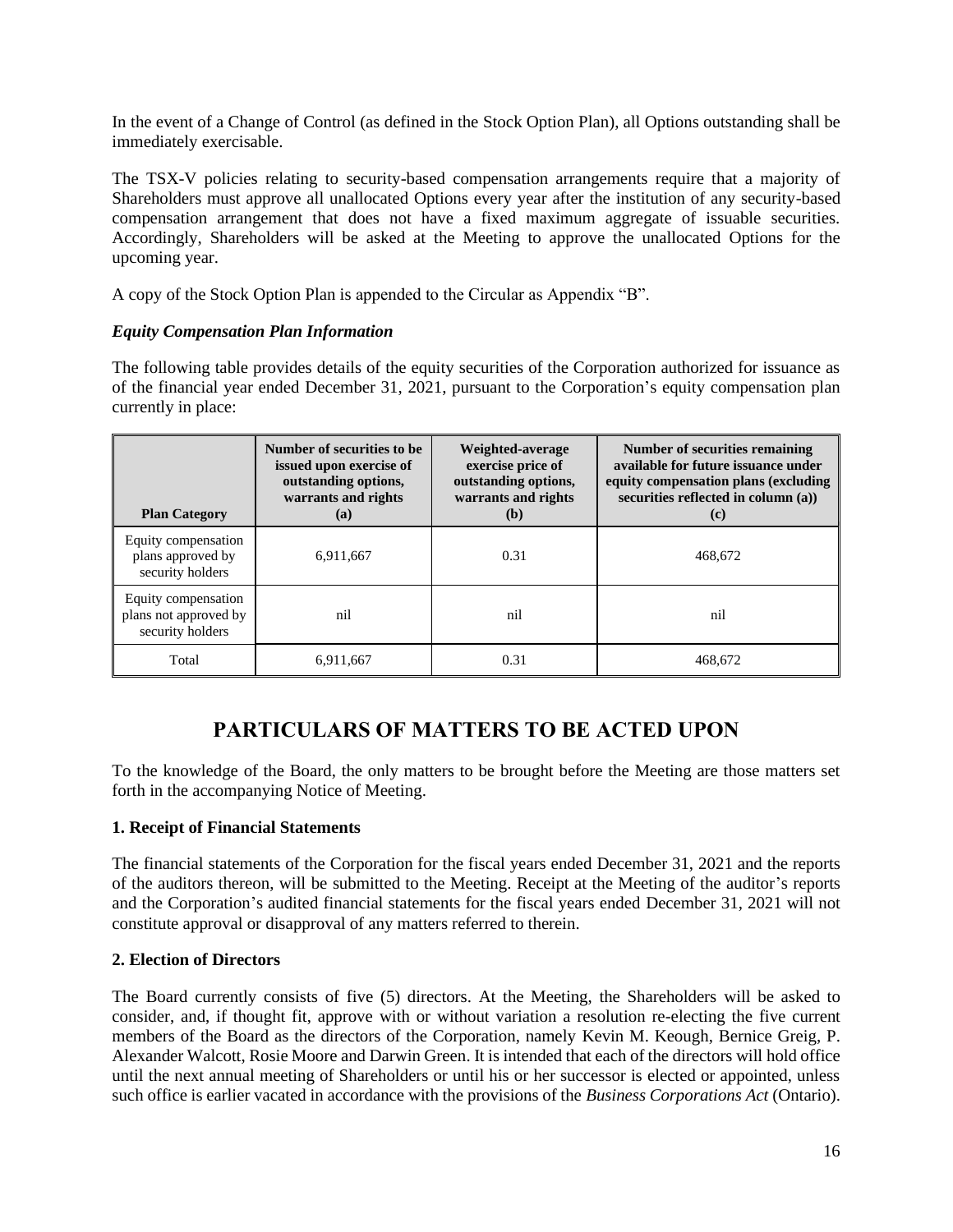In order to be effective, this resolution requires the approval of not less than 50% of the votes cast by Shareholders represented at the Meeting in person or by proxy.

Shareholders have the option to (i) vote for all of the directors of the Corporation listed in the table below; (ii) vote for some of the directors and withhold for others; or (iii) withhold for all of the directors. **Unless otherwise instructed, proxies and voting instructions given pursuant to this solicitation by the management of the Corporation will be voted FOR the election of each of the proposed nominees set forth in the table below.**

Management has no reason to believe that any of the nominees will be unable to serve as a director. However, if any proposed nominee is unable to serve as a director, the individuals named in the enclosed form of proxy will be voted in favour of the remaining nominees, and may be voted in favour of a substitute nominee unless the Shareholder has specified in the proxy that the Common Shares represented thereby are to be withheld from voting in respect of the election of directors.

The following table states the name of each person nominated by management for election as directors, such person's principal occupation or employment, period of service as a director of the Corporation, and the approximate number of voting securities of the Corporation that such person beneficially owns, or over which such person exercises direction or control:

| <b>Name and Province</b><br>of Residence                                | <b>Date First</b><br>Became a<br><b>Director</b> | <b>Present Principal Occupation and/or Positions Held</b><br><b>During the Preceding Five Years</b>                                                                                                                                                                                                                                                                                                                                                                                                                                                                                                                   | <b>Number of Common</b><br><b>Shares Beneficially</b><br><b>Owned, Directly or</b><br><b>Indirectly, or Over</b><br><b>Which Control or</b><br>Direction is Exercised <sup>1</sup> |
|-------------------------------------------------------------------------|--------------------------------------------------|-----------------------------------------------------------------------------------------------------------------------------------------------------------------------------------------------------------------------------------------------------------------------------------------------------------------------------------------------------------------------------------------------------------------------------------------------------------------------------------------------------------------------------------------------------------------------------------------------------------------------|------------------------------------------------------------------------------------------------------------------------------------------------------------------------------------|
| Kevin M. Keough <sup>6,8,9</sup><br>Arnprior, Ontario                   | October 30, 2015                                 | President & CEO, Evergold Corp. Oct. 2015 through<br>present; President & CEO, GT Gold Corp. (TSX-V: GTT)<br>Nov. 2016 through June 2018; President & CEO, New<br>Chris Minerals Ltd. Nov. 2016 through June 2018;<br>Advisor, New Chris Minerals Ltd. April 2016 through<br>Nov. 2016; Advisor, Avidian Gold Inc., Jan. through June<br>2015; Acting President & CEO, New Chris Minerals Ltd.<br>January through Nov. 2014; President & CEO, Myan<br>Resources Inc. and its Singapore and Myanmar<br>subsidiaries Dec. 2011 to January 2015; President &<br>CEO, PC Gold Corp. (TSX:PKL), Nov. 2007 to Dec.<br>2011) | 2,950,210                                                                                                                                                                          |
| <b>Bernice Greig</b><br>Penticton, British<br>Columbia                  | June 25, 2019                                    | Solicitor, Gilchrist & Company, Penticton, BC, 2007 to<br>present                                                                                                                                                                                                                                                                                                                                                                                                                                                                                                                                                     | 190,000 <sup>2</sup>                                                                                                                                                               |
| P. Alexander<br>Walcott <sup>8</sup><br>Port Moody, British<br>Columbia | June 25, 2019                                    | Long-standing employee with Peter E. Walcott & Assoc.<br>Ltd., 2004 to present                                                                                                                                                                                                                                                                                                                                                                                                                                                                                                                                        | 1,037,147                                                                                                                                                                          |
| Rosie Moore <sup>3,5,7,10</sup><br>Park City, Utah, USA                 | June 25, 2019                                    | From 2016 to present Director with several private and<br>publicly held junior resource companies including Torex<br>Gold Resources Inc. (TSX: TXG), Trifecta Gold Ltd.<br>(TSX-V: TG), Adia Resources, and Rush Valley Gold<br>Corp; from 2013 to 2016 Director, then also 2015-2016<br>Interim President & CEO of Dolly Varden Silver Corp.<br>(TSX-V: DV); and from 2012 to 2016 Consulting<br>Geologist/Analyst to major U.S. silver miner Hecla and<br>global merchant bank RMB Resources, plus others                                                                                                           | 427,500                                                                                                                                                                            |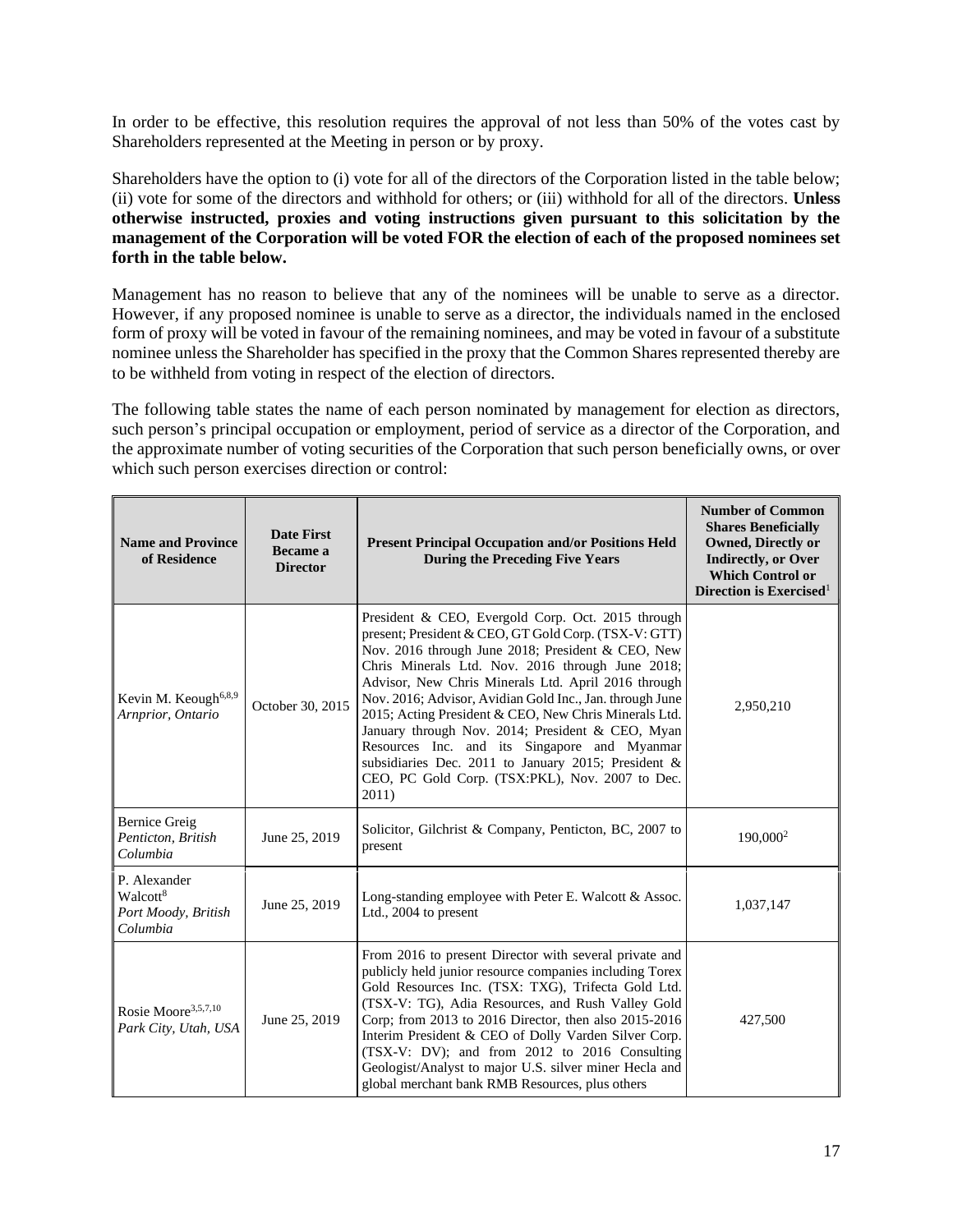| <b>Name and Province</b><br>of Residence                                        | <b>Date First</b><br>Became a<br><b>Director</b> | <b>Present Principal Occupation and/or Positions Held</b><br><b>During the Preceding Five Years</b>                                        | <b>Number of Common</b><br><b>Shares Beneficially</b><br><b>Owned, Directly or</b><br><b>Indirectly, or Over</b><br><b>Which Control or</b><br>Direction is Exercised <sup>1</sup> |
|---------------------------------------------------------------------------------|--------------------------------------------------|--------------------------------------------------------------------------------------------------------------------------------------------|------------------------------------------------------------------------------------------------------------------------------------------------------------------------------------|
| Darwin Green <sup>4,6,8,10</sup><br>North Vancouver.<br><b>British Columbia</b> | June 25, 2019                                    | Director, President and CEO of Highgold Mining Inc.,<br>2019 to present; VP Exploration, Constantine Metal<br>Resources Ltd., 2009 to 2019 | 570,000                                                                                                                                                                            |

Notes:

(1) The information with respect to the Common Shares, on an undiluted basis (i.e. these figures do not include options potentially exercisable into Common Shares), beneficially owned, controlled or directed is not within the direct knowledge of the Corporation and has been furnished by the respective individuals.

- (2) Ms. Greig is the spouse of Mr. Charles Greig, who beneficially owns as of the date hereof 5,168,443 of the issued and outstanding Common Shares of the Corporation on an undiluted basis, and 6,648,018 inclusive of warrants and options.
- (3) Chair of the Compensation Committee.
- (4) Member of the Compensation Committee.
- (5) Chair of the Corporate Governance and Nominating Committee.
- (6) Member of the Corporate Governance and Nominating Committee.
- (7) Chair of Audit Committee.
- (8) Member of Audit Committee; Mr. Keough was replaced by independent director Mr. Walcott.
- (9) Chair of the Technical, Safety, Environment and Social Responsibility Committee.
- (10) Member of the Technical, Safety, Environment and Social Responsibility Committee.

As a group, the proposed directors beneficially own, control or direct, directly or indirectly, 5,174,857 Common Shares, representing approximately 6.9% of the issued and outstanding Common Shares on an undiluted basis as of the date hereof.

#### *Relevant Education and Experience*

#### *Kevin M. Keough, Chief Executive Officer, President, and Director*

Mr. Keough holds a HBSc in Geological Sciences from Queen's University. He has been President & CEO of the Corporation since inception in October, 2015 and for much of that period, from November 2016 to June 2018, concurrently served as founding President & CEO of GT Gold Corp. (TSX-V: GTT) ("GT Gold") and its subsidiary New Chris Minerals Ltd. Mr. Keough was responsible for initiating, structuring in all its particulars, and leading the RTO transaction that led to the creation of GT Gold. It was under Mr. Keough's tenure that GT Gold delivered the massive Saddle South and Saddle North discoveries, both of which occurred in 2017, that now encompass more than 20 million ounces gold equivalent in all categories. GT Gold has been purchased effective May 17, 2021 by mining major Newmont Corporation. Mr. Keough has 43 years diverse business experience, having begun his career with Alberta Petrochemicals, Canada Cities Services and Husky Oil in Alberta, before moving to Africa to work as an exploration geologist for Anglo American Corporation and De Beers on gold and diamond projects. Later he served as an advisor to senior ministers in the Canadian Government, and for the decade from 1993 to 2004 as a rainmaker in the technology-focused venture capital and broader private equity sectors. He couples a technical background and international experience with expertise in project and public company management, finance and capital markets, communications, and business development. Prior to GT Gold, from January to June 2015 he served as Advisor to Avidian Gold Inc.; from January through November 2014 as acting President & CEO to New Chris Minerals Ltd.; from December 2011 to January 2015, President & CEO of Myan Resources Inc. and its two Singapore and Myanmar subsidiaries; and from November 2007 to December 2011, as founder, President & CEO of PC Gold Corp. (TSX: PKL).

*Bernice Greig, Director*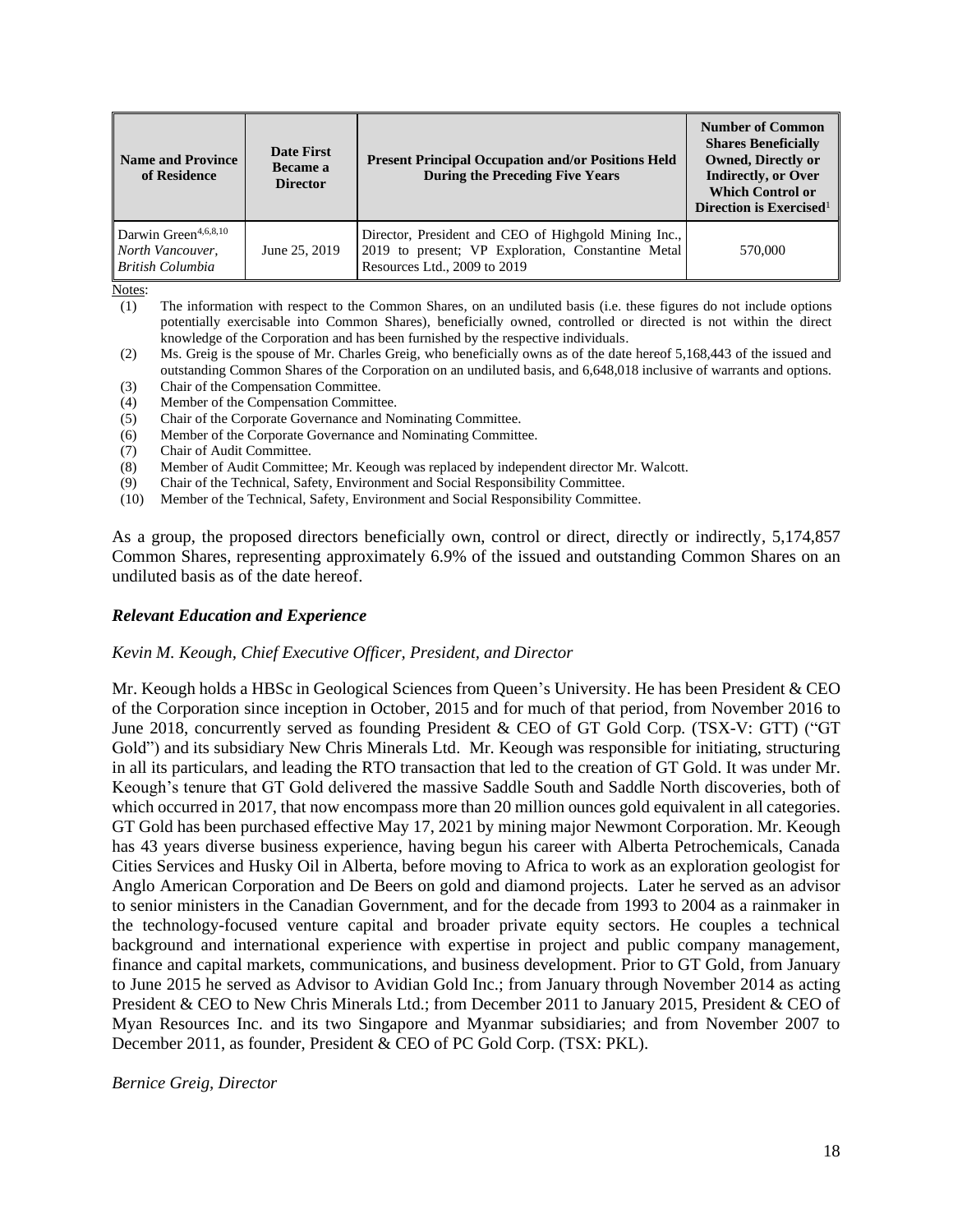Ms. Greig recently retired from her role as a general solicitor with Gilchrist & Company in Penticton, British Columbia, where she had served since 2007. She has had direct involvement in mineral exploration as a soil and stream sediment geochemical sampler in the Yukon with Archer Cathro & Associates Ltd., and with a number of long-standing clients with close associations with the sector. Ms. Greig has a BA (History) degree and diploma in Art History from the University of British Columbia and holds an LLB degree from the University of Victoria.

#### *P. Alexander Walcott, Director*

Mr. Walcott holds a BSc degree majoring in earth science and minoring in physics from the University of Alberta. He is a long-standing employee and geophysical contractor with Peter E. Walcott & Associates Ltd. of Vancouver, British Columbia, a position he has occupied since 2004, and has more than 20 years of active field experience in geophysical surveying in the North American Cordillera and around the world.

#### *Rosie Moore, Director*

Ms. Moore has a BSc degree in geology and a MSc degree in geology, both from Kent State University. She has more than 35 years diverse international experience in the industry spanning a spectrum of roles from fieldwork and project management on prominent discoveries such as Voisey's Bay, through mining analyst, corporate finance and portfolio management roles, to senior officer and director positions, including roles with Ivanhoe Capital, Yorkton Securities, Diamond Fields, Pan American Silver, Bear Creek and Geologic Resource Partners. Her work has involved multiple commodities and multiple projects encompassing the range of development stages, in jurisdictions around the world.

#### *Darwin Green, Director*

Mr. Green holds a BSc degree from the University of British Columbia and a MSc degree from Carleton University. He commenced his career in BC's Golden Triangle and has more than 25 years of experience exploring and evaluating gold and base metal systems in Canada, the U.S. and Latin America. He currently serves as President, CEO and Director of HighGold Mining Inc. (TSX-V: HIGH) a company he co-founded in 2019. From 2009 to 2019, Mr. Green served as VP Exploration for Constantine Metal Resources (TSX-V:CEM) and, prior to that, led advanced exploration and early-stage development for Niblack Mining. Mr. Green brings field skills, business development and community engagement expertise to the Board.

#### *Corporate Cease Trade Orders, Bankruptcies, Penalties, and Sanctions*

Other than as disclosed in this Circular, no proposed director of the Corporation is, as at the date of this Circular, or within the 10 years prior to the date of this Circular has been, a director, chief executive officer or chief financial officer, of any company (including the Corporation) that:

- (a) while that person was acting in that capacity was subject to:
	- (i) a cease trade order (including any management cease trade order which applied to directors or executive officers of a company, whether or not the person is named in the order), or
	- (ii) an order similar to a cease trade order, or
	- (iii) an order that denied the relevant company access to any exemption under securities legislation,

that was in effect for a period of more than 30 consecutive days (an "Order"); or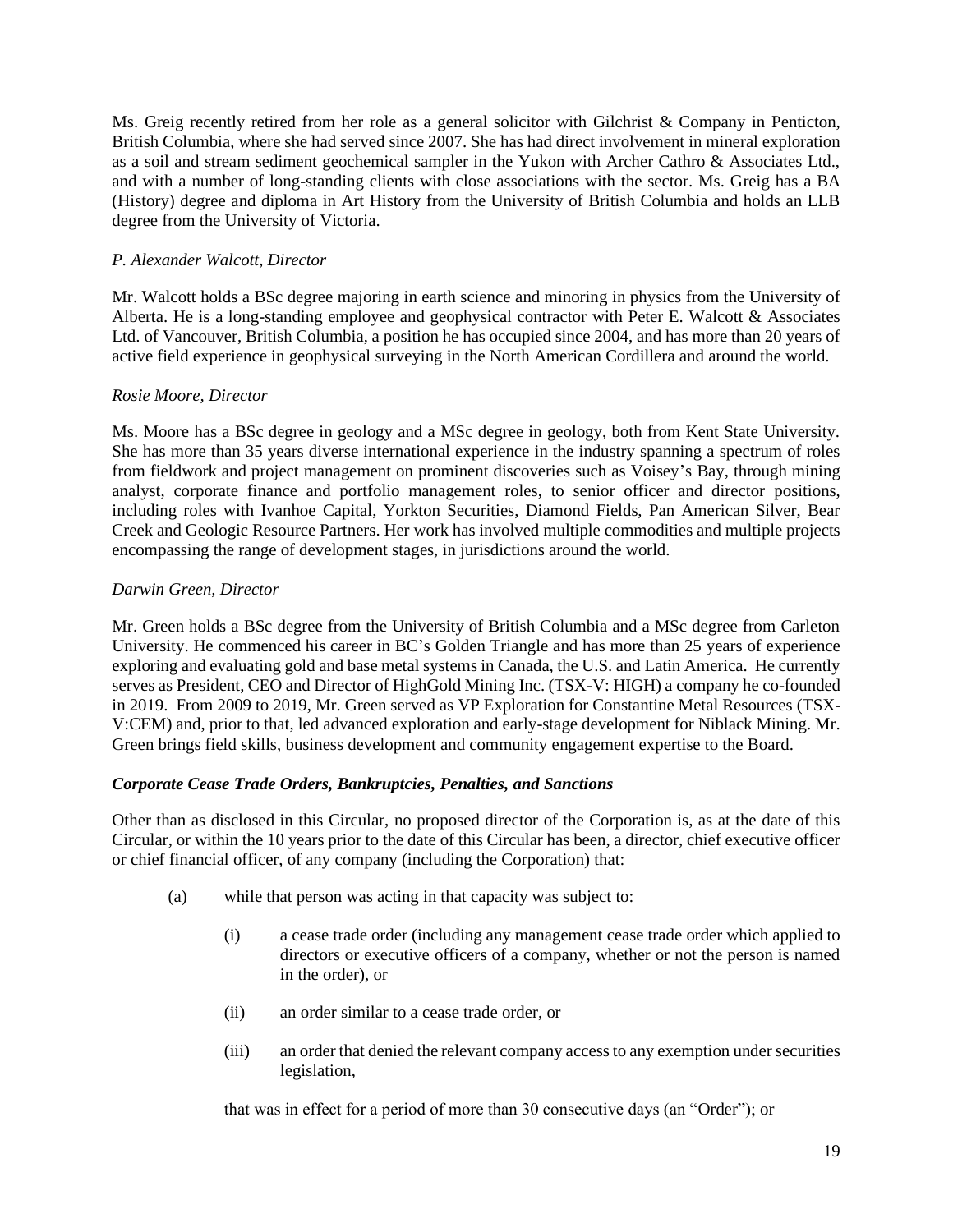(b) was subject to an Order that was issued after the director or executive officer ceased to be a director, chief executive officer or chief financial officer and which resulted from an event that occurred while that person was acting in the capacity as director, chief executive officer or chief financial officer.

No proposed director of the Corporation (or any personal holding company of any such individual) is, or within the 10 years prior to the date of this Circular has:

- (a) been a director or executive officer of any corporation that, while that person was acting in that capacity, or within a year of that person ceasing to act in that capacity, became bankrupt, made a proposal under any legislation relating to bankruptcy or insolvency or was subject to or instituted any proceedings, arrangement or compromise with creditors or had a receiver manager or trustee appointed to hold its assets; or
- (b) become bankrupt, made a proposal under any legislation relating to bankruptcy or insolvency, or become subject to or instituted any proceedings, arrangement or compromise with creditors, or had a receiver, receiver manager or trustee appointed to hold the assets such individual.

No proposed director of the Corporation (or any personal holding company of any such individual) has been subject to any penalties or sanctions imposed by a court relating to securities legislation or by a securities regulatory authority or has entered into a settlement agreement with a securities regulatory authority; or any other penalties or sanctions imposed by a court or regulatory body that would likely be considered important to a reasonable investor in making an investment decision.

#### **3. Appointment of Auditors**

McGovern Hurley LLP are the auditors of the Corporation and were first appointed on February 28, 2019.

**Unless the Shareholder has specifically instructed in the form of proxy that the Common Shares represented by such proxy are to be withheld or voted otherwise, the persons named in the proxy will vote FOR the appointment of McGovern Hurley LLP as auditors of the Corporation to hold office until the next annual meeting of Shareholders or until a successor is appointed and to authorize the Board to fix the remuneration of the auditors.**

#### **4. Stock Option Plan**

Shareholders will be asked at the Meeting to vote on a resolution to reapprove the Stock Option Plan that was originally adopted by the Corporation on June 25, 2019.

The Stock Option Plan provides that the Board may from time to time, in its discretion, grant to directors, officers, employees and consultants of the Corporation, or any subsidiary of the Corporation, the option to purchase Common Shares.

As of the date hereof, Options to purchase a total of 7,230,000 Common Shares have been issued to directors, officers, employees and consultants of the Corporation, of which 318,333 have been exercised and 6,911,667 remain outstanding. As at the date hereof, the number of Common Shares remaining available for issuance under the Plan is 472,672.

For a brief description of the Stock Option Plan, see: "*Securities Authorized for Issuance Under Equity Compensation Plans – Stock Option Plan*" for further details. The full text of the Stock Option Plan is appended to the Circular as Appendix "B".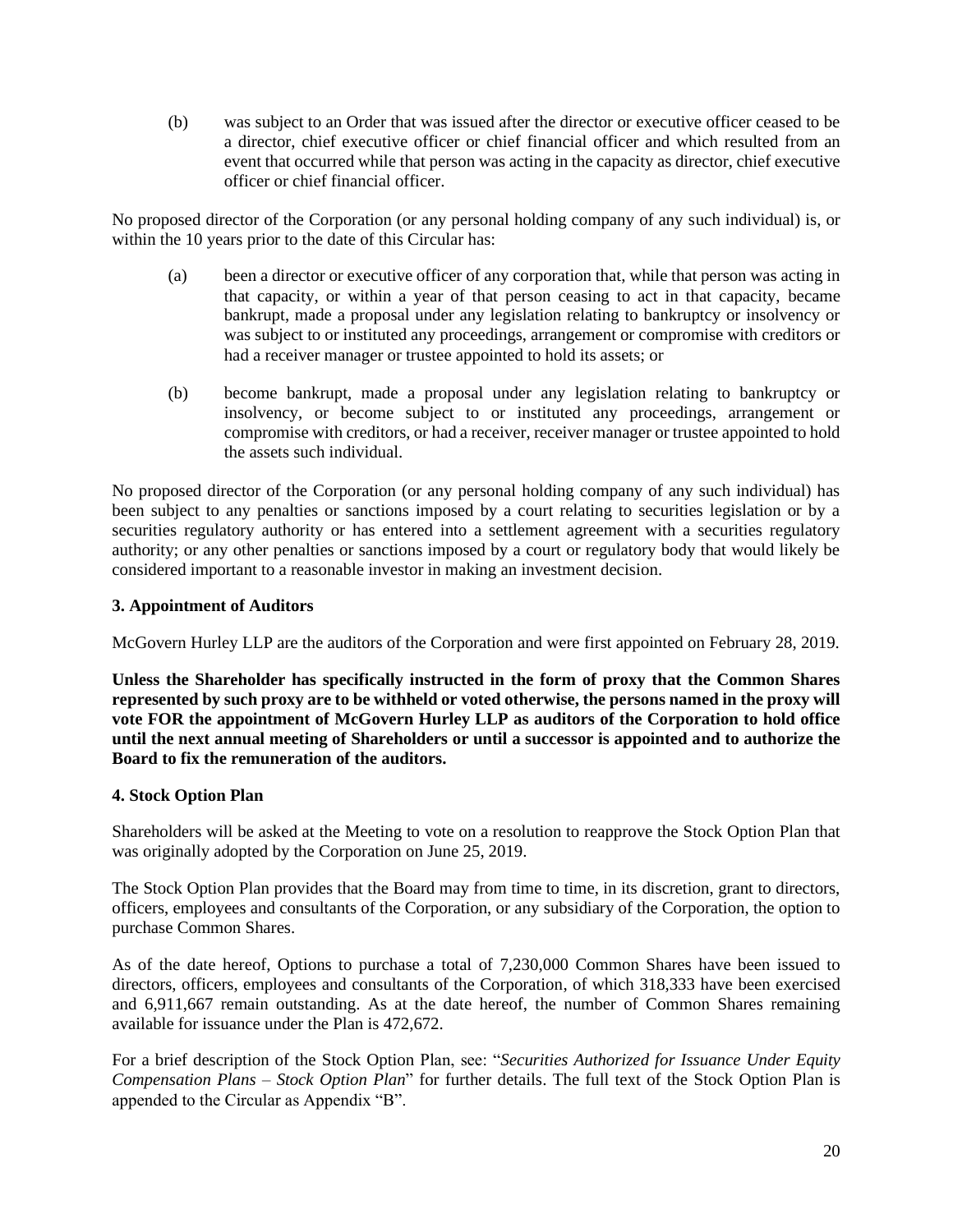#### *Shareholder Approval for the Plan*

Shareholders will be asked to consider and, if deemed advisable, to pass an ordinary resolution re-approving the Plan (the "**Stock Option Plan Resolution**"), which, to be effective, must be passed by not less than a majority of the votes cast by the holders of Common Shares present in person, or represented by proxy, at the Meeting.

**The Board recommends that Shareholders vote FOR the Stock Option Plan Resolution. Unless the Shareholder has specifically instructed in the form of proxy or voting instruction form that the Common Shares represented by such proxy or voting instruction form are to be voted against the Stock Option Plan Resolution, the persons named in the proxy or voting instruction form will vote FOR the Stock Option Plan Resolution.**

#### **5. Other Matters**

Management of the Corporation knows of no amendment, variation or other matter to come before the Meeting other than the matters referred to in the Notice of Meeting. However, if any other matter properly comes before the Meeting, the form of proxy furnished by the Corporation will be voted on such matters in accordance with the best judgment of the persons voting the proxy.

#### **STATEMENT OF CORPORATE GOVERNANCE**

The Corporation and the Board recognize the importance of corporate governance to the effective management of the Corporation and to the protection of its employees and Shareholders. The Corporation's approach to significant issues of corporate governance is designed with a view to ensuring that the business and affairs of the Corporation are effectively managed to enhance Shareholder value. The Board fulfills its mandate directly and through its committees at regularly scheduled meetings or at meetings held as required. Frequency of meetings may be increased and the nature of the agenda items may be changed depending upon the state of the Corporation's affairs and in light of opportunities or risks which the Corporation faces. The directors are kept informed of the Corporation's business and affairs at these meetings as well as through reports and discussions with management on matters within their particular area of expertise.

*National Policy 58-201 – Corporate Governance Guidelines* sets out a series of guidelines for effective corporate governance (the "**Guidelines**"). The Guidelines address matters such as the constitution and independence of corporate boards, the functions to be performed by boards and their committees and the effectiveness and education of board members. *National Instrument 58-101 –Disclosure of Corporate Governance Practices* ("**NI 58-101**") requires the disclosure by each listed corporation of its approach to corporate governance with reference to the Guidelines as it is recognized that the unique characteristics of individual corporations will result in varying degrees of compliance.

Set out below is a description of the Corporation's approach to corporate governance in relation to the Guidelines.

#### **The Board**

NI 58-101 defines an "independent director" as a director who has no direct or indirect "material relationship" with the issuer. A "material relationship" is as a relationship which could, in the view of the Board, be reasonably expected to interfere with the exercise of a member's independent judgment.

The Board believes that it functions independently of management and reviews its procedures on an ongoing basis to ensure that it is functioning independently of management. The Board meets without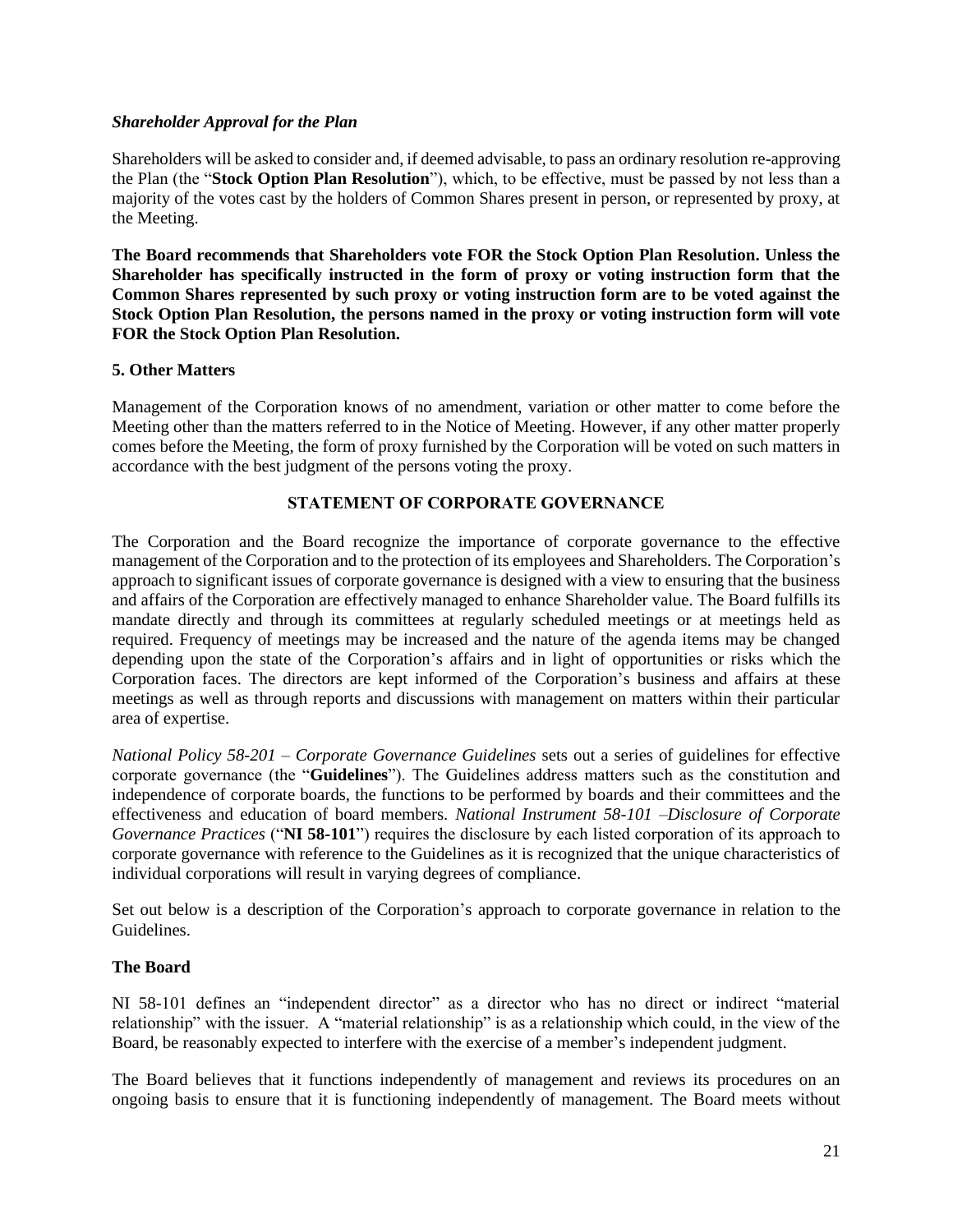management present, as circumstances require. When conflicts arise, interested parties are precluded from voting on matters in which they may have an interest. In light of the Guidelines, the Board convenes meetings, as deemed necessary, of the independent directors, at which non-independent directors and members of management are not in attendance.

The Board currently consists of five directors, three of whom are independent based upon the test for director independence set out in National Instrument 52-110 – *Audit Committees* ("**NI 52-110**"). The Board is comprised of a majority of independent directors. Rosie Moore, P. Alexander Walcott and Darwin Green are the independent directors of the Corporation. Kevin Keough is the CEO of the Corporation and engages in the management of the day-to-day operations of the Corporation. As such, Mr. Keough is not an independent director. Bernice Greig is the spouse of Mr. Charles Greig, a former Director and Vice President of Exploration of the Corporation within the past three years, and as such Ms. Greig is not an independent director.

#### **Directorships**

Some of the directors of the Corporation serve on the boards of directors of other reporting issuers in Canada. The following table lists the directors of the Corporation who serve on boards of directors of other reporting issuers and the identities of such reporting issuers:

| <b>Name of Director</b> | <b>Reporting Issuers</b>                                    |
|-------------------------|-------------------------------------------------------------|
| Rosie Moore             | Trifecta Gold Ltd. (TSX-V), Torex Gold Resources Inc. (TSX) |
| Darwin Green            | HighGold Mining Inc. (TSX-V)                                |

The Board has determined that these directorships do not adversely impact the effectiveness of these directors on the Board or create any potential for unmanageable conflicts of interest.

#### **Orientation and Continuing Education**

New members of the Board are provided with: (i) information respecting the functioning of the Board and its committees and a copy of the Corporation's corporate governance documents; (ii) access to all documents of the Corporation, including those that are confidential; and (iii) access to management.

The Board, together with the Corporate Governance and Nominating Committee are responsible for providing a comprehensive orientation and education program for new directors which fully sets out:

- the role of the Board and its committees;
- the nature and operation of the business of the Corporation; and
- the contribution which individual directors are expected to make to the Board in terms of both time and resource commitments.

In addition, the Board, together with the Corporate Governance and Nominating Committee, is also responsible for providing continuing education opportunities to existing directors so that individual directors can maintain and enhance their abilities and ensure that their knowledge of the business of the Corporation remains current.

Board members are encouraged to: (i) communicate with management and auditors; (ii) keep themselves current with industry trends and developments and changes in legislation with management's assistance; (iii) attend related industry seminars; and (iv) visit the Corporation's operations.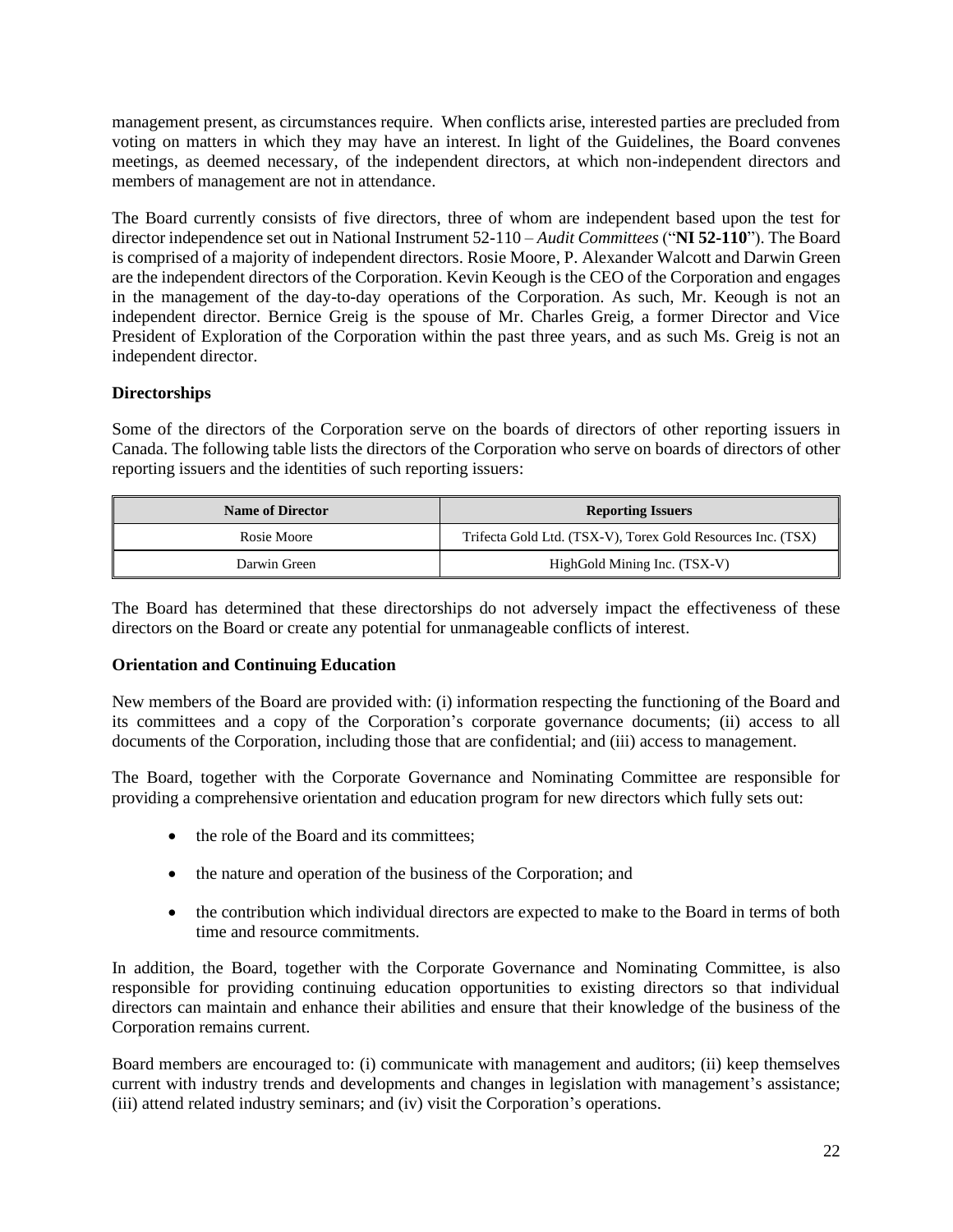#### **Ethical Business Conduct**

The Board has adopted a written code of business conduct and ethics to encourage and promote a culture of ethical business conduct amongst the directors, officers and employees of the Corporation (the "**Code**"). All new employees must read the Code when hired and acknowledge that they will abide by the Code.

The Corporate Governance and Nominating Committee and the Board are responsible for monitoring compliance with the Code. In accordance with the Code, directors, officers, employees and consultants of the Corporation and its subsidiaries should raise questions regarding the application of any requirement under the Code and report a possible violation of a law or the Code promptly to their superior or manager. If reporting a concern or complaint to a superior or manager is not possible or advisable, or if reporting it to such person does not resolve the matter, the matter should be addressed with the CFO.

The Corporate Governance and Nominating Committee and the Board monitor compliance with the Code by, among other things, obtaining reports from the CEO regarding breaches of the Code. The Corporate Governance and Nominating Committee and the Board also review investigations and any resolutions of complaints received under the Code. In addition, the Board approves changes to the Code it considers appropriate, at least annually. The Code is available under the Corporation's profile on SEDAR at [www.sedar.com](http://www.sedar.com/) or from the Corporation's website at: <https://www.evergoldcorp.ca/corporate/governance/> - at the end of the introductory paragraph click on the link for Corporate Governance Manual, which contains all policies, charters and codes.

The Board takes steps to ensure that directors, officers and other employees exercise independent judgment in considering transactions and agreements in respect of which a director, officer or other employee of the Corporation has a material interest, which include ensuring that directors, officers and other employees are thoroughly familiar with the Code and, in particular, the rules concerning reporting conflicts of interest and obtaining direction from their superior or manager or the CFO regarding any potential conflicts of interest.

In addition to those matters which, by law, must be approved by the Board, the approval of the Board is required for:

- the Corporation's annual business plan and budget;
- material transactions not in the ordinary course of business; and
- transactions which are outside of the Corporation's existing business.

To ensure the directors exercise independent judgment in considering transactions and agreements in which a director or officer has a material interest, all such matters are considered and approved by the independent directors. Any interested director would be required to declare the nature and extent of his or her interest and would not be entitled to vote at meetings of directors which evoke such a conflict.

The Board encourages and promotes an overall culture of ethical business conduct by promoting compliance with applicable laws, rules and regulations; providing guidance to directors, officers and other employees to help them recognize and deal with ethical issues; promoting a culture of open communication, honesty and accountability; and ensuring awareness of disciplinary action for violations of ethical business conduct.

The Board has also adopted a Whistle-blower Policy for individuals to report complaints and concerns regarding, among other things, violations of the Code, a copy of which is available under the Corporation's profile on SEDAR at [www.sedar.com](http://www.sedar.com/) or from the Corporation's website at: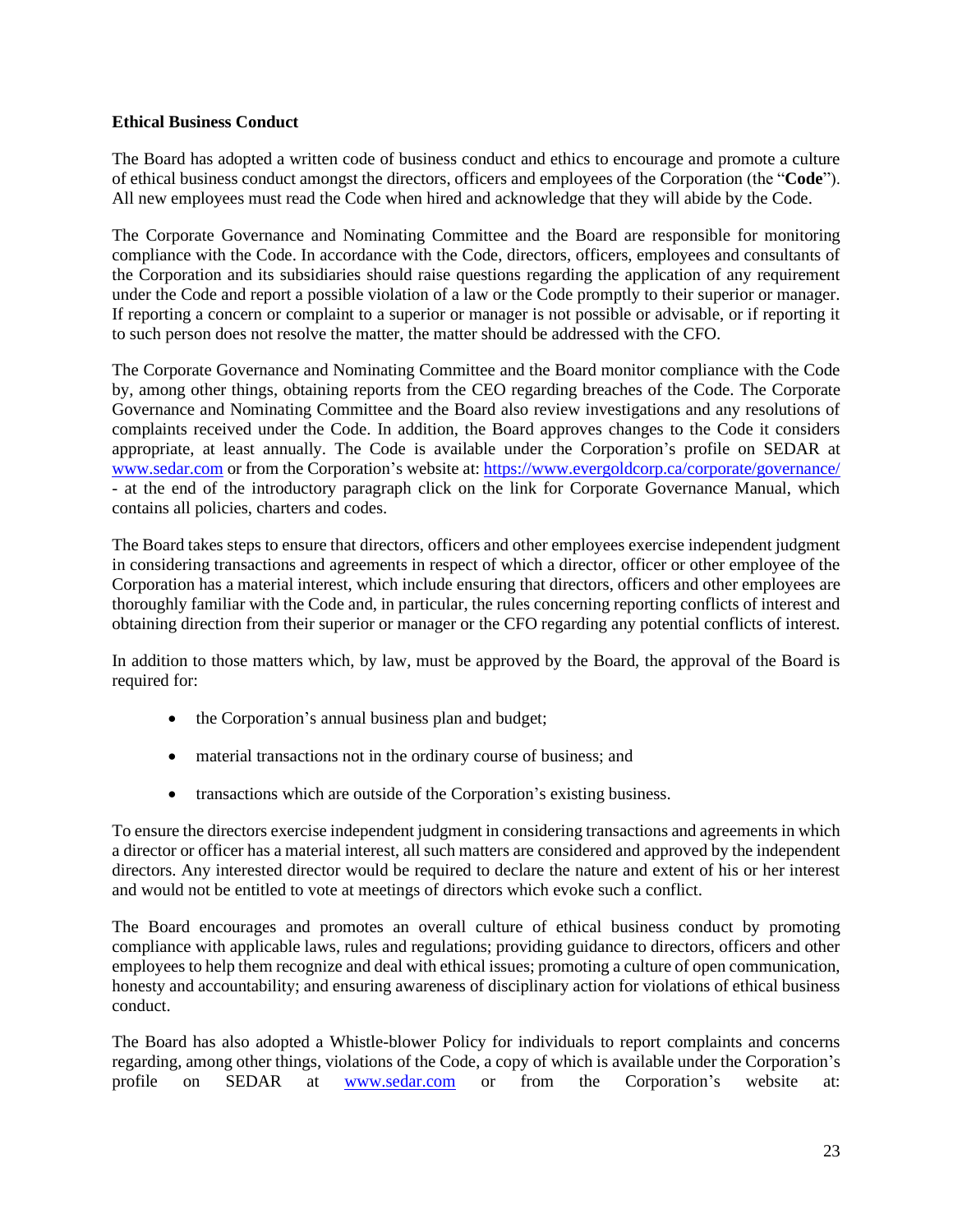<https://www.evergoldcorp.ca/corporate/governance/> - at the end of the introductory paragraph click on the link for Corporate Governance Manual, which contains all policies, charters and codes.

#### **Audit Committee**

See "*Audit Committee*" below for further details.

#### **Compensation Committee**

The Board has established a Compensation Committee, comprised of Rosie Moore and Darwin Green, both of whom are independent directors within the meaning of NI 52-110. The Compensation Committee is responsible for determining the overall compensation strategy of the Corporation and administering the Corporation's executive compensation program. As part of its mandate, the Compensation Committee approves the appointment and remuneration of the Corporation executive officers, including the NEOs. The Compensation Committee is also responsible for reviewing the Corporation's compensation policies and guidelines generally.

See "*Executive Compensation*" above, which summarizes, among other things, the process by which the Compensation Committee and Board determines the compensation for the Corporation's directors and officers.

#### **Nomination of Directors**

The Corporate Governance and Nominating Committee holds the responsibility for the appointment and assessment of directors.

The Corporate Governance and Nominating Committee seeks to achieve a balance of knowledge, experience and capability among the members of the Board. When considering candidates for director, the Corporate Governance and Nominating Committee considers a number of factors, including the following (although candidates need not possess all of the following characteristics and not all factors are weighted equally):

- personal qualities and characteristics, accomplishments and reputation in the business community;
- current knowledge and contacts in the countries and/or communities in which the Corporation does business and in the Corporation's industry sector or other sectors relevant to its business; and
- ability and willingness to commit adequate time to Board and committee matters, and be responsive to the needs of the Corporation.

The Board will periodically assess the appropriate number of directors on the Board and whether any vacancies on the Board are expected due to retirement or otherwise. If vacancies are anticipated, or otherwise arise, or the size of the Board is expanded, the Corporate Governance and Nominating Committee will consider various potential candidates for director. Candidates may come to the attention of the Corporate Governance and Nominating Committee through current directors or management, stockholders or other persons. These candidates will be evaluated at regular or special meeting of the Corporate Governance and Nominating Committee, and may be considered at any point during the year.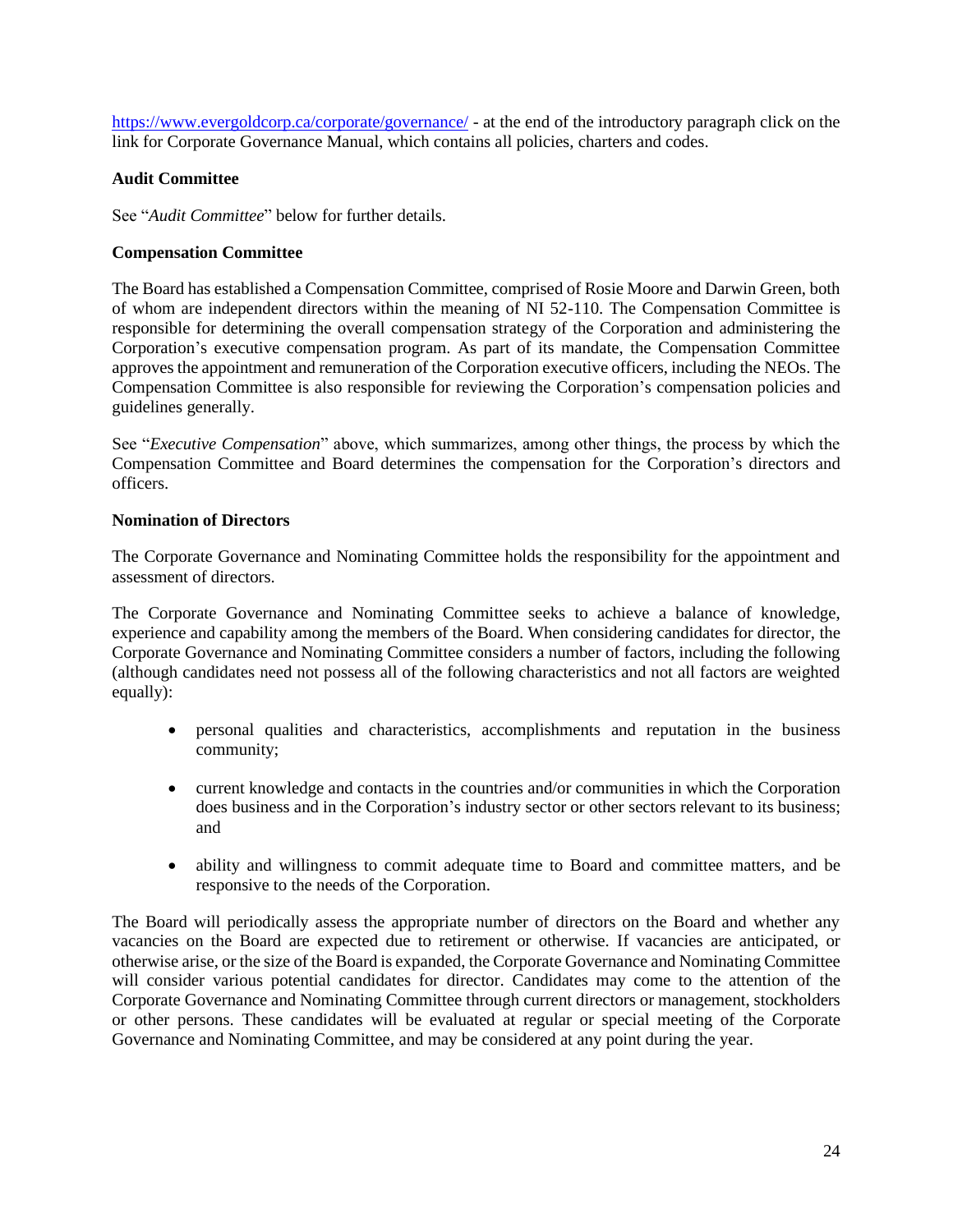#### **Technical, Safety, Environment & Social Responsibility Committee**

The Corporation adopted a "Technical, Safety, Environment & Social Responsibility Committee Charter" on July 8, 2019, which ensures the Corporation meets its social and environmental responsibilities. The Technical, Safety, Environment and Social Responsibility Committee (the "**Technical Committee**") is comprised of Kevin Keough (Chair), Rosie Moore and Darwin Green. The Technical Committee reviews the Corporation's responsibilities toward First Nation communities and the environment under the exploration permits issued by the British Columbia Government, Ministry of Energy, Mines and Petroleum Resources for the Corporation's properties. Additionally, the Technical Committee reviews, on a regular basis, the Corporation's baseline environmental studies, archeological reviews and consultations with First Nations to ensure ongoing compliance with the Corporation's obligations under the relevant exploration permits.

#### **Other Board Committees**

The Board has no standing committees other than the Audit Committee, the Compensation Committee, the Corporate Governance and Nominating Committee, and the Technical Committee.

#### **Assessments**

The Board is responsible for ensuring that an appropriate system is in place to evaluate the effectiveness of the Board as a whole, the individual committees of the Board, and the individual members of the Board and such committees with a view of ensuring that they are fulfilling their respective responsibilities and duties. In connection with such evaluations, each director is required to provide his or her assessment of the effectiveness of the Board and each committee as well as the performance of the individual directors, annually. Such evaluations take into account the competencies and skills each director is expected to bring to his or her particular role on the Board or on a committee, as well as any other relevant facts.

### **AUDIT COMMITTEE**

The Audit Committee provides assistance to the Board in fulfilling its obligations relating to the integrity of the internal financial controls and financial reporting of the Corporation. The external auditors of the Corporation report directly to the Audit Committee. The Audit Committee's primary duties and responsibilities include:

- (i) reviewing and reporting to the Board on the annual audited financial statements (including the auditor's report thereon) and unaudited interim financial statements and any related management's discussion and analysis, if any, and other financial disclosure related thereto that may be required to be reviewed by the Audit Committee pursuant to applicable legal and regulatory requirements;
- (ii) reviewing material changes in accounting policies and significant changes in accounting practices and their impact on the financial statements;
- (iii) overseeing the audit function, including engaging in required discussions with the Corporation's external auditor and reviewing a summary of the annual audit plan at least annually, overseeing the independence of the Corporation's external auditor, overseeing the Corporation's internal auditor, and pre-approving any non-audit services to the Corporation;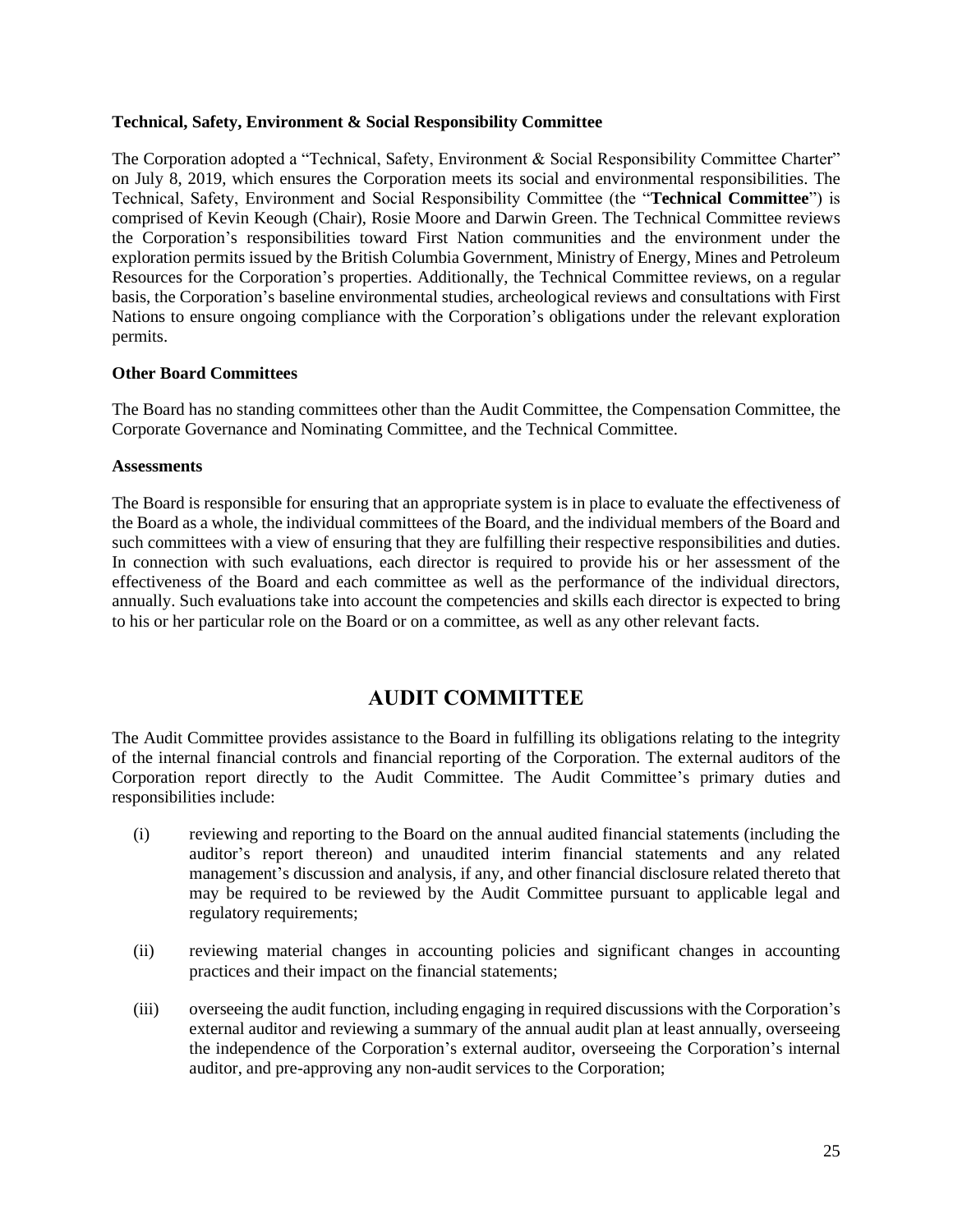- (iv) reviewing and discussing with management the appointment of key financial executives and recommending qualified candidates to the Board;
- (v) reviewing with management and the Corporation's external auditors, at least annually, the integrity of the internal controls over financial reporting and disclosure;
- (vi) reviewing management reports related to legal or compliance matters that may have a material impact on the Corporation the effectiveness of the Corporation's compliance policies; and
- (vii) establishing whistleblowing procedures.

#### **Audit Committee Charter**

The directors of the Corporation have adopted a Charter for the Audit Committee, which sets out the Audit Committee's mandate, organization, powers and responsibilities. The full text of the Audit Committee Charter is appended to the Circular as Appendix "A".

#### *Composition of the Audit Committee*

During the Last Financial Year, the Audit Committee was composed of Rosie Moore (Chair), Darwin Green and P. Alexander Walcott, all of whom are independent directors and are financially literate, in each case within the meaning of NI 52-110.

| <b>Name of Member</b> | Independent <sup>1</sup> | Financially Literate <sup>2</sup> |
|-----------------------|--------------------------|-----------------------------------|
| Rosie Moore (Chair)   | Yes                      | Yes                               |
| Darwin Green          | Yes                      | Yes                               |
| P. Alexander Walcott  | Yes                      | Yes                               |

Notes:

(1) To be considered independent, a member of the Audit Committee must not have any direct or indirect "material relationship" with the Corporation. A "material relationship" is a relationship which could, in the view of the Board, be reasonably expected to interfere with the exercise of a member's independent judgment.

(2) To be considered financially literate, a member of the Audit Committee must have the ability to read and understand a set of financial statements that present a breadth and level of complexity of accounting issues that are generally comparable to the breadth and complexity of the issues that can reasonably be expected to be raised by the Corporation's financial statements.

#### **Relevant Education and Experience**

#### *Rosie Moore (Chair)*

Ms. Moore has a BSc degree in geology and a MSc degree in geology, both from Kent State University. She has more than 35 years diverse international experience in the industry spanning a spectrum of roles from fieldwork and project management on prominent discoveries such as Voisey's Bay, through mining analyst, corporate finance and portfolio management roles, to senior officer and director positions, including roles with Ivanhoe Capital, Yorkton Securities, Diamond Fields, Pan American Silver, Bear Creek and Geologic Resource Partners. Her work has involved multiple commodities and multiple projects encompassing the range of development stages, in jurisdictions around the world.

From 2016 to present, Ms. Moore served as a director for several private junior resource companies, Torex Gold Resources Inc. (TSX: TXG), Trifecta Gold Ltd. (TSX-V: TG), Remac Zinc Corp., and Rush Valley Gold Corp. From 2013 to 2016, Ms. Moore served as director of Dolly Varden Silver Corp. (TSX-V: DV)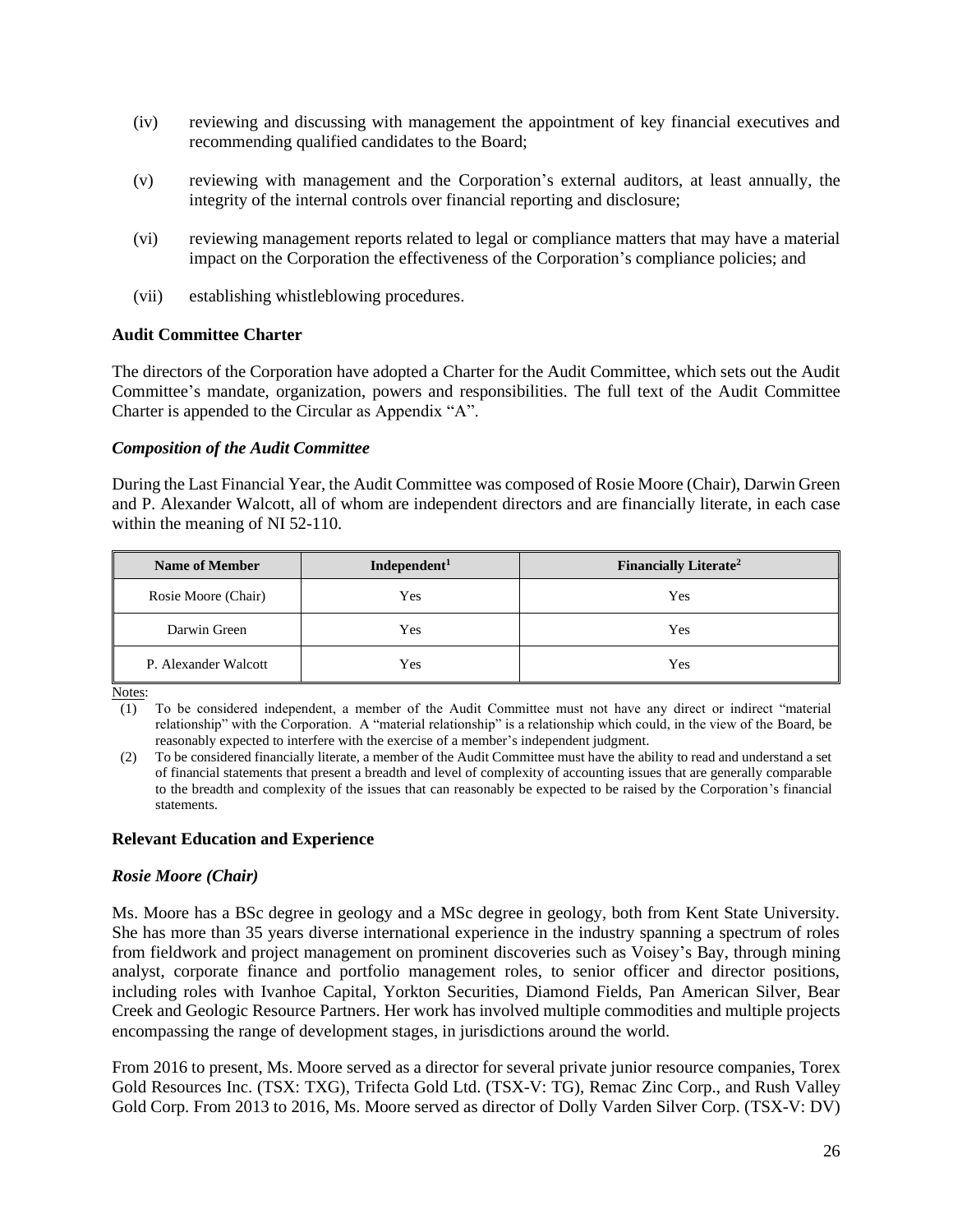and as interim President and CEO from 2015 to 2016. Ms. Moore has also served as a consultant and geologist/analyst to major US silver miner Hecla Mining Company (2013 – 2015) (NYSE: HL), RMB Resources (2012) and Boston-based hedge fund Geologic Resource Partners (2005 - 2011).

#### *Darwin Green*

Mr. Green's understanding of accounting principles is derived from both his education and experience. Mr. Green graduated with a master's degree in earth sciences from Carleton University in 2001, which included courses on financial accounting, allowing Mr. Green to understand the accounting principles used to prepare the Corporation's financial statements. Through his public company experience at HighGold Mining Inc (TSX-V: HIGH) ("**HighGold**") and Constantine Metal Resources Ltd. (TSX-V: CEM) ("**Constantine**"), Mr. Green has also developed the ability to apply and assess accounting principles used for estimates, accruals and provisions by participating in corporate transactions and major mine development projects that require the analysis of financial statements. Mr. Green's experience analyzing and helping prepare the financial statements of HighGold and Constantine ensure he has the requisite accounting knowledge to help analyze the Corporation's financial statements through his role on the audit committee.

#### *P. Alexander Walcott*

Mr. Walcott holds a BSc degree majoring in earth science and minoring in physics from the University of Alberta. He is a long-standing employee and geophysical contractor with Peter E. Walcott & Associates Ltd. of Vancouver, British Columbia, a position he has occupied since 2004, and has more than 20 years of active field experience in geophysical surveying in the North American Cordillera and around the world.

#### **Pre-Approval Policies and Procedures**

The Audit Committee charter requires that the Audit Committee pre-approve any retainer of the auditor of the Corporation to perform any non-audit services to the Corporation that it deems advisable in accordance with applicable legal and regulatory requirements and policies and procedures of the Board. The Audit Committee is permitted to delegate pre-approval authority to one of its members; however, the decision of any member of the Audit Committee to whom such authority has been delegated must be presented to the full Audit Committee at its next scheduled meeting.

#### **External Auditor Service Fees (By Category)**

The following table discloses the fees billed to the Corporation by its external auditor, McGovern Hurley LLP, during the last two financial years.

| <b>Financial Year</b><br>Ending | Audit Fees <sup>1</sup> | <b>Audit Related Fees<sup>2</sup></b> | Tax Fees <sup>3</sup> | All Other Fees <sup>4</sup> |
|---------------------------------|-------------------------|---------------------------------------|-----------------------|-----------------------------|
| December 31, 2021               | 27,120                  | nıl                                   | 6.800                 | nıl                         |
| December 31, 2020               | 20.196                  | nıı                                   | 5,500                 | nıl                         |

Notes:

(1) The aggregate fees billed for professional services rendered by the auditor for the audit of the Corporation's annual financial statements.

(2) The aggregate fees billed for assurance and related services that are reasonably related to the performance of the audit or review of the Corporation's financial statements and are not disclosed in the "Audit Fees" column.

(4) No other fees were billed by the auditor of the Corporation other than those listed in the other columns.

<sup>(3)</sup> The aggregate fees billed for tax compliance, tax advice, and tax planning services.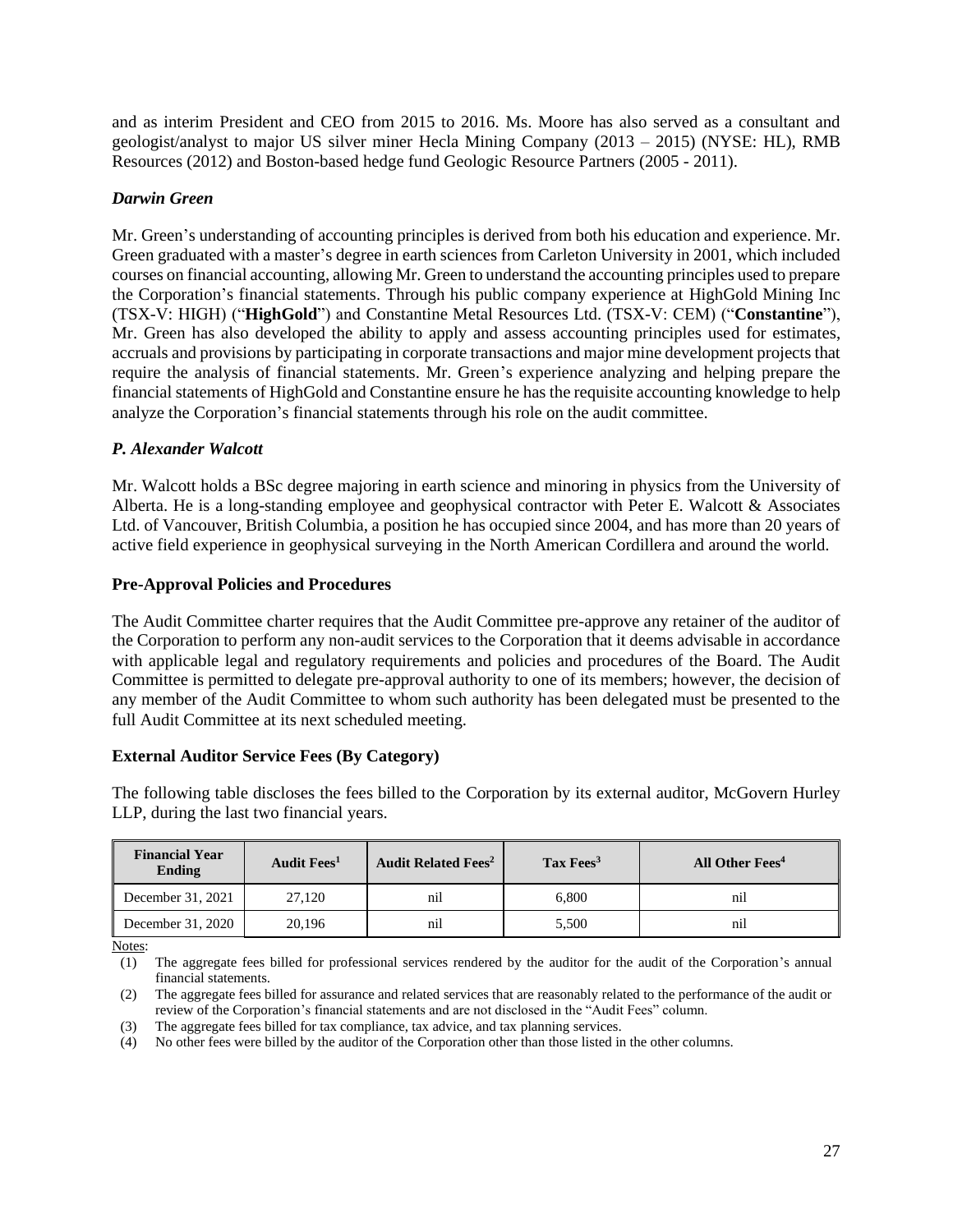#### **Audit Committee Oversight**

At no time since the commencement of the Corporation's Last Financial Year was a recommendation of the Audit Committee to nominate or compensate an external auditor not adopted by the Board.

### **INDEBTEDNESS OF DIRECTORS AND EXECUTIVE OFFICERS**

During the Last Financial Year, no director, executive officer or associate of any director or executive officer of the Corporation was indebted to the Corporation, nor were any of these individuals indebted to any other entity which indebtedness was the subject of a guarantee, support agreement, letter of credit or similar arrangement or understanding provided by the Corporation, including under any securities purchase or other program.

### **INTEREST OF INFORMED PERSONS IN MATERIAL TRANSACTIONS**

Except as disclosed in this Circular or in the notes to the Corporation's Financial Statements, no informed person, any proposed director, or any associate or affiliate of any informed person or proposed director, has had a material interest in any transaction since the commencement of the Corporation's Last Financial Year or in any proposed transaction which has materially affected or would materially affect the Corporation or any of its subsidiaries.

## **MANAGEMENT CONTRACTS**

Other than as disclosed in this Circular, there are no management functions of the Corporation which are to any substantial degree performed by a person or a company other than the directors or executive officers of the Corporation. See "*Employment, Consulting and Management Agreements*" above for further details.

## **ADDITIONAL INFORMATION**

Additional information relating to the Corporation may be found under the Corporation's profile on SEDAR at [www.sedar.com.](http://www.sedar.com/) Inquiries including requests for copies of this Circular, the Financial Statements and MD&A for the year ended December 31, 2021 may be directed to the Corporation by telephone at (613) 622-1916 or upon written request to the Corporation's Corporate Secretary at mhutchins@dsacorp.ca. Additional financial information is provided in the Corporation's Financial Statements and MD&A, which is also available on SEDAR and the Corporation's website at [www.evergoldcorp.ca.](http://www.evergoldcorp.ca/)

[*remainder of page intentionally left blank*]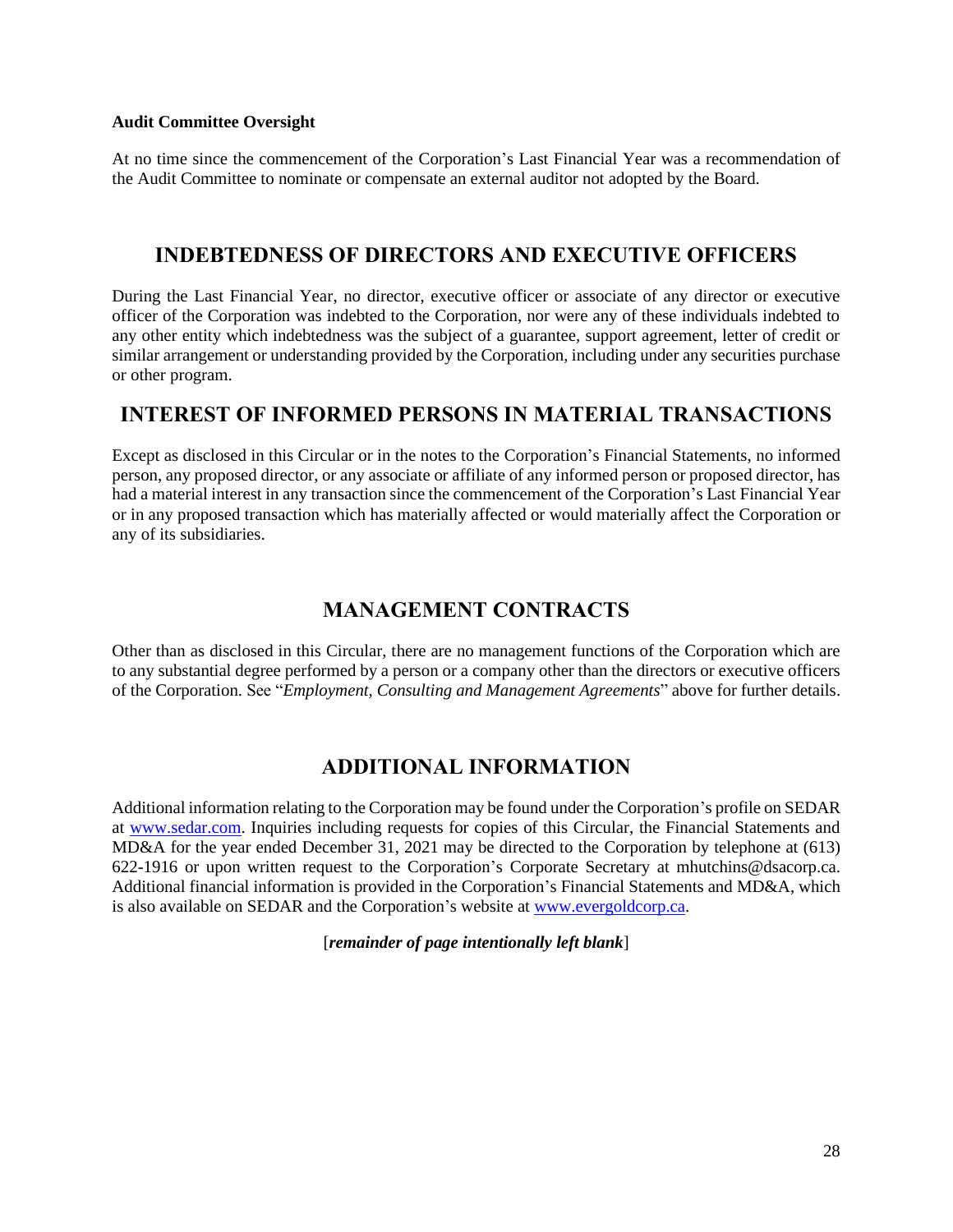## **APPROVAL**

The contents of this Circular and the sending thereof to the Shareholders have been approved by the Board. Dated: May 13, 2022.

#### BY ORDER OF THE BOARD OF DIRECTORS

"*Kevin Keough*" Kevin Keough President, CEO & Director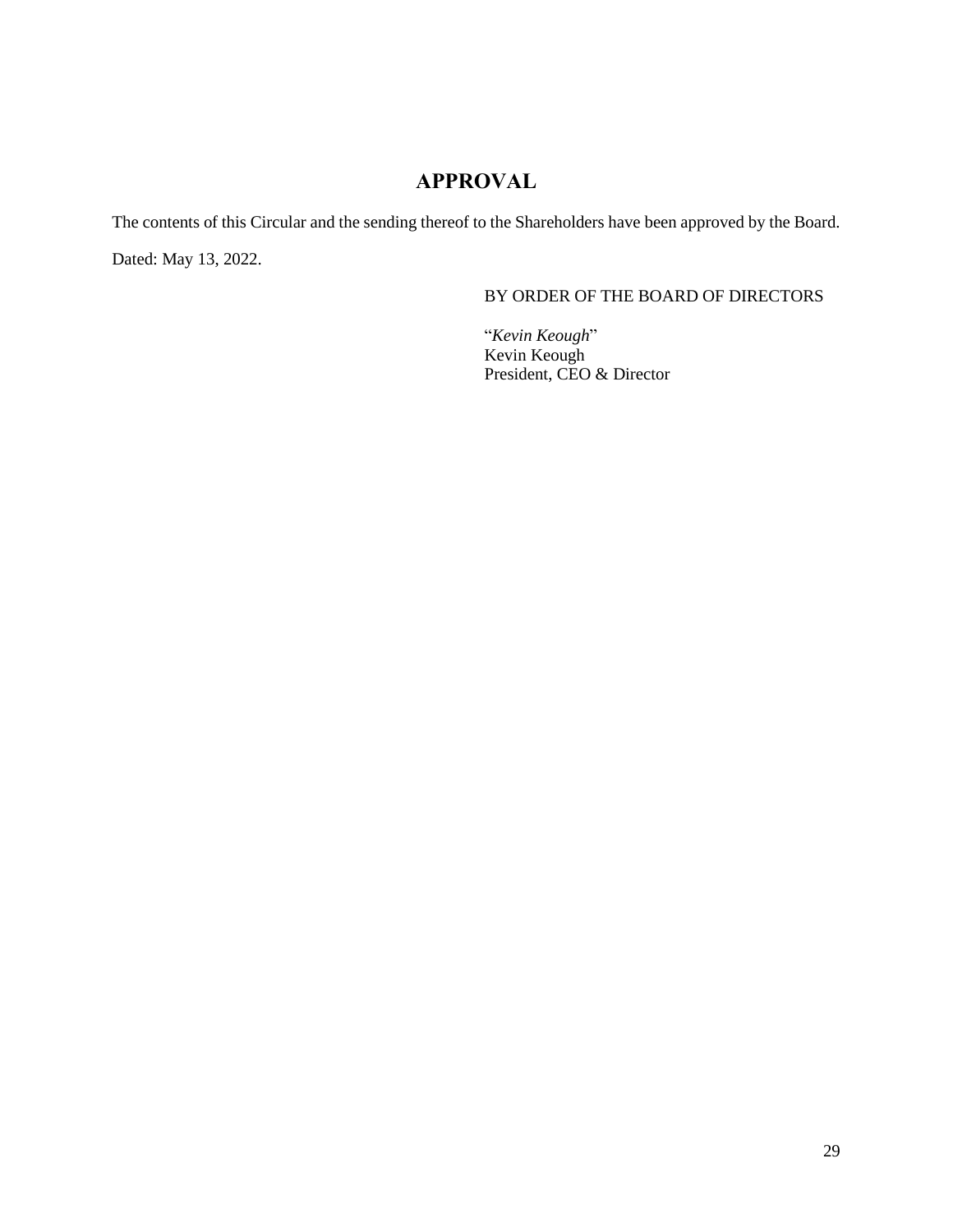## **APPENDIX A**

#### **EVERGOLD CORP.**

#### **AUDIT COMMITTEE CHARTER**

This charter (the "**Charter**") sets forth the purpose, composition, responsibilities and authority of the Audit Committee (the "**Committee**") of the Board of Directors (the "**Board**") of Evergold Corp. ("**Evergold**" or the "**Corporation**").

#### **1.0 Mandate**

The Committee shall:

- (a) assist the Board in its oversight role with respect to the quality and integrity of the financial information;
- (b) assess the effectiveness of the Corporation's risk management and compliance practices;
- (c) assess the independent auditor's performance, qualifications and independence;
- (d) assess the performance of the Corporation's internal audit function;
- (e) ensure the Corporation's compliance with legal and regulatory requirements; and
- (f) prepare such reports of the Committee required to be included in any Management Information Circular in accordance with applicable laws or the rules of applicable securities regulatory authorities.

#### **2.0 Composition and Membership**

The Committee shall be composed of not less than three members, each of whom shall be a director of the Corporation. A majority of the members of the Committee shall not be an officer or employee of the Corporation. A majority of the members shall satisfy the applicable independence requirements, and all members shall satisfy the experience requirements, of the laws governing the Corporation, the applicable stock exchanges on which the Corporation's securities are listed and applicable securities regulatory authorities.

Each member of the Committee shall be financially literate as such qualification is interpreted by the Board in its business judgment.

Members of the Committee shall be appointed or reappointed at the annual meeting of the Corporation and in the normal course of business will serve a minimum of three years. Each member shall continue to be a member of the Committee until a successor is appointed, unless the member resigns, is removed or ceases to be a Director. The Board may fill avacancy that occurs in the Committee at any time.

The Board or, in the event of its failure to do so, the members of the Committee, shall appoint or reappoint, at the annual meeting of the Corporation a Chairman among their number. The Chairman shall not be a former executive Officer of the Corporation. Such Chairman shall serve as a liaison between members and senior management.

The time and place of meetings of the Committee and the procedure at such meetings shall be determined from time to time by the members therefore provided that: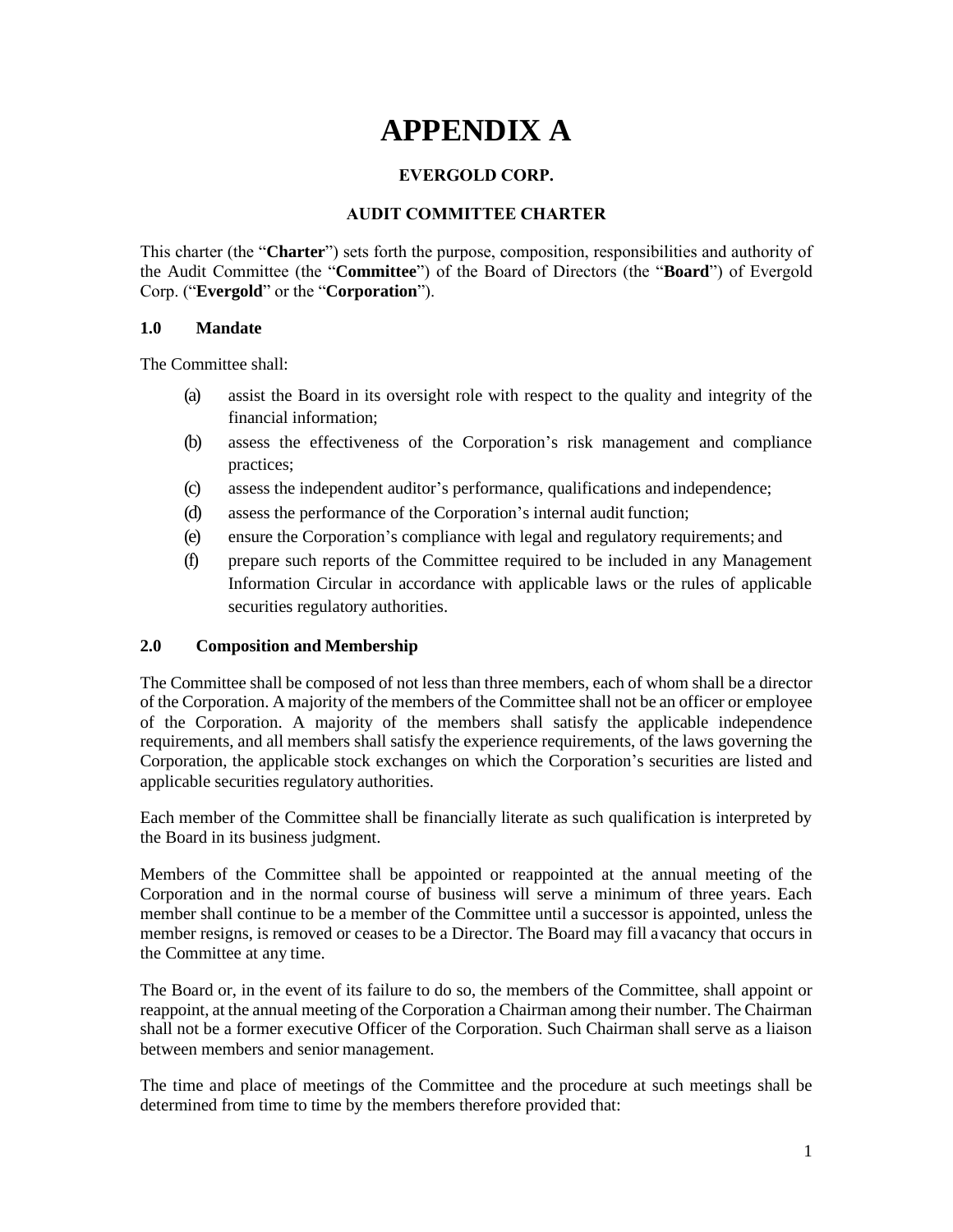- a) a quorum for meetings shall be at least three members;
- b) the Committee shall meet at least quarterly;
- c) notice of the time and place of every meeting shall be given in writing or by telephone, facsimile, email or other electronic communication to each member of the Committee at least twenty-four (24) hours in advance of such meeting;
- d) a resolution in writing signed by all directors entitled to vote on that resolution at a meeting of the Committee is as valid as if it had been passed at a meeting of the Committee.

The Committee shall report to the Board on its activities after each of its meetings. The Committee shall review and assess the adequacy of this charter annually and, where necessary, will recommend changes to the Board for its approval. The Committee shall undertake and review with the Board an annual performance evaluation of the Committee, which shall compare the performance of the Committee with the requirements of this charter and set forth the goals and objectives of the Committee for the upcoming year. The performance evaluation by the Committee shall be conducted in such manner as the Committee deems appropriate. The report to the Board may take the form of an oral report by the chairperson of the Committee or any other designated member of the Committee.

#### **3.0 Duties and Responsibilities**

#### **3.1 Oversight of the Independent Auditor**

- (a) Sole authority to appoint or replace the independent auditor (subject to shareholder ratification) and responsibility for the compensation and oversight of the work of the independent auditor (including resolution of disagreements between Management and the independent auditor regarding financial reporting) for the purpose of preparing or issuing an audit report or related work. The independent auditor shall report directly to the Committee.
- (b) Sole authority to pre-approve all audit services as well as non-audit services (including the fees, terms and conditions for the performance of such services) to be performed by the independent auditor.
- (c) Evaluate the qualifications, performance and independence of the independent auditor, including (i) reviewing and evaluating the lead partner on the independent auditor's engagement with the Corporation, and (ii) considering whether the auditor's quality controls are adequate and the provision of permitted non-audit services is compatible with maintaining the auditor's independence.
- (d) Obtain and review a report from the independent auditor at least annually regarding: the independent auditor's internal quality-control procedures; any material issues raised by the most recent internal quality-control review, or peer review, of the firm, or by any inquiry or investigation by governmental or professional authorities within the preceding five years respecting one or more independent audits carried out by the firm; any steps taken to deal with any such issues; and all relationships between the independent auditor and the Corporation.
- (e) Review and discuss with Management and the independent auditor prior to the annual audit the scope, planning and staffing of the annual audit.
- (f) Ensure the rotation of the lead (or coordinating) audit partner having primary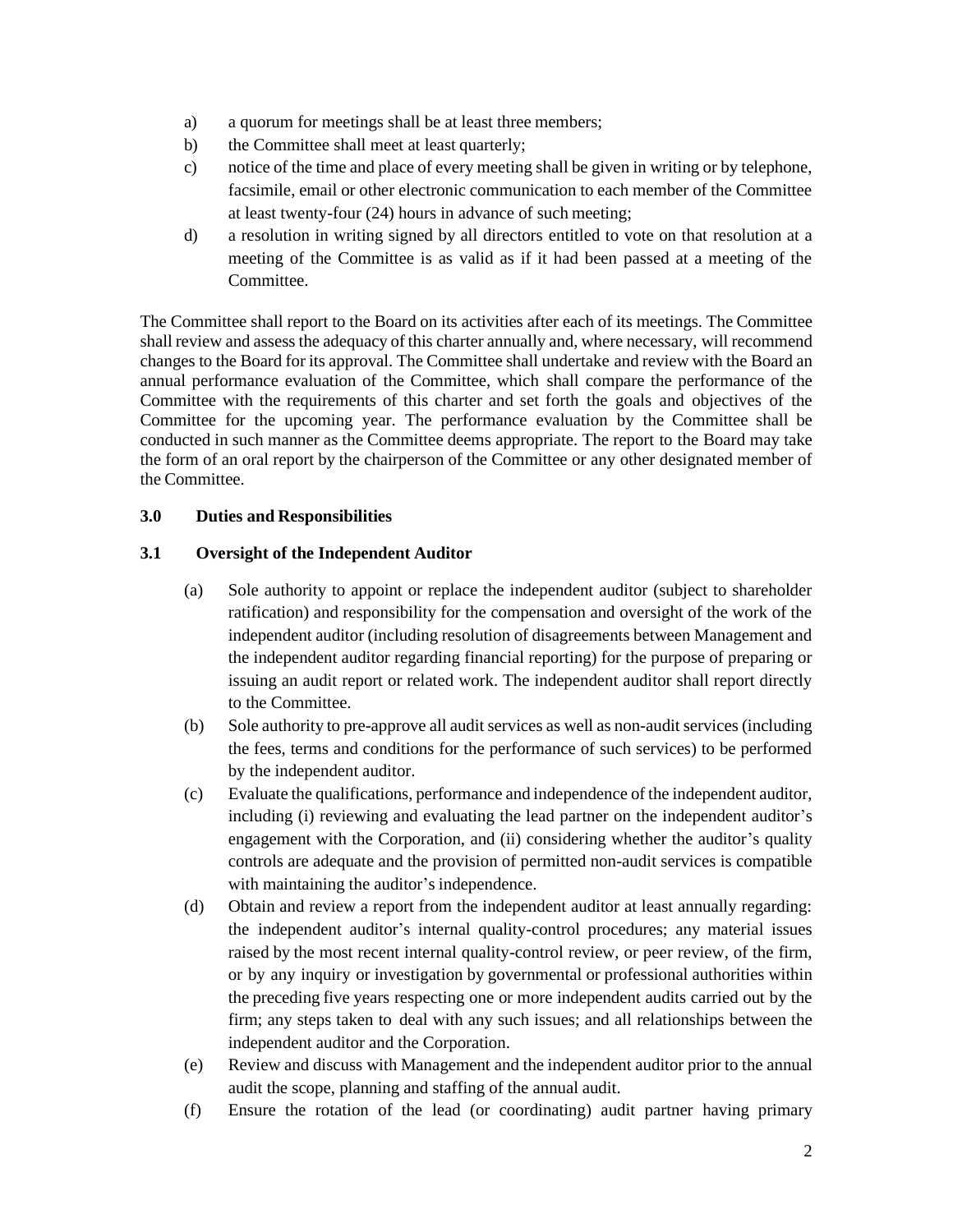responsibility for the audit and the audit partner responsible for reviewing the audit as required by law.

(g) Review, as necessary, policies for the Corporation's hiring of partners, employees or former partners and employees of the independent auditor.

#### **3.2 Financial Reporting**

- a) Review and discuss with Management and the independent auditor the annual audited financial statements prior to the publication of earnings.
- b) Review and discuss with Management the Corporation's annual and quarterly disclosures made in Management's Discussion and Analysis. The Committee shall approve any reports for inclusion in the Corporation's Annual Report, as required by applicable legislation.
- c) Review and discuss, with Management and the independent auditor, Management's report on its assessment of internal controls over financial reporting and the independent auditor's attestation report on Management's assessment.
- d) Review and discuss with Management the Corporation's quarterly financial statements prior to the publication of earnings.
- e) Review and discuss with Management and the independent auditor at least annually significant financial reporting issues and judgments made in connection with the preparation of the Corporation's financial statements, including any significant changes in the Corporation's selection or application of accounting principles, any major issues as to the adequacy of the Corporation's internal controls and any special steps adopted in light of material control deficiencies.
- f) Review and discuss with Management and the independent auditor at least annually reports from the independent auditors on: critical accounting policies and practices to be used; significant financial reporting issues, estimates and judgments made in connection with the preparation of the financial statements; alternative treatments of financial information within generally accepted accounting principles that have been discussed with Management, ramifications of the use of such alternative disclosures and treatments, and the treatment preferred by the independent auditor; and other material written communications between the independent auditor and Management, such as any management letter or schedule of unadjusted differences.
- g) Discuss with the independent auditor at least annually any "Management" or "internal control" letters issued or proposed to be issued by the independent auditor to the Corporation.
- h) Review and discuss with Management and the independent auditor at least annually any significant changes to the Corporation's accounting principles and practices suggested by the independent auditor, internal audit personnel or Management.
- i) Discuss with Management the Corporation's earnings press releases, including the use of "pro forma" or "adjusted" non-GAAP information, as well as financial information and earnings guidance (if any) provided to analysts and rating agencies.
- j) Review and discuss with Management and the independent auditor at least annually the effect of regulatory and accounting initiatives as well as off-balance sheet structures on the Corporation's financial statements.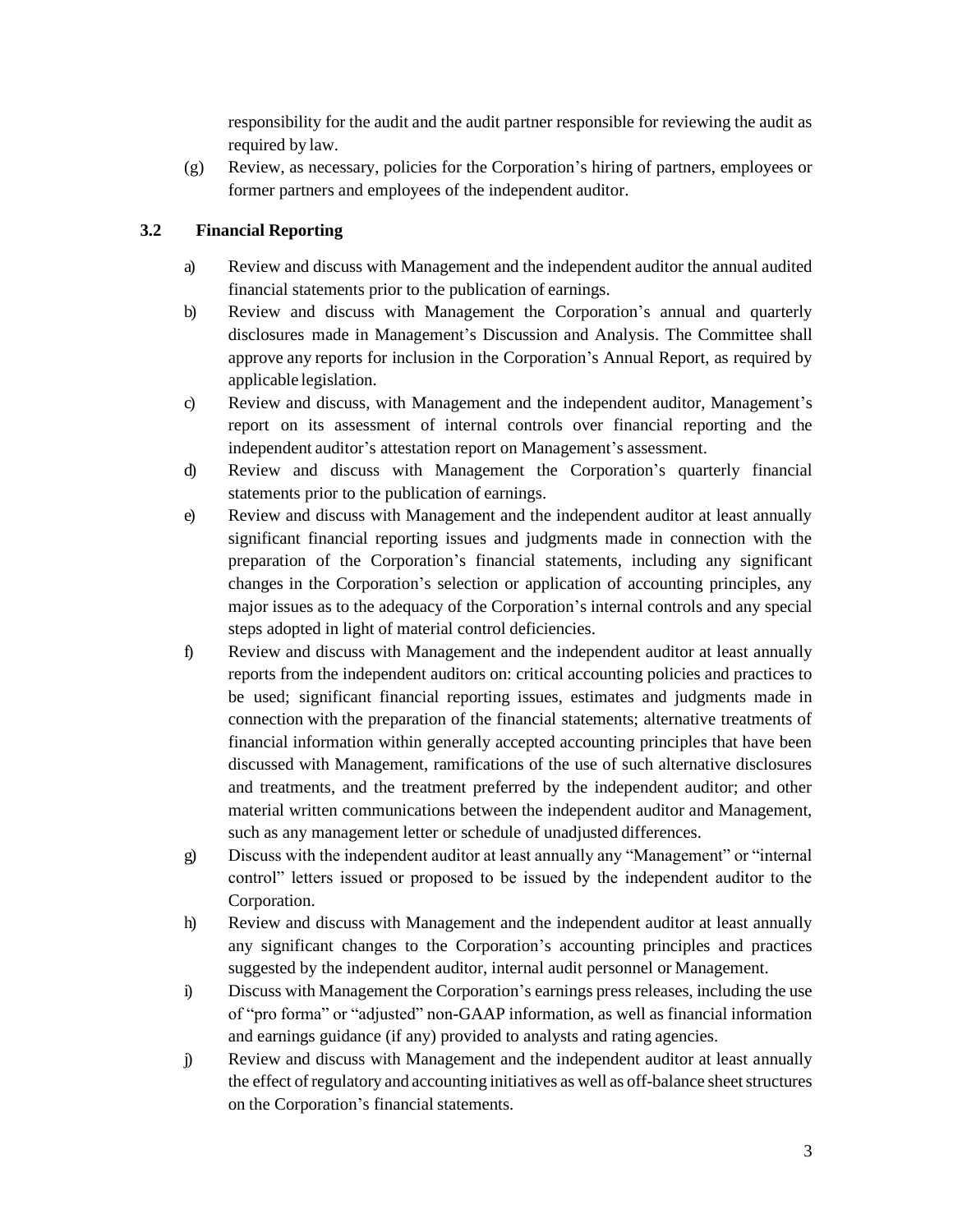- k) Review and discuss with the Chief Executive Officer and the Chief Financial Officer the procedures undertaken in connection with the Chief Executive Officer and Chief Financial Officer certifications for the annual filings with applicable securities regulatory authorities.
- l) Review disclosures made by the Corporation's Chief Executive Officer and Chief Financial Officer during their certification process for the annual filing with applicable securities regulatory authorities about any significant deficiencies in the design or operation of internal controls which could adversely affect the Corporation's ability to record, process, summarize and report financial data or any material weaknesses in the internal controls, and any fraud involving Management or other employees who have a significant role in the Corporation's internal controls.
- m) Discuss with the Corporation's General Counsel at least annually any legal matters that may have a material impact on the financial statements, operations, assets or compliance policies and any material reports or inquiries received by the Corporation or any of its subsidiaries from regulators or governmental agencies.

#### **3.3 Oversight of Risk Management**

- a) Review and approve periodically Management's risk philosophy and risk management policies.
- b) Review with Management at least annually reports demonstrating compliance with risk management policies.
- c) Review with Management the quality and competence of Management appointed to administer risk management policies.
- d) Review reports from the independent auditor at least annually relating to the adequacy of the Corporation's risk management practices together with Management's responses.
- e) Discuss with Management at least annually the Corporation's major financial risk exposures and the steps Management has taken to monitor and control such exposures, including the Corporation's risk assessment and risk management policies.

#### **3.4 Oversight of Regulatory Compliance**

- a) Establish procedures for the receipt, retention and treatment of complaints received by the Corporation regarding accounting, internal accounting controls or auditing matters, and the confidential, anonymous submission by employees of concerns regarding questionable accounting or auditing matters.
- b) Discuss with Management and the independent auditor at least annually any correspondence with regulators or governmental agencies and any published reports which raise material issues regarding the Corporation's financial statements or accounting.
- c) Meet with the Corporation's regulators, according to applicable law.
- d) Exercise such other powers and perform such other duties and responsibilities as are incidental to the purposes, duties and responsibilities specified herein and as may from time to time be delegated to the Committee by the Board.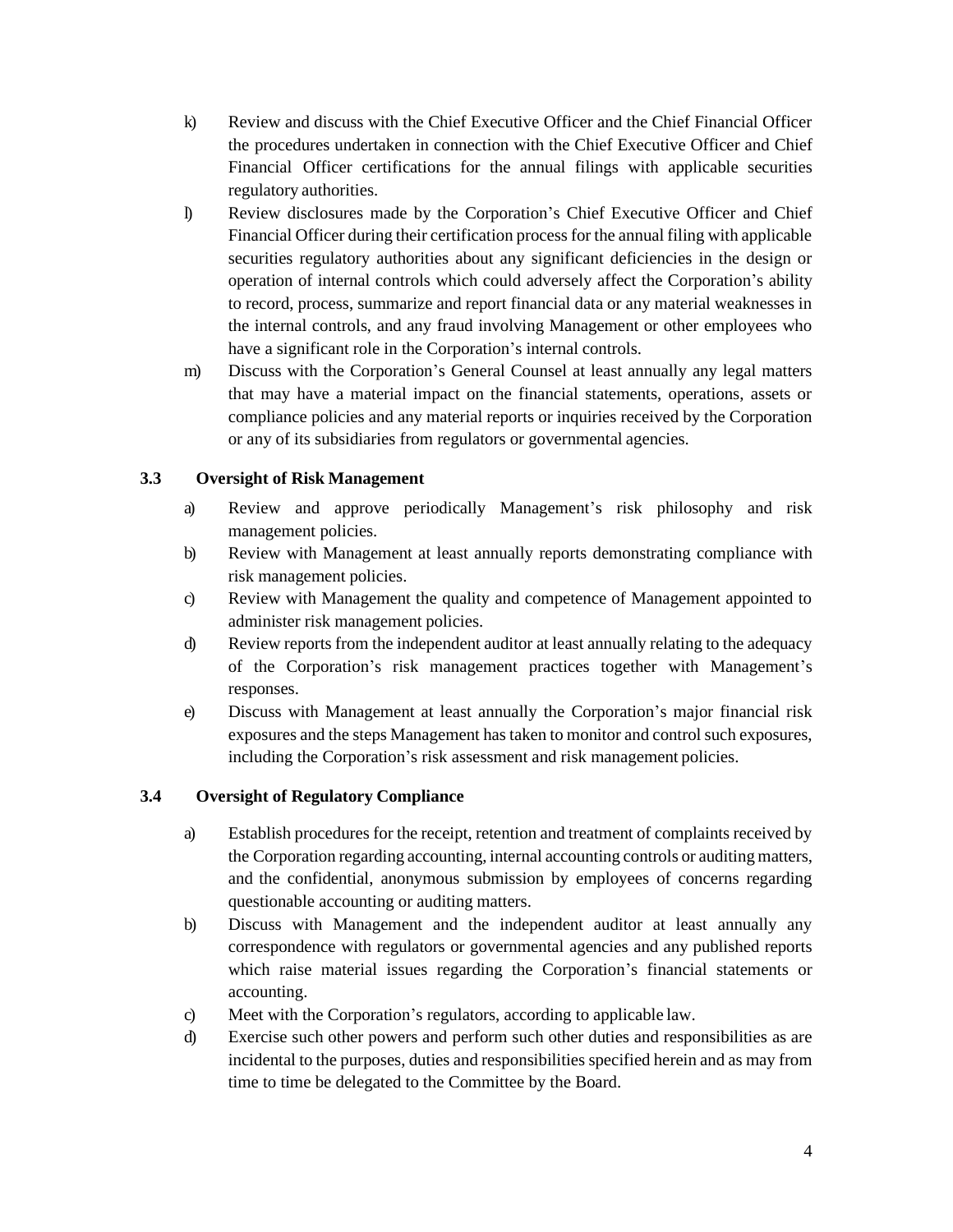#### **4.0 Funding for the Independent Auditor and Retention of Other Independent Advisors**

The Corporation shall provide for appropriate funding, as determined by the Committee, for payment of compensation to the independent auditor for the purpose of issuing an audit report and to any advisors retained by the Committee. The Committee shall also have the authority to retain and, at the Corporation's expense, to set and pay the compensation for such other independent counsel and other advisors as it may from time to time deem necessary or advisable for its purposes.

The Committee also has the authority to communicate directly with internal and external auditors.

#### **5.0 Procedures for Receipt of Complaints and Submissions Relating to Accounting Matters**

- 1. The Corporation shall inform employees on the Corporation's intranet, if there is one, or via a newsletter or e-mail that is disseminated to all employees at least annually, of the officer (the "**Complaints Officer**") designated from time to time by the Committee to whom complaints and submissions can be made regarding accounting, internal accounting controls or auditing matters or issues of concern regarding questionable accounting or auditing matters.
- 2. The Complaints Officer shall be informed that any complaints or submissions so received must be kept confidential and that the identity of employees making complaints or submissions shall be kept confidential and shall only be communicated to the Committee or the Chair of the Committee.
- 3. The Complaints Officer shall be informed that he or she must report to the Committee as frequently as such Complaints Officer deems appropriate, but in any event no less frequently than on a quarterly basis prior to the quarterly meeting of the Committee called to approve interim and annual financial statements of the Corporation.
- 4. Upon receipt of a report from the Complaints Officer, the Committee shall discuss the report and take such steps as the Committee may deem appropriate.
- 5. The Complaints Officer shall retain a record of a complaint or submission received for a period of six years following resolution of the complaint or submission.

#### **6.0 Procedures for Approval of Non-Audit Services**

- 1. The Corporation's external auditors shall be prohibited from performing for the Corporation the following categories of non-audit services:
	- (a) bookkeeping or other services related to the Corporation's accounting records or financial statements;
	- (b) financial information systems design and implementation;
	- (c) appraisal or valuation services, fairness opinion or contributions-in-kind reports;
	- (d) actuarial services;
	- (e) internal audit outsourcing services;
	- (f) management functions;
	- (g) human resources;
	- (h) broker or dealer, investment adviser or investment banking services;
	- (i) legal services;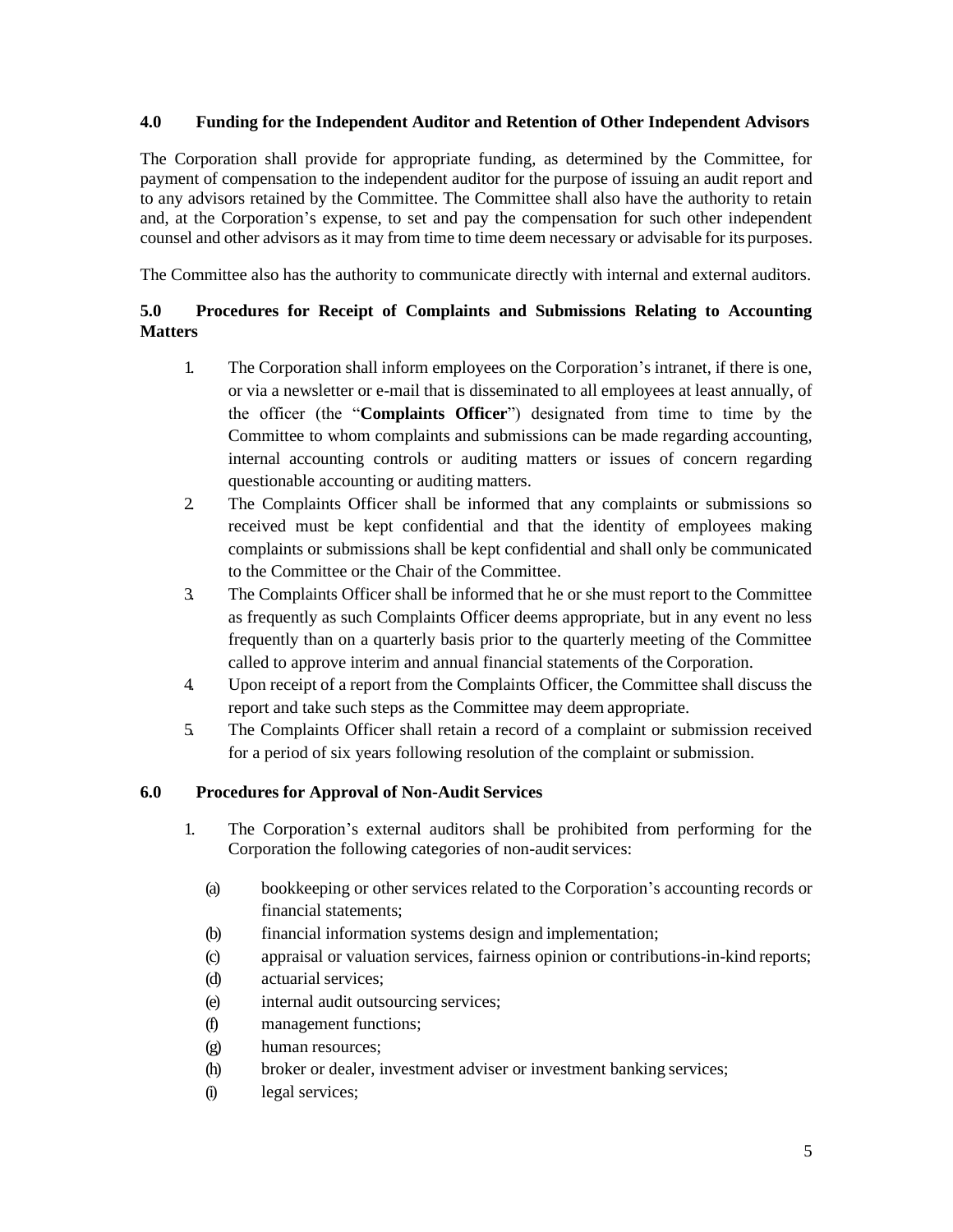- (j) expert services unrelated to the audit; and
- (k) any other service that the Canadian Public Accountability Board determines is impermissible.
- 2. In the event that the Corporation wishes to retain the services of the Corporation's external auditors for tax compliance, tax advice or tax planning, the Chief Financial Officer of the Corporation shall consult with the Chair of the Committee, who shall have the authority to approve or disapprove on behalf of the Committee, such non-audit services. All other non-audit services shall be approved or disapproved by the Committee as a whole.
- 3. The Chief Financial Officer of the Corporation shall maintain a record of non-audit services approved by the Chair of the Committee or the Committee for each fiscal year and provide a report to the Committee no less frequently than on a quarterly basis.

#### **7.0 Reporting**

The Chairman will report to the Board at each Board meeting on the Committee's activities since the last Board meeting. The Committee will annually review and approve the Committee's report for inclusion in the Annual Information Form. The Secretary will circulate the minutes of each meeting of the Committee to the members of the Board.

#### **8.0 Access to Information and Authority**

The Committee will be granted unrestricted access to all information regarding the Corporation that is necessary or desirable to fulfill its duties and all directors, officers and employees will be directed to cooperate as requested by members of the Committee.

#### **9.0 Review of Charter**

The Committee will annually review and assess the adequacy of this Charter and recommend any proposed changes to the Board for consideration.

| Dated:       | July 8, 2019                                        |
|--------------|-----------------------------------------------------|
| Approved by: | <b>Audit Committee</b><br><b>Board of Directors</b> |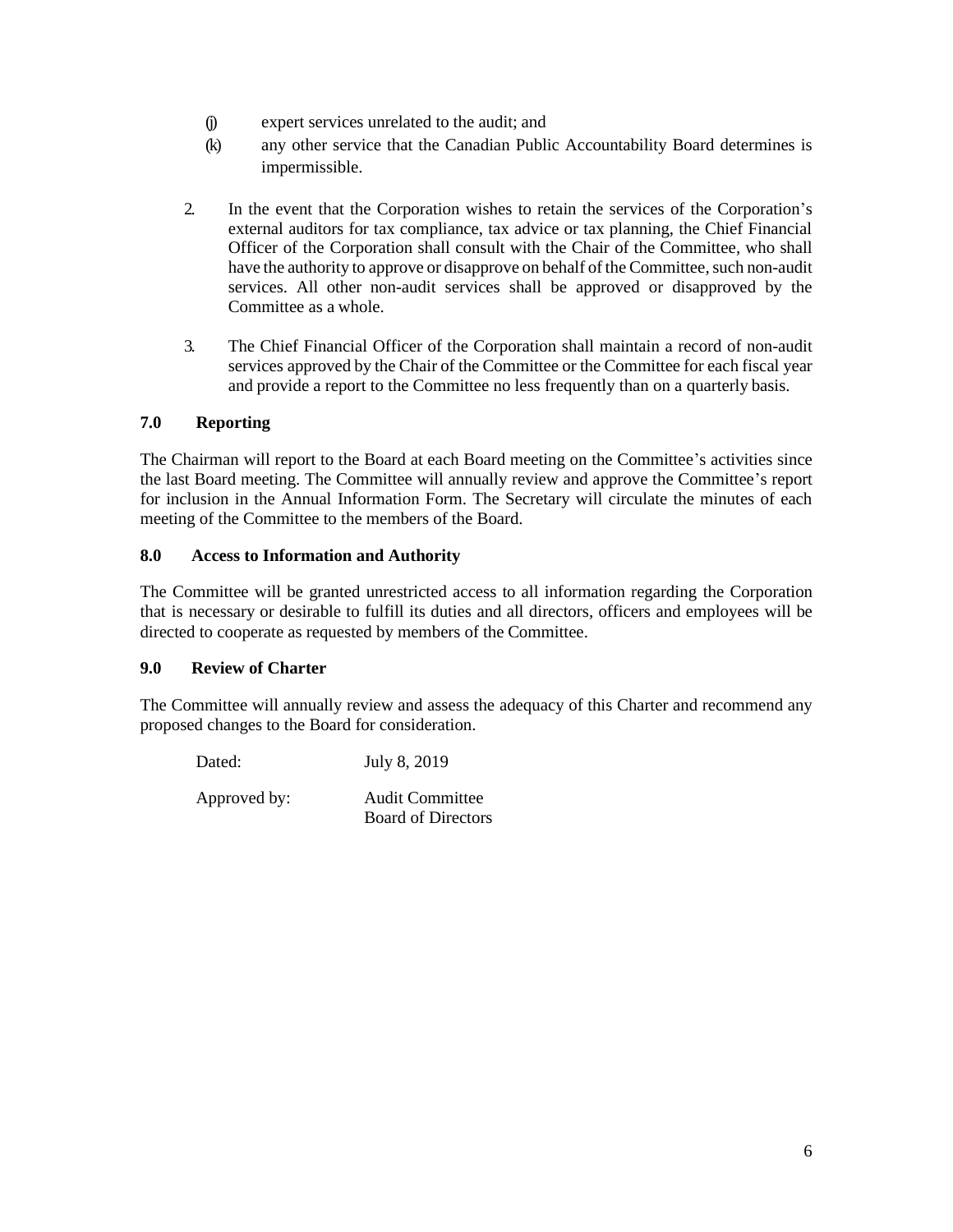## **APPENDIX B**

### **EVERGOLD CORP.**

### **INCENTIVE STOCK OPTION PLAN**

(*See attached.*)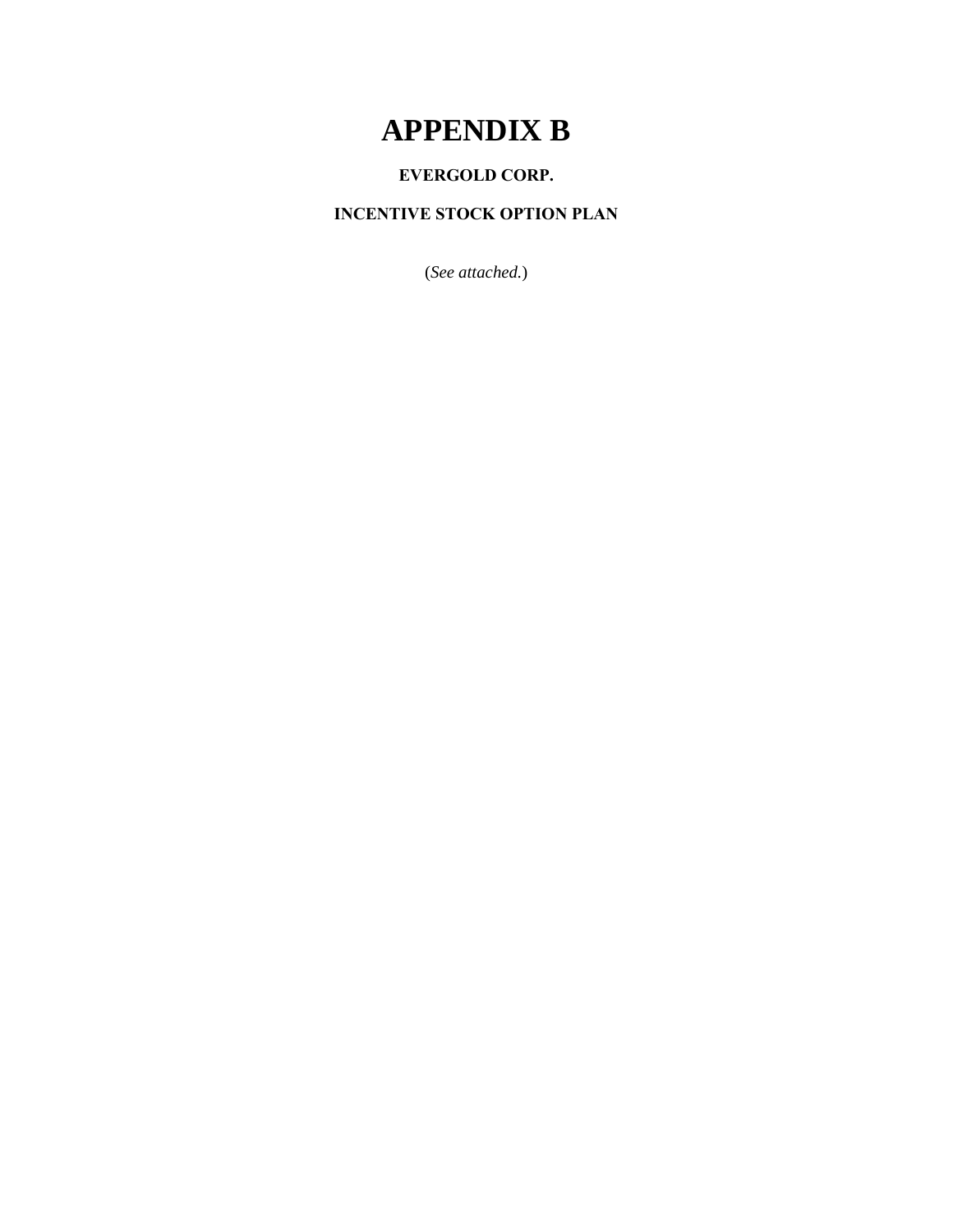#### **EVERGOLD CORP.**

#### **2019 INCENTIVE STOCK OPTION PLAN**

#### **ARTICLE 1 GENERAL**

#### **1.1 Purpose**

The purpose of this Plan is to advance the interests of Evergold Corp. (the "**Company**") by (i) providing Eligible Persons with additional performance incentives; (ii) encouraging stock ownership by Eligible Persons; (iii) increasing the proprietary interest of Eligible Persons in the success of the Company; (iv) encouraging Eligible Persons to remain with the Company or its Affiliates; and (v) attracting new employees, officers, directors and Consultants to the Company or its Affiliates.

#### **1.2 Administration**

- (a) The Committee will administer this Plan. All references hereinafter to the term "**Board**" will be deemed to be references to the Committee. Notwithstanding the foregoing, if at any time the Committee has not been appointed by the Board, this Plan will be administered by the Board and in such event references herein to the Committee shall be construed to be a reference to the Board.
- (b) Subject to the limitations of this Plan, the Board has the authority: (i) to grant Options to purchase Shares to Eligible Persons; (ii) to determine the terms, including the limitations, restrictions and conditions, if any, upon such grants; (iii) to interpret this Plan and to adopt, amend and rescind such administrative guidelines and other rules and Regulations relating to this Plan as it may from time to time deem advisable, subject to required prior approval by any applicable regulatory authority and/or stock exchange; and (iv) to make all other determinations and to take all other actions in connection with the implementation and administration of this Plan as it may deem necessary or advisable. The Board's guidelines, rules, Regulations, interpretations and determinations will be conclusive and binding upon all parties.

#### **1.3 Interpretation**

For the purposes of this Plan, the following terms will have the following meanings unless otherwise defined elsewhere in this Plan:

"**Affiliate**" means any corporation that is an affiliate of the Company as defined in the Act;

<sup>&</sup>quot;**Act**" means the *Securities Act* (Ontario):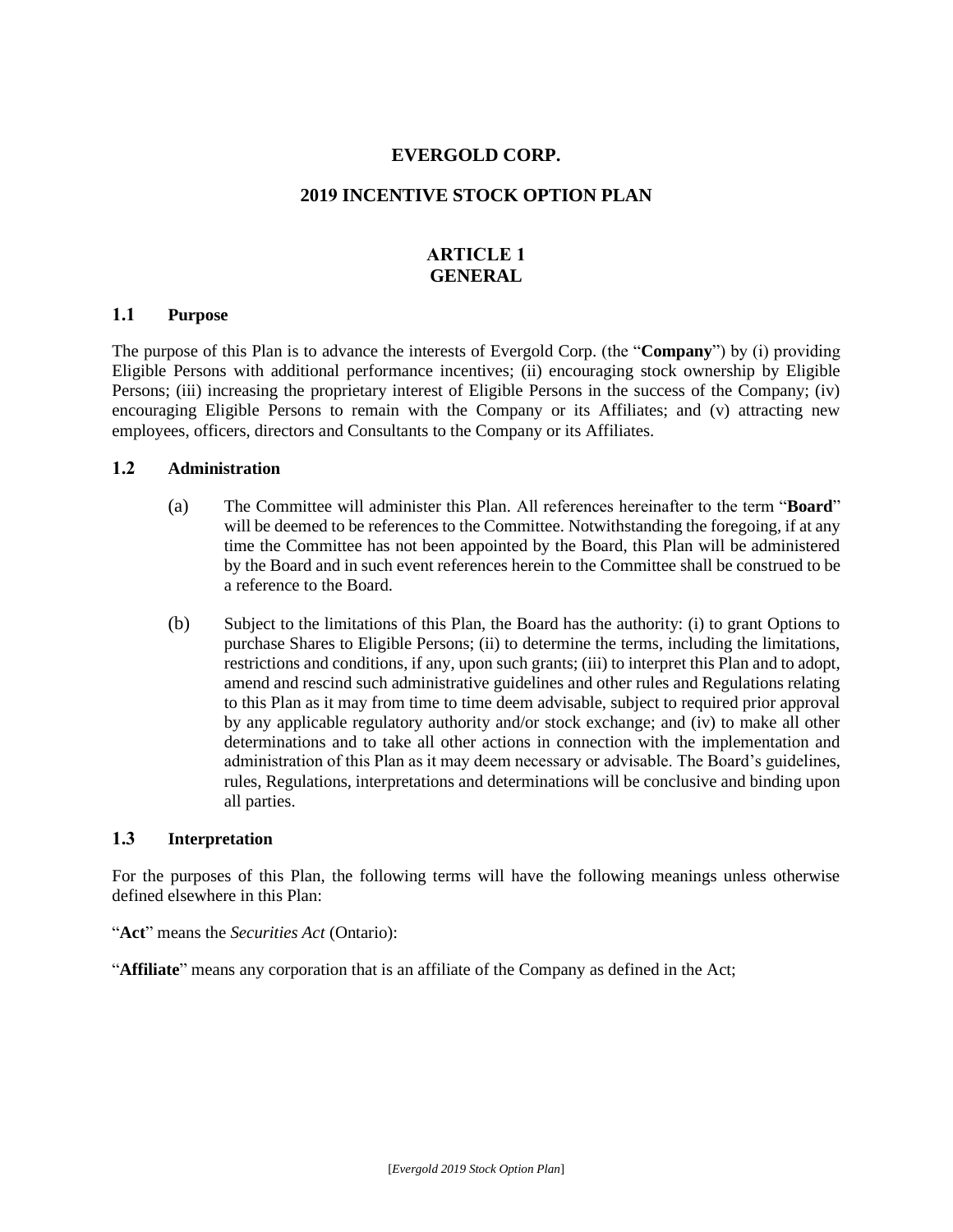

"**Affiliated Entity**" means with respect to the Company, a person or company that controls or is controlled by the Company or that is controlled by the same person or company that controls the Company;

"**Associate**", where used to indicate a relationship with any person or company, means: (i) any company of which such person or company beneficially owns, directly or indirectly, voting securities carrying more than ten (10) per cent of the voting rights attached to all voting securities of the company for the time being outstanding; (ii) any partner of that person or company; (iii) any trust or estate in which such person or company has a substantial beneficial interest or as to which such person or company serves as trustee or in a similar capacity; (iv) any relative of that person who resides in the same home as that person; (v) any person who resides in the same home as that person and to whom that person is married, or any person of the opposite sex or the same sex who resides in the same home as that person and with whom that person is living in a conjugal relationship outside marriage; or (vi) any relative of a person mentioned in clause (v) who has the same home as that person;

"**Blackout Period**" means an interval of time during which the Company has determined that one or more Participants may not trade any securities of the Company because they may be in possession of confidential information pertaining to the Company;

"**Board**" means the board of Directors of the Company;

"**Change of Control**" means the occurrence of any one or more of the following events:

- (a) a consolidation, merger, amalgamation, arrangement or other reorganization or acquisition involving the Company or any of its Affiliates and another corporation or other entity, as a result of which the holders of Shares immediately prior to the completion of the transaction hold less than 50% of the outstanding shares of the successor corporation after completion of the transaction;
- (b) the sale, lease, exchange or other disposition, in a single transaction or a series of related transactions, of assets, rights or properties of the Company and/or any of its Subsidiaries which have an aggregate book value greater than 30% of the book value of the assets, rights and properties of the Company and its Subsidiaries on a consolidated basis to any other person or entity, other than a disposition to a wholly-owned subsidiary of the Company in the course of a reorganization of the assets of the Company and its subsidiaries;
- (c) a resolution is adopted to wind-up, dissolve or liquidate the Company;
- (d) any person, entity or group of persons or entities acting jointly or in concert (an "**Acquiror**") acquires or acquires control (including, without limitation, the right to vote or direct the voting) of Voting Securities of the Company which, when added to the Voting Securities owned of record or beneficially by the Acquiror or which the Acquiror has the right to vote or in respect of which the Acquiror has the right to direct the voting, would entitle the Acquiror and/or associates and/or affiliates of the Acquiror (as such terms are defined in the Act) to cast or to direct the casting of 20% or more of the votes attached to all of the Company's outstanding Voting Securities which may be cast to elect directors of the Company or the successor corporation (regardless of whether a meeting has been called to elect directors);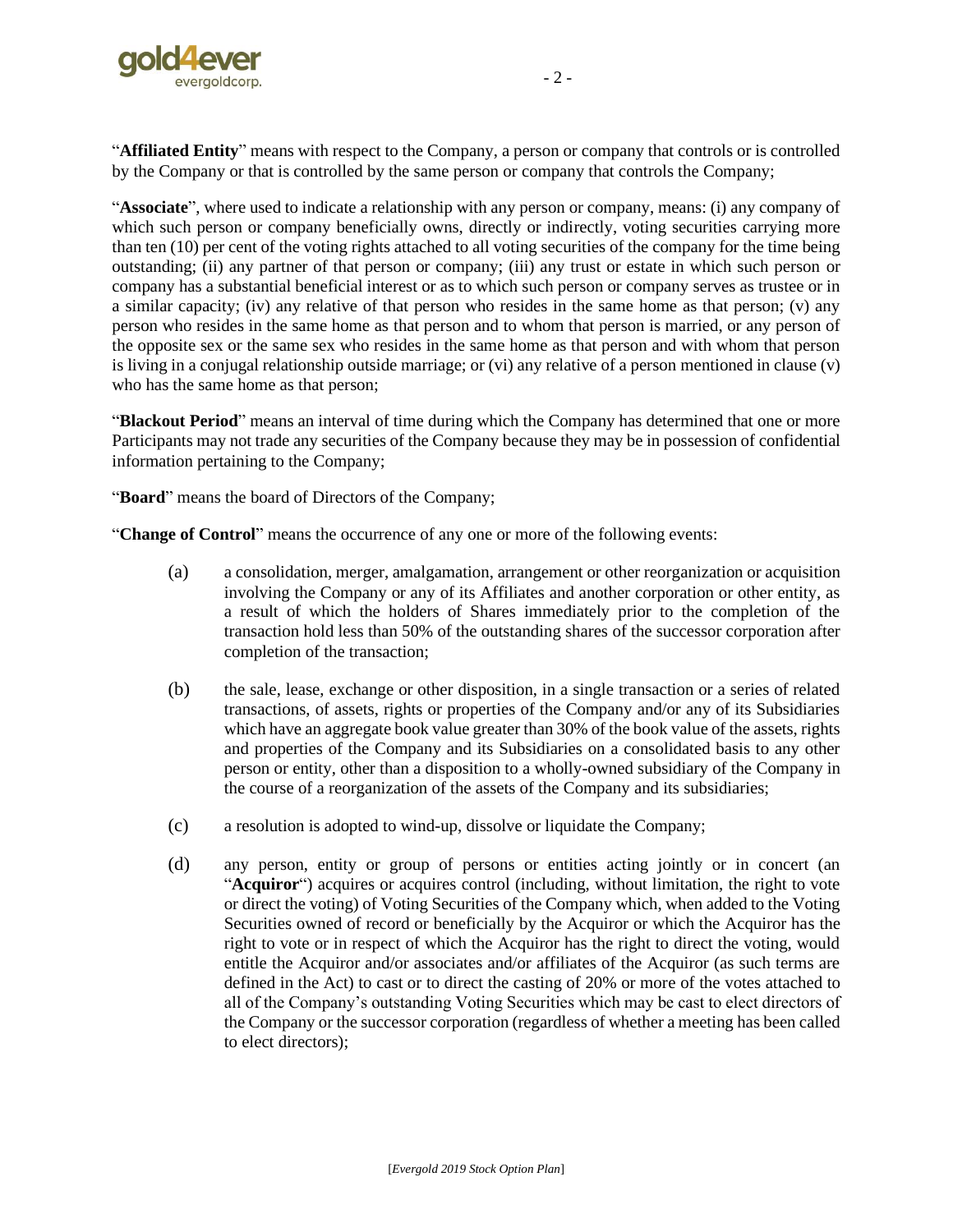

- 3 -

- (e) as a result of or in connection with: (A) a contested election of directors, or; (B) a consolidation, merger, amalgamation, arrangement or other reorganization or acquisitions involving the Company or any of its affiliates and another corporation or other entity, the nominees named in the most recent management information circular of the Company for election to the Board shall not constitute a majority of the Board; or
- (f) the Board adopts a resolution to the effect that a Change of Control as defined herein has occurred or is imminent.

"**Committee**" means the Company's Compensation Committee, duly appointed by the Board from time to time;

"**Company**" means Evergold Corp.;

"**Consultants**" means individuals, including advisors, other than employees and officers and directors of the Company or an Affiliated Entity that are engaged to provide consulting, technical, management or other services to the Company or any Affiliated Entity for an initial, renewable or extended period of twelve months or more under a written contract between the Company or the Affiliated Entity and the individual or a company of which the individual consultant is an employee or shareholder or a partnership of which the individual consultant is an employee or partner;

"**Eligible Person**" means, subject to the Regulations and to all applicable law, (A) any employee, officer, director, or Consultant of (i) the Company or (ii) any Affiliated Entity (and includes any such person who is on a leave of absence authorized by the Board or the board of directors of any Affiliated Entity) and (B) a person to whom an employee, officer or director is married;

"**Exchange**" means the stock exchange on which the Shares are listed, if any, including either the TSX Venture Exchange or the Toronto Stock Exchange, as applicable;

"**Holding Company**" means a holding company wholly-owned and controlled by an Eligible Person;

"Insider" means an insider as defined in the Act;

"**Merger and Acquisition Transaction**" means:

- (a) any merger,
- (b) any acquisition,
- (c) any amalgamation,
- (d) any offer for Shares of the Company which if successful would entitle the offeror to acquire more than 50% of the voting securities of the Company,
- (e) any arrangement or other scheme of reorganization, or
- (f) any consolidation, that results in a Change of Control

"**Option**" means a right granted to an Eligible Person to purchase Shares pursuant to the terms of this Plan;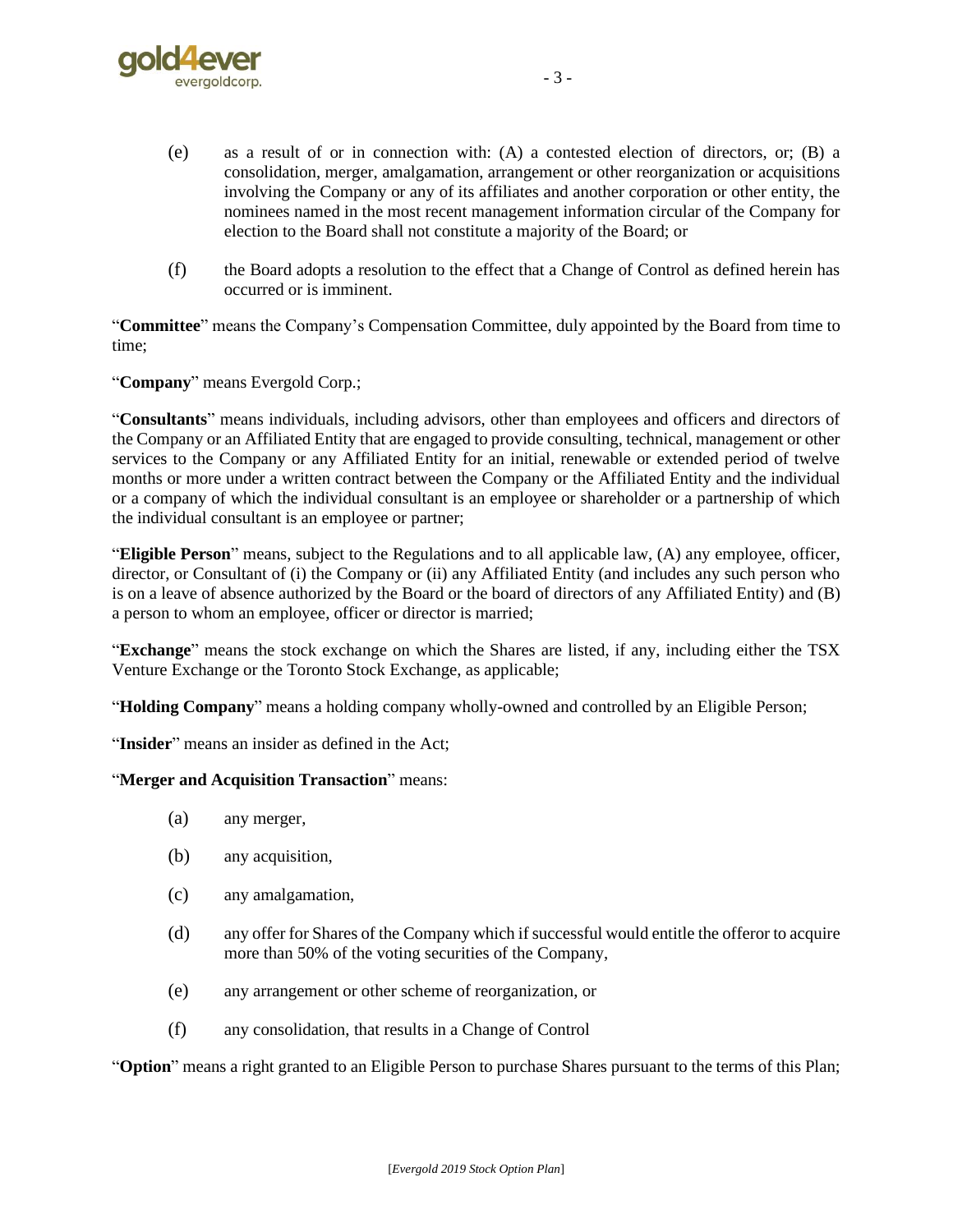

"**Plan**" means the Company's 2019 Incentive Stock Option Plan, as same may be amended from time to time;

"**Regulations**" means the regulations made pursuant to this Plan, as same may be amended from time to time;

"**Retirement**" in respect of a Participant means the Participant ceasing to be an employee, officer, director or Consultant of the Company or an Affiliated Entity after attaining a stipulated age in accordance with the Company's normal retirement policy or earlier with the Company's consent;

"**Retirement Date**" means the date that a Participant ceases to be an employee, officer, director or Consultant of the Company or an Affiliated Entity due to the Retirement of the Participant;

"**RRSP**" means a registered retirement savings plan;

"**Shares**" means the common shares in the capital of the Company;

"**Subsidiary**" means a corporation which is a subsidiary of the Company as defined under the *Securities Act* (Ontario);

"**Termination**" means: (i) in the case of an employee, the termination of the employment of the employee with or without cause by the Company or an Affiliated Entity or cessation of employment of the employee with the Company or an Affiliated Entity as a result of resignation or otherwise other than the Retirement of the employee; (ii) in the case of an officer or director, the removal of or failure to re-elect or re-appoint the individual as an officer or director of the Company or an Affiliated Entity (other than through the Retirement of an officer); and (iii) in the case of a Consultant, the termination of the services of a Consultant by the Company or an Affiliated Entity (other than through the Retirement of a Consultant);

"**Termination Date**" means the date on which a Participant ceases to be an Eligible Person due to the Termination of the Participant;

"**Transfer**" includes any sale, exchange, assignment, gift, bequest, disposition, mortgage, charge, pledge, encumbrance, grant of security interest or other arrangement by which possession, legal title or beneficial ownership passes from one person to another, or to the same person in a different capacity, whether or not voluntary and whether or not for value, and any agreement to effect any of the foregoing; and

"**Voting Securities**" means Shares and/or any other securities (other than debt securities) that carry a voting right either under all circumstances or under some circumstances that have occurred and are continuing.

Words importing the singular number include the plural and vice versa and words importing the masculine gender include the feminine.

This Plan is to be governed by and interpreted in accordance with the laws of the Province of Ontario. The Company and each Participant hereby attorn to the jurisdiction of the Courts of Ontario.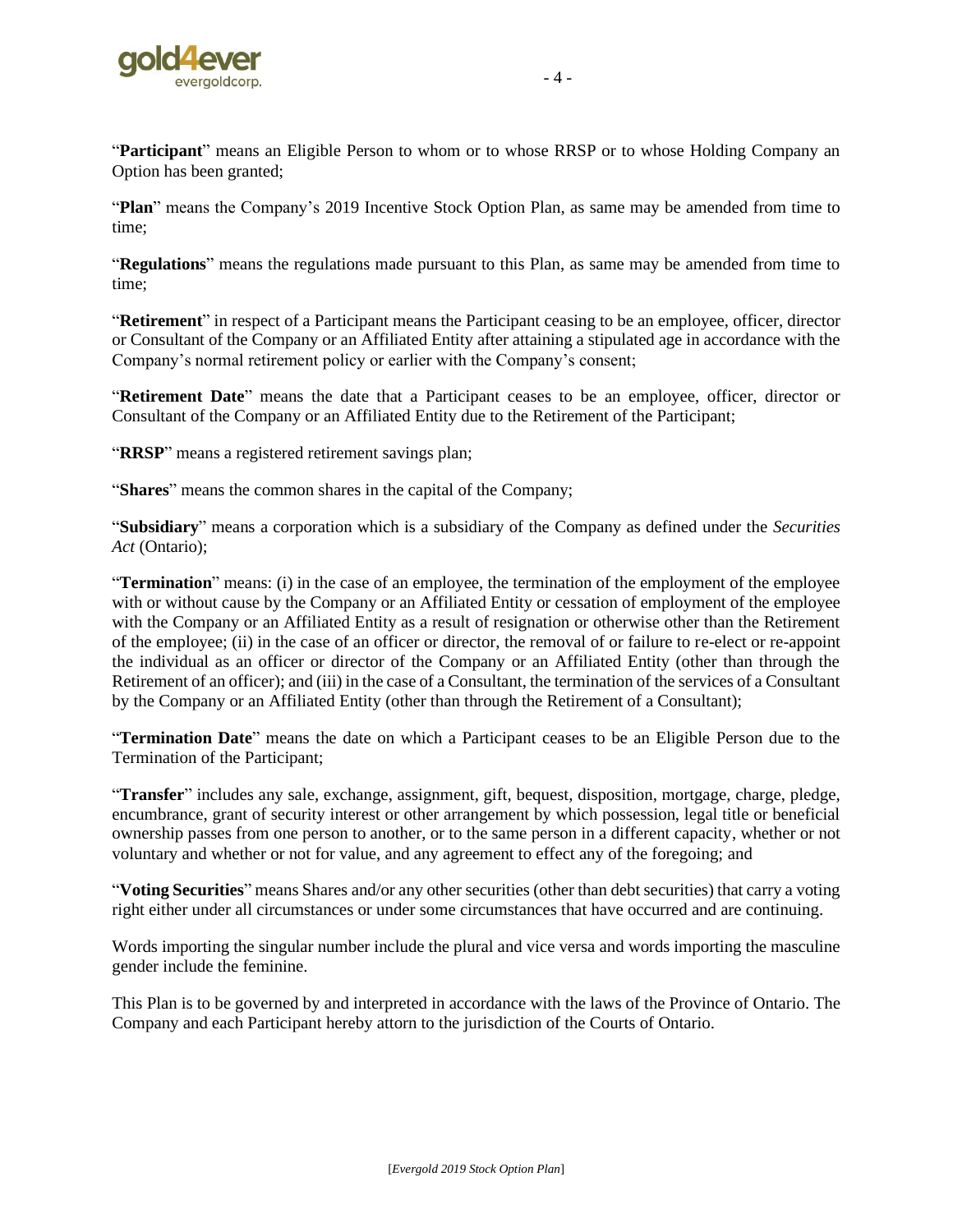

#### <span id="page-43-0"></span>**1.4 Shares Reserved under the Share Option Plan**

- (a) The aggregate maximum number of Shares available for issuance from treasury under this Plan and all of the Company's other security based compensation arrangements at any given time is 10% of the Company's issued and outstanding Shares as at the date of grant of an Option under the Plan, subject to adjustment or increase of such number pursuant to Section [3.2.](#page-48-0) Any Shares subject to an Option which has been granted under the Plan and which have been cancelled, repurchased, expired or terminated in accordance with the terms of the Plan without having been exercised will again be available under the Plan.
- (b) The aggregate number of Shares reserved for issuance pursuant to Options granted to Insiders at any given time, or within a twelve-month period, shall not exceed 10% of the total number of Shares then outstanding, unless disinterested shareholder approval is obtained. The aggregate number of Shares reserved for issuance pursuant to Options granted to any one person or entity within any twelve-month period shall not exceed 5% of the total number of Shares then outstanding unless disinterested shareholder approval is obtained.
- (c) The aggregate number of Options granted to any one Consultant in any twelve-month period must not exceed 2% of the issued and outstanding Shares, calculated at the date the Option was granted.
- (d) The aggregate number of Options granted to persons employed to provide investor relations activities, as such term is defined by the Exchange, if applicable, in any twelvemonth period must not exceed 2% of the issued and outstanding Shares, calculated at the date the Option was granted.
- (e) For purposes of this Section [1.4,](#page-43-0) the number of Shares then outstanding shall mean the number of Shares outstanding on a non-diluted basis immediately prior to the proposed grant of the applicable Option.

#### **ARTICLE 2 OPTION GRANTS AND TERMS OF OPTIONS**

#### **2.1 Grants**

Subject to this Plan, the Board will have the authority to determine the limitations, restrictions and conditions, if any, in addition to those set out in this Plan, applicable to the exercise of an Option, including, without limitation, the nature and duration of the restrictions, if any, to be imposed upon the sale or other disposition of Shares acquired upon exercise of the Option, and the nature of the events, if any, and the duration of the period in which any Participant's rights in respect of Shares acquired upon exercise of an Option may be forfeited. An Eligible Person, an Eligible Person's RRSP and an Eligible Person's Holding Company may receive Options on more than one occasion under this Plan and may receive separate Options on any one occasion.

#### <span id="page-43-1"></span>**2.2 Exercise of Options**

(a) Options granted can be exercisable for a maximum of 10 years from the date of grant or such lesser period as determined by the Board at the time of such grant.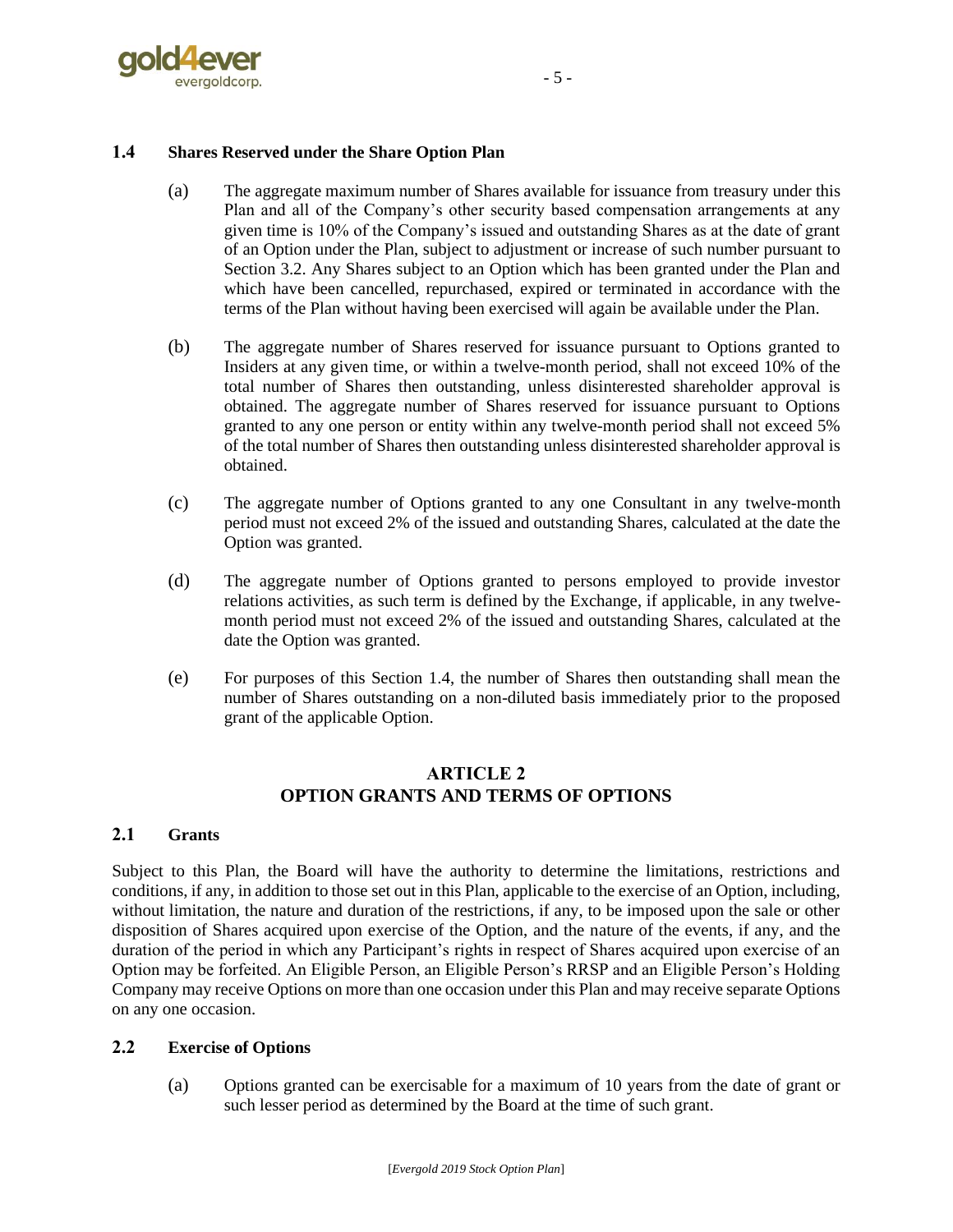

- (b) Where the expiry date for an Option occurs during a Blackout Period, the expiry date for such Option shall be extended to the date that is 10 business days following the end of such Blackout Period.
- <span id="page-44-0"></span>(c) The Board may determine when any Option will become exercisable and may determine that the Option will be exercisable immediately upon the date of grant, or in instalments or pursuant to a vesting schedule, in accordance with the rules of the Exchange. Notwithstanding the foregoing, unless the Board determines otherwise, and subject to the other provisions of this Plan, Options issued pursuant to this Plan are subject to a vesting schedule as follows:
	- $(i)$  $\frac{1}{3}$  upon the date of the grant;
	- $(ii)$  $\frac{1}{3}$  upon the first anniversary of grant; and
	- $(iii)$  $\frac{1}{3}$  upon the second anniversary of grant.
- (d) Notwithstanding sectio[n 2.2\(c\)](#page-44-0) above, Options granted to Consultants performing Investor Relations Activities, as such term is defined by the Exchange, if applicable, must vest in stages over twelve months with no more than  $\frac{1}{4}$  of the Options vesting in any three month period.
- (e) No fractional Shares may be issued and the Board may determine the manner in which fractional Share value will be treated.
- (f) A minimum of 100 Shares must be purchased by a Participant upon exercise of Options at any one time, except where the remainder of Shares available for purchase pursuant to Options granted to such Participant totals less than 100.
- (g) The date on which an Option will be deemed to have been granted under this Plan will be the date on which the Committee authorizes the grant of such Option or such other future date as may be specified by the Committee at the time of such authorization.

#### **2.3 Option Price and Date**

The Board will establish the exercise price of an Option at the time each Option is granted provided that such price shall not be less than:

- (a) If the Shares are listed on the TSX Venture Exchange, the Market Price (as such term is defined in TSX Venture Exchange Policy 1.1) of the Shares; or
- (b) If the Shares are listed on the Toronto Stock Exchange, the volume weighted average trading price (calculated in accordance with the rules and policies of the Toronto Stock Exchange) of the Shares, or another stock exchange where the majority of the trading volume and value of the Shares occurs, for the five trading days immediately preceding the day the option is granted; or
- (c) If the Shares are not listed on either the TSX Venture Exchange or the Toronto Stock Exchange, the applicable minimum price in accordance with the rules of the stock exchange on which the Shares are listed at the time of the grant; or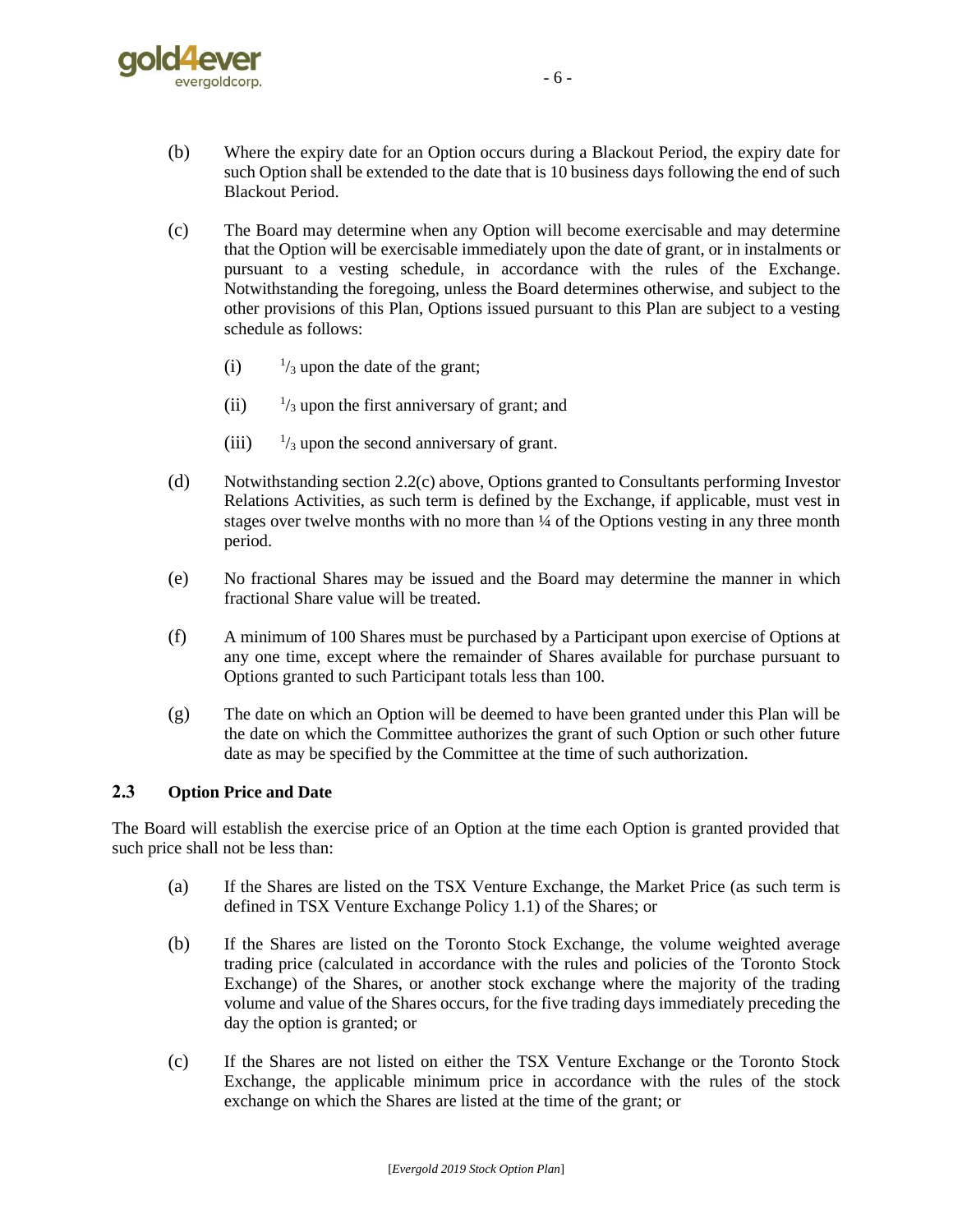

(d) If the Shares are not listed on any stock exchange, the minimum exercise price as determined by the Board.

#### **2.4 Grant to Participant's RRSP or Holding Company**

Upon written notice from an Eligible Person, any Option that might otherwise be granted to that Eligible Person, will be granted, in whole or in part, to an RRSP or a Holding Company established by and for the sole benefit of the Eligible Person.

#### <span id="page-45-0"></span>**2.5 Termination, Retirement or Death**

- (a) Termination.
	- (i) In the event of the Termination with cause of a Participant, each Option held by the Participant, the Participant's RRSP or the Participant's Holding Company will cease to be exercisable on the earlier of the expiry of its term and the Termination Date, or such longer or shorter period as determined by the Board.
	- (ii) In the event of the Termination or Retirement of a Participant, each Option held by the Participant, the Participant's RRSP or the Participant's Holding Company will cease to be exercisable within a period of 90 days after the Termination Date or Retirement Date, as the case may be, or such longer or shorter period as determined by the Board. For greater certainty, such determination of a longer or shorter period may be made at any time subsequent to the date of grant of the Options. The Board may delegate authority to the Chief Executive Officer of the Company to make any determination with respect to the expiry or termination date of Options held by any departing Participant, other than a departing nonmanagement director or the Chief Executive Officer. If the Board or the Chief Executive Officer, as the case may be, extends the period in which Options held by a Participant may be exercisable following a Termination Date or Retirement Date, such extended period must not exceed one (1) year from the Termination Date or Retirement Date.
	- (iii) If any portion of an Option has not vested on the Termination Date or Retirement Date, as the case may be, the Participant, the Participant's RRSP or the Participant's Holding Company may not, after the Termination Date or Retirement Date, as the case may be, exercise such portion of the Option which has not vested, provided that the Board may determine at any time, including for greater certainty at any time subsequent to the date of grant of the Options, that such portion of the Option vests automatically or pursuant to a vesting schedule determined by the Board. The Board may delegate authority to the Chief Executive Officer to make any determination with respect to vesting of Options or any portion thereof held by any departing Participant, other than a departing non-management director or the Chief Executive Officer.
	- (iv) Without limitation, and for greater certainty only, this subsection [2.5\(a\)](#page-45-0) will apply regardless of whether the Participant was dismissed with or without cause and regardless of whether the Participant received compensation in respect of dismissal or was entitled to a period of notice of termination which would otherwise have permitted a greater portion of the Option to vest.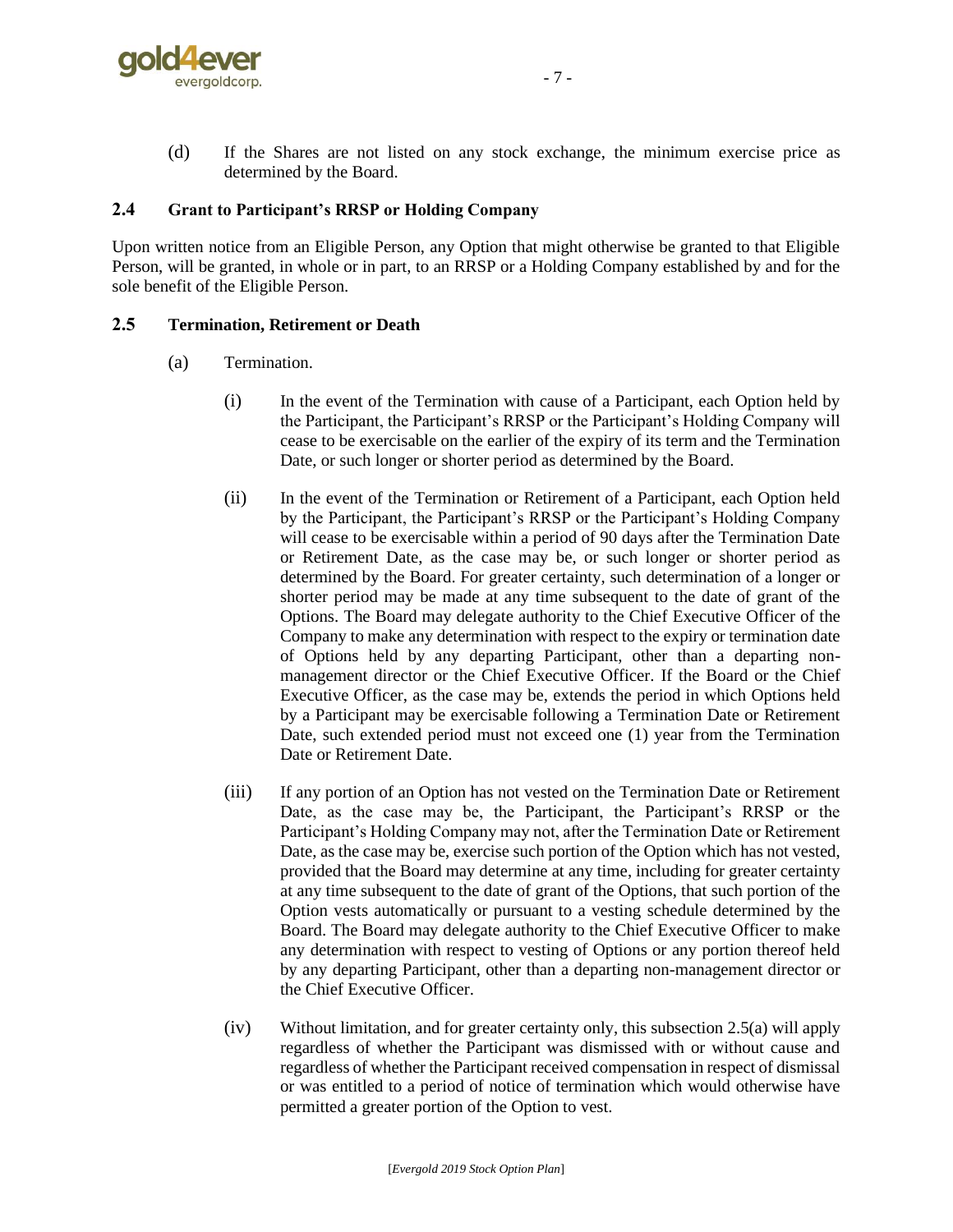

- (b) Death.
	- (i) If a Participant dies, the legal representatives of the Participant may exercise the Options held by the Participant, the Participant's RRSP and the Participant's Holding Company within a period after the date of the Participant's death as determined by the Board, and for greater certainty such determination may be made at any time subsequent to the date of grant of the Options, provided that no Option shall remain outstanding for any period which exceeds the earlier of (i) the expiry date of such Option; and (ii) 12 months following the date of death of the Participant, but only to the extent the Options were by their terms exercisable on the date of death.
	- (ii) The Board may determine at any time, including for greater certainty at any time subsequent to the date of grant of the Options, that such portion of the Option vests automatically or pursuant to a vesting schedule determined by the Board. The Board may delegate authority to the Chief Executive Officer to make any determination with respect to the expiry or termination date of Options or vesting of Options or any portion thereof held by any deceased Participant, other than a departing non-management director or the Chief Executive Officer.
	- (iii) If the legal representative of a Participant who has died exercises the Option of the Participant or the Participant's RRSP or the Participant's Holding Company in accordance with the terms of this Plan, the Company will have no obligation to issue the Shares until evidence satisfactory to the Company has been provided by the legal representative that the legal representative is entitled to act on behalf of the Participant, the Participant's RRSP or the Participant's Holding Company to purchase the Shares under this Plan.

#### **2.6 Option Agreements**

Each Option must be confirmed, and will be governed, by an agreement in a form (which may, but need not be, in the form of Schedule "A" hereto) determined by the Board and signed by the Company and the Participant or an RRSP of which the Participant is an annuitant or the Participant's Holding Company.

#### **2.7 Payment of Option Price**

The exercise price of each Share purchased under an Option must be paid in full by bank draft or certified cheque at the time of exercise, and upon receipt of payment in full, but subject to the terms of this Plan, the number of Shares in respect of which the Option is exercised will be duly issued as fully paid and nonassessable. Share certificates representing the number of Shares in respect of which the Option has been exercised will be issued only upon payment in full of the relevant exercise price to the Company.

#### <span id="page-46-0"></span>**2.8 Acceleration of Vesting**

In the event of a Change of Control, all Options outstanding shall be immediately exercisable, notwithstanding any determination of the Board pursuant to Section [2.2](#page-43-1) hereof, if applicable.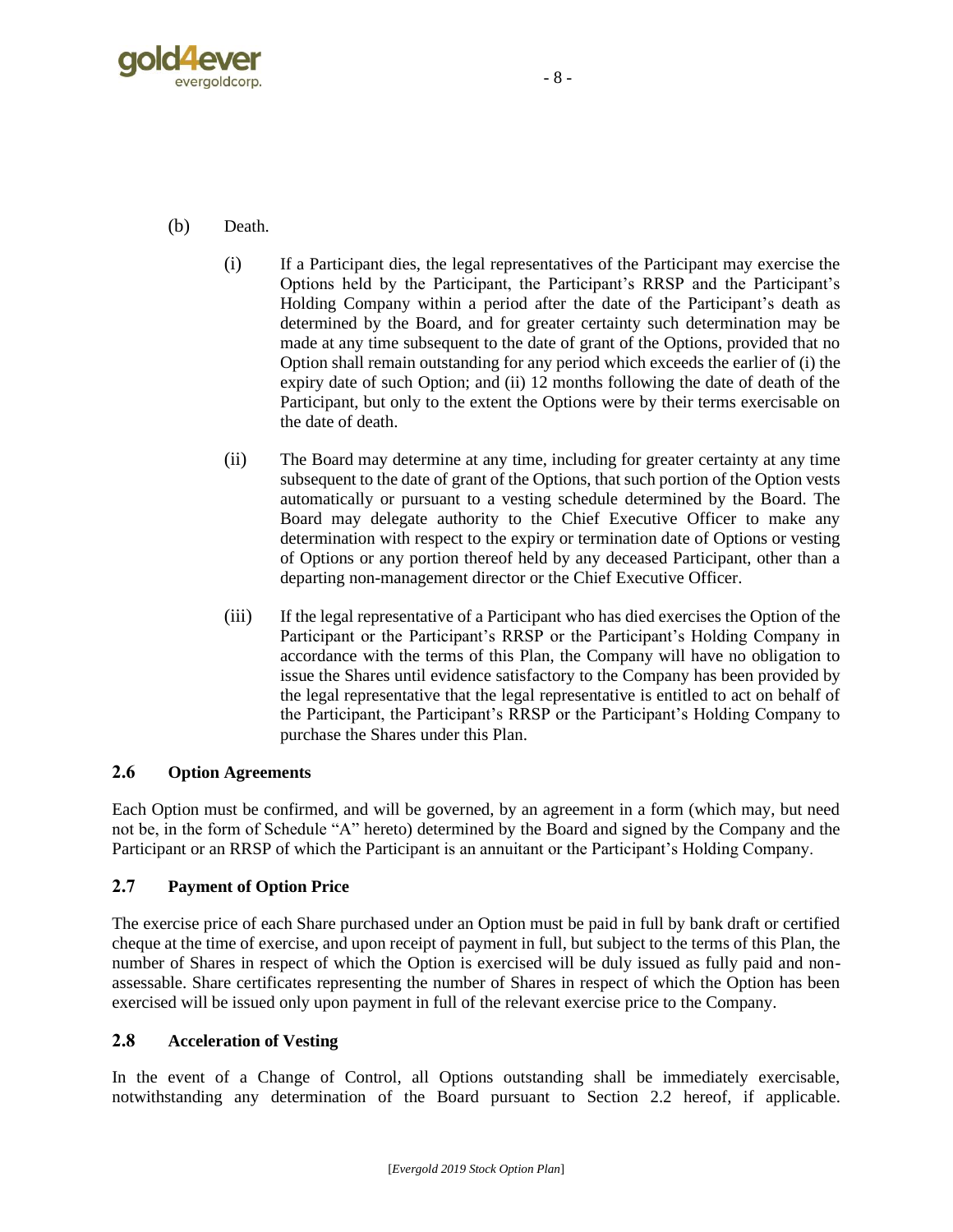

Notwithstanding the vesting schedule for an Option that is specified in an agreement granting an Option or in this Plan, the Committee shall have the right with respect to any one or more Participants in this Plan to accelerate the time at which an option may be exercised.

#### <span id="page-47-4"></span>**2.9 Merger and Acquisition**

<span id="page-47-0"></span>In the event of a Merger and Acquisition Transaction or proposed Merger and Acquisition Transaction:

- <span id="page-47-3"></span>(a) subject to Section [2.8,](#page-46-0) the Committee may, in a fair and equitable manner, determine the manner in which all unexercised option rights granted under this Plan will be treated including, without limitation, requiring the acceleration of the time for the exercise of such rights by the Participants, the time for the fulfillment of any conditions or restrictions on such exercise, and the time for the expiry of such rights;
- <span id="page-47-1"></span>(b) the Committee or any company which is or would be the successor to the Company or which may issue securities in exchange for Shares upon the Merger and Acquisition Transaction becoming effective may offer any Participant the opportunity to obtain a new or replacement option over any securities into which the Shares are changed or are convertible or exchangeable, on a basis proportionate to the number of Shares under Option and the Exercise Price (and otherwise substantially upon the terms of the Option being replaced, or upon terms no less favorable to the Participant) including, without limitation, the periods during which the Option may be exercised and expiry dates; and in such event, the Participant shall, if he accepts such offer, be deemed to have released his Option over the Common Shares and such Option shall be deemed to have lapsed and be cancelled; or
- <span id="page-47-2"></span>(c) the Committee may exchange for or into any other security or any other property or cash, any Option that has not been exercised, upon giving to the Participant to whom such Option has been granted at least 30 days written notice of its intention to exchange such Option, and during such notice period, the Option, to the extent it has not been exercised, may be exercised by the Participant without regard to any vesting conditions attached thereto, and on the expiry of such notice period, the unexercised portion of the Option shall lapse and be cancelled.

Subsections [\(a\),](#page-47-0) [\(b\),](#page-47-1) and [\(c\)](#page-47-2) of this Section [2.9](#page-47-3) are intended to be permissive and may be utilized independently of, successively with, or in combination with each other and Section [2.8,](#page-46-0) and nothing therein contained shall be construed as limiting or affecting the ability of the Committee to deal with Options in any other manner. All determinations by the Committee under this Section [2.9](#page-47-3) will be final, binding and conclusive for all purposes.

#### **2.10 Amendment of Option Terms**

Subject to the prior approval of any applicable regulatory authorities and/or stock exchange (as required) and the consent of the Participant affected thereby, the Board may amend or modify any outstanding Option in any manner to the extent that the Board would have had the authority to initially grant the Option as so modified or amended, including without limitation, to change the date or dates as of which, or the price at which, an Option becomes exercisable, provided however, that the consent of the Participant shall not be required where the rights of the Participant are not adversely affected.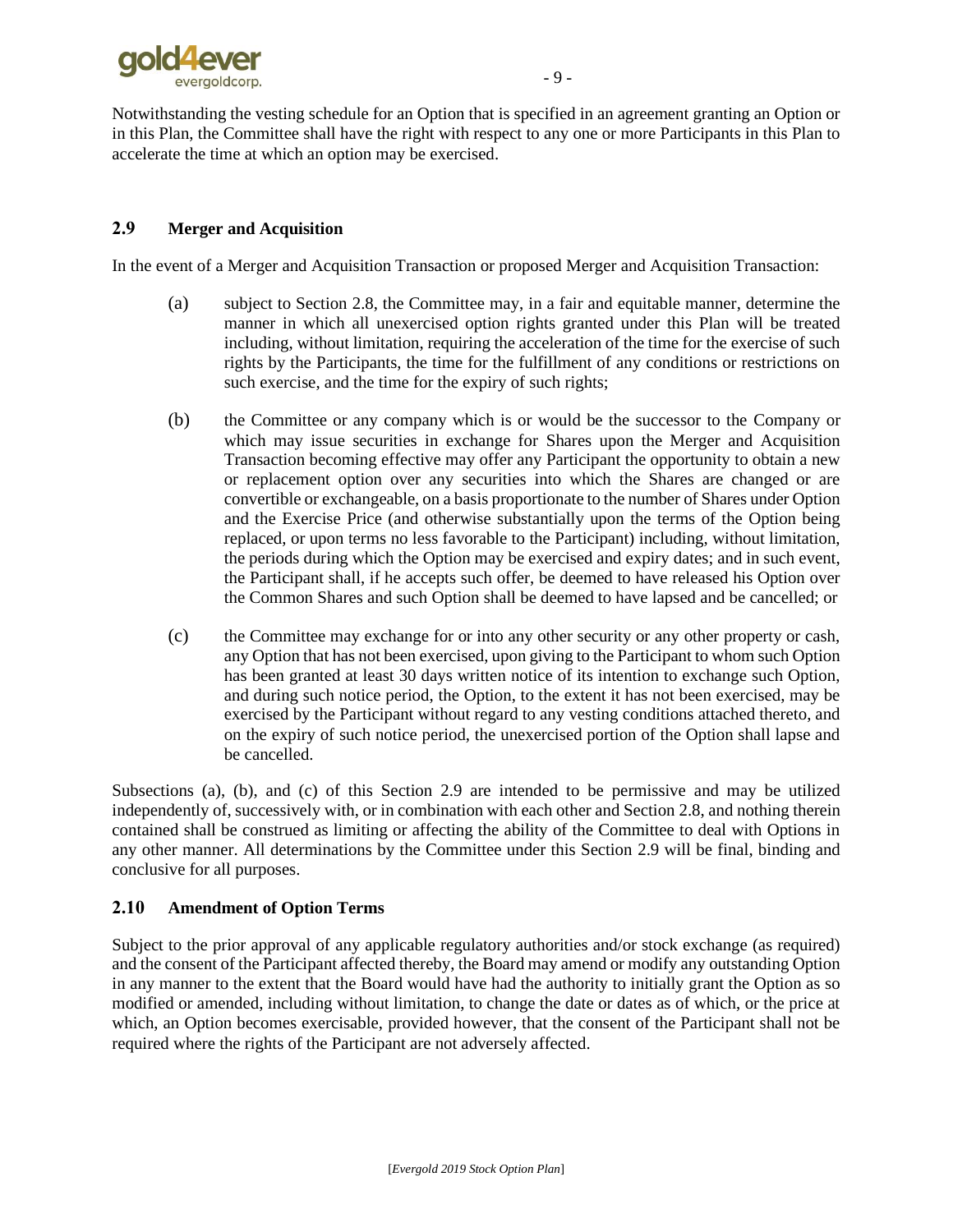

#### **ARTICLE 3 MISCELLANEOUS**

#### **3.1 Prohibition on Transfer of Options**

Options are non-assignable and non-transferable.

#### <span id="page-48-0"></span>**3.2 Capital Adjustments**

If there is any change in the outstanding Shares by reason of a stock dividend or split, recapitalization, consolidation, combination or exchange of shares, or other fundamental or similar corporate change, the Board will make, subject to any prior approval required of relevant stock exchanges or other applicable regulatory authorities, if any, an appropriate substitution or adjustment in (i) the exercise price of any unexercised Options under this Plan; (ii) the number or kind of shares or other securities reserved for issuance pursuant to this Plan; and (iii) the number and kind of shares subject to unexercised Options theretofore granted under this Plan; provided, however, that no substitution or adjustment will obligate the Company to issue or sell fractional shares. In the event of the reorganization of the Company or the amalgamation or consolidation of the Company with another corporation, the Board may make such provision for the protection of the rights of Eligible Persons, Participants, their RRSPs and their Holding Companies as the Board in its discretion deems appropriate. The determination of the Board, as to any adjustment or as to there being no need for adjustment, will be final and binding on all parties.

The grant of an Option shall not affect in any way the right or power of the Company to make adjustments, reclassifications, reorganizations or changes of its capital or business structure or to merge, consolidate, dissolve or liquidate, or to sell or transfer all or any part of its business or assets.

#### **3.3 Non-Exclusivity**

Nothing contained herein will prevent the Board from adopting other or additional compensation arrangements for the benefit of any Eligible Person or Participant, subject to any required regulatory or shareholder approval.

#### **3.4 Renegotiation of Options**

Subject to the prior consent of the Exchange, an Option, to the extent that it has not been exercised, may be renegotiated in accordance with the rules and policies of the Exchange.

#### **3.5 Amendment and Termination**

Subject to the requisite shareholder and regulatory approvals set forth under subparagraphs [3.5\(a\)](#page-48-1) and [\(b\)](#page-49-0) below, the Board may from time to time amend or revise the terms of the Plan or may discontinue the Plan at any time provided however that no such amendment or revision may, without the consent of the Optionee, in any manner adversely affect his rights under any Option theretofore granted under the Plan.

<span id="page-48-1"></span>(a) The Board may, subject to receipt of requisite shareholder and regulatory approval, make the following amendments to the Plan: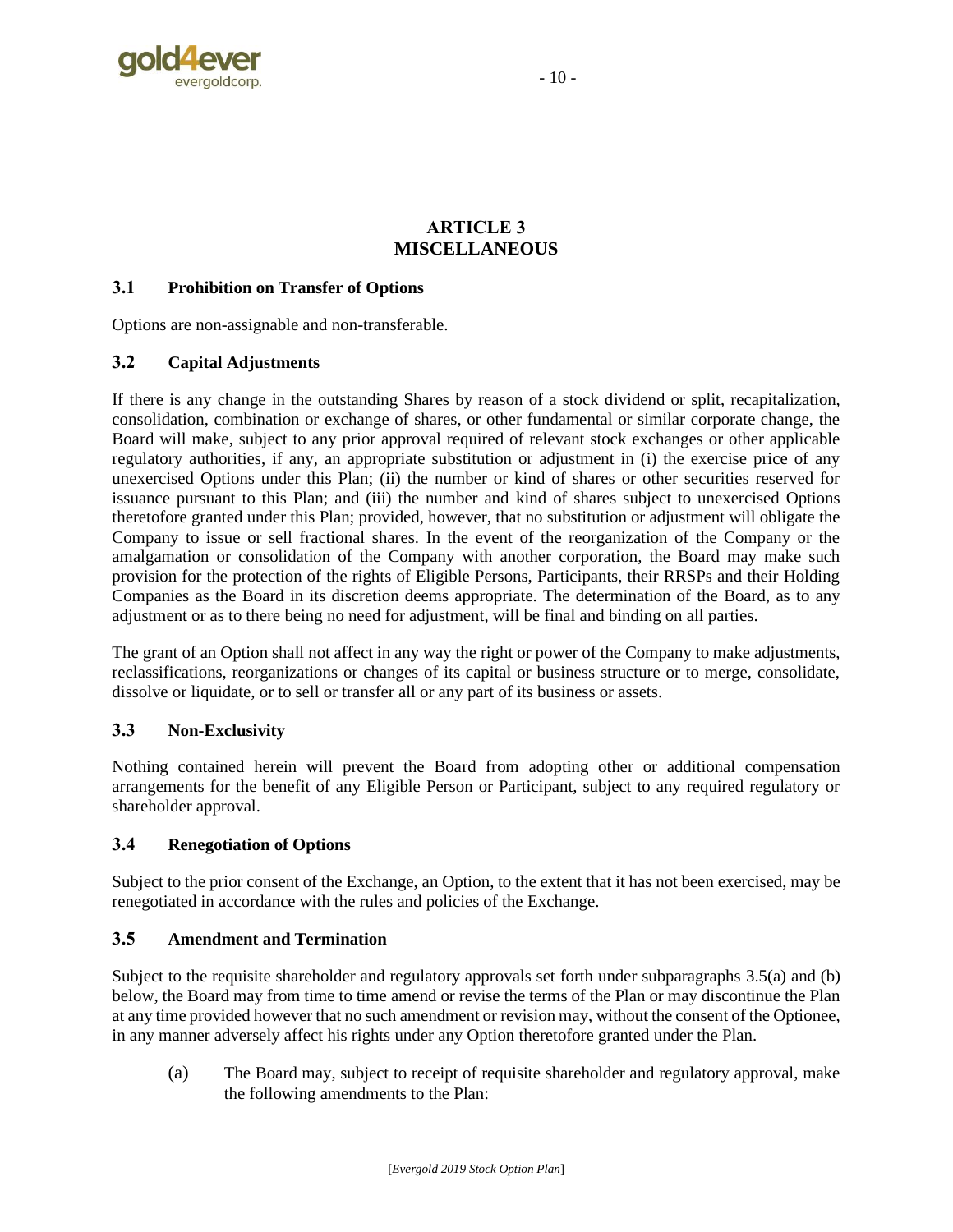

- (i) any amendment to the number of securities issuable under the Plan, including an increase to a fixed maximum number of securities or a change from a fixed maximum number of securities to a fixed maximum percentage. A change to a fixed maximum percentage which was previously approved by shareholders will not require additional shareholder approval;
- (ii) any change to the definition of the eligible participants which would have the potential of broadening or increasing insider participation;
- (iii) the addition of any form of financial assistance;
- (iv) any amendment to a financial assistance provision which is more favourable to participants;
- (v) any addition of a cashless exercise feature, payable in cash or securities which does not provide for a full deduction of the number of underlying securities from the Plan reserve;
- (vi) the addition of a deferred or restricted share unit or any other provision which results in participants receiving securities while no cash consideration is received by the Company;
- (vii) a discontinuance of the Plan; and
- (viii) any other amendments that may lead to significant or unreasonable dilution in the Company's outstanding securities or may provide additional benefits to eligible participants, especially insiders of the Company, at the expense of the Company and its existing shareholders.
- <span id="page-49-0"></span>(b) The Board may, subject to receipt of requisite regulatory approval, where required, in its sole discretion make all other amendments to the Plan that are not of the type contemplated in subparagraph [3.5\(a\)](#page-48-1) above including, without limitation:
	- (i) amendments of a "housekeeping" or clerical nature;
	- (ii) a change to the vesting provisions of a security or the Plan;
	- (iii) amendments to reflect any requirements of any regulatory authorities to which the Company is subject, including the Exchange;
	- (iv) a change to the termination provisions of a security or the Plan which does not entail an extension beyond the original expiry date;
	- (v) a change in the exercise price of Options, provided that at least six months have elapsed since the later of the date of commencement of the term of the Option, the date the Shares commenced trading on the Exchange or the date the exercise price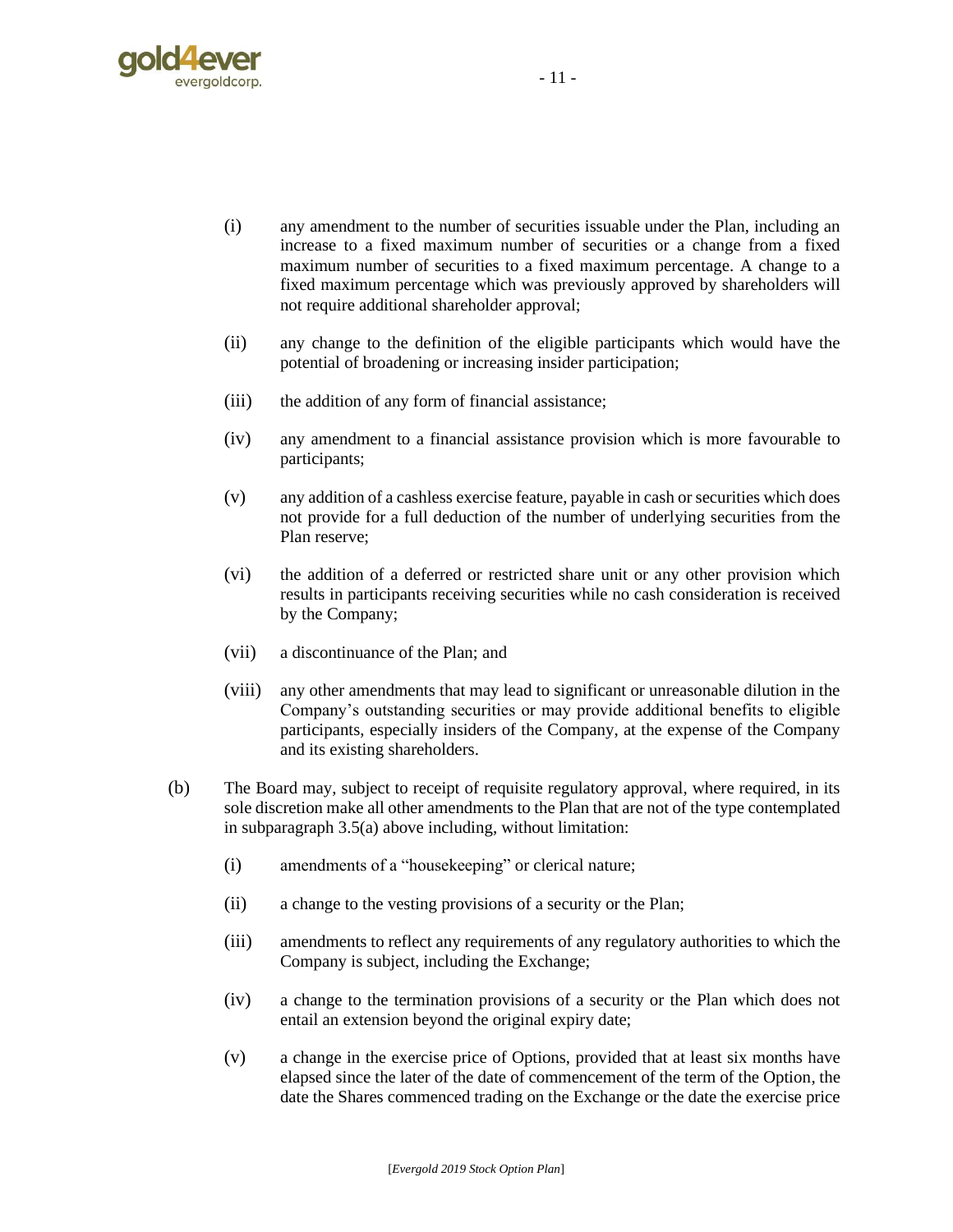

of the Option was last amended, and provided that disinterested shareholder approval is obtained for any reduction in the exercise price if the Option holder is an Insider (as such term is defined by the Exchange) of the Company at the time of such proposed reduction;

- (vi) amendments to Sections [2.8](#page-46-0) and [2.9](#page-47-4) and the definitions of Change of Control and Merger and Acquisition Transaction;
- (vii) the addition of a cashless exercise feature, payable in cash or securities, which provides for a full deduction of the number of underlying securities from the Plan reserve; and
- (viii) amendments to reflect changes to applicable laws or regulations.
- (c) Notwithstanding the provisions of subparagraph [3.5\(b\),](#page-49-0) the Company shall additionally obtain requisite shareholder approval in respect of amendments to the Plan that are contemplated pursuant to section subparagraph [3.5\(b\),](#page-49-0) to the extent such approval is required by any applicable laws or regulations.

#### **3.6 No Rights as Shareholder**

Nothing herein or otherwise shall be construed so as to confer on any Participant any rights as a shareholder of the Company with respect to any Shares reserved for the purpose of any Option.

#### **3.7 Employment**

In the case of employees, nothing contained in this Plan shall confer upon any Participant any right with respect to employment or continuance of employment with the Company or any of its subsidiaries, or interfere in any way with the right of the Company or any of its subsidiaries to terminate the Participant's employment at any time. Participation in this Plan by a Participant is voluntary.

#### **3.8 Securities Regulation and Tax Withholding**

- (a) Where necessary to effect exemption from registration of the Shares under securities laws applicable to the securities of the Company, a Participant shall be required, upon the acquisition of any Shares pursuant to the Plan, to acquire the Shares with investment intent (i.e. for investment purposes) and not with a view to their distribution, and to present to the Committee an undertaking to that effect in a form acceptable to the Committee. The Committee may take such other action or require such other action or agreement by such Participant as may from time to time be necessary to comply with applicable securities laws. This provision shall in no way obligate the Company to undertake the registration of any Options or the Shares under any securities laws applicable to the securities of the Company.
- (b) The Committee and the Company may take all such measures as they deem appropriate to ensure that the Company's obligations under the withholding provisions under income tax laws applicable to the Company and other provisions of applicable laws are satisfied with respect to the issuance of Shares or the grant or exercise of Options under this Plan.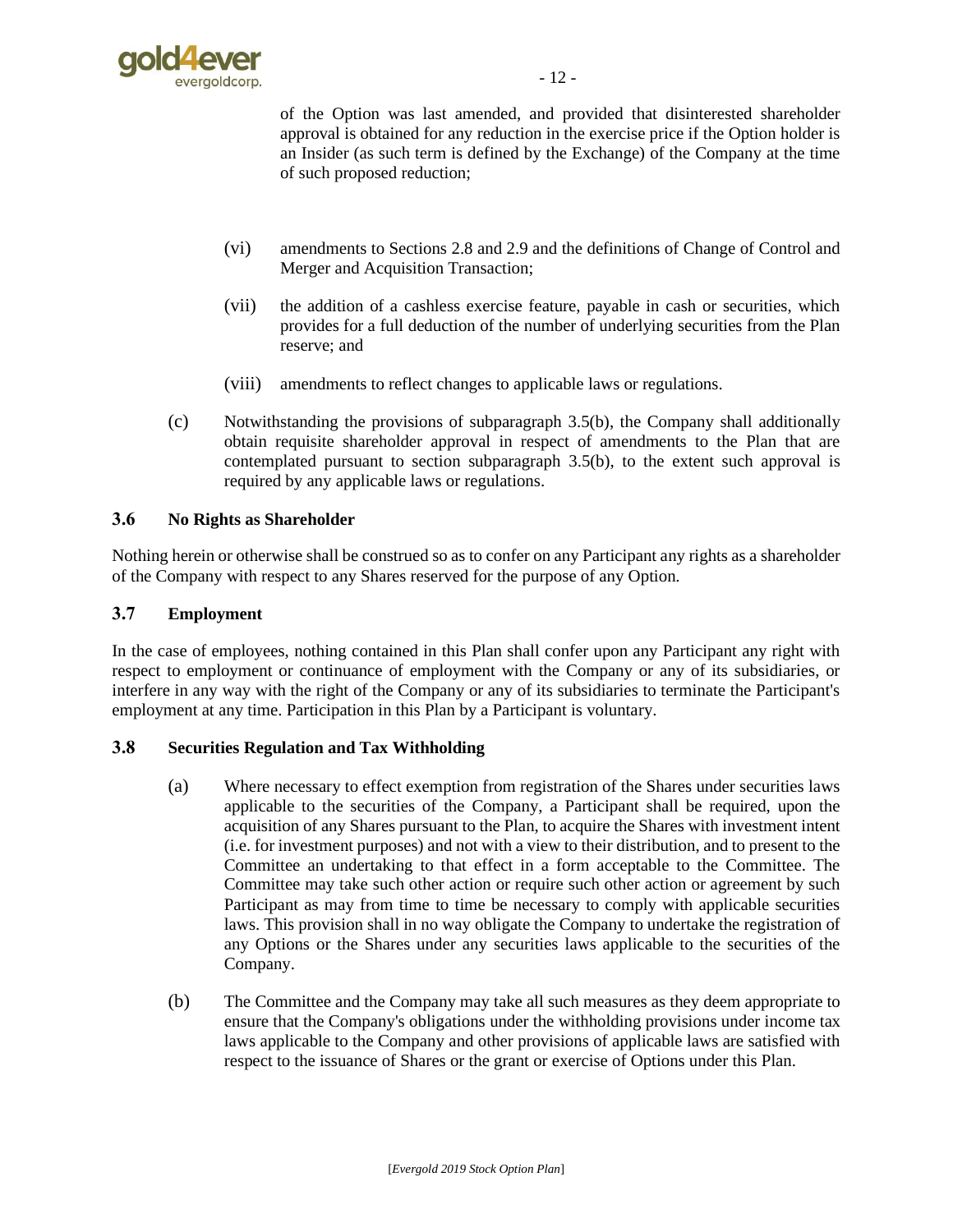

(c) Issuance, transfer or delivery of certificates for Shares purchased pursuant to this Plan may be delayed, at the discretion of the Compensation Committee, until the Committee is satisfied that the applicable requirements of securities and income tax laws have been met.

#### **3.9 No Representation or Warranty:**

The Company makes no representation or warranty as to the future market value of any Shares issued in accordance with the provisions of this Plan.

#### **3.10 Compliance with Legislation**

The Board may postpone or adjust any exercise of any Option or the issue of any Shares pursuant to this Plan as the Board in its discretion may deem necessary in order to permit the Company to effect or maintain registration of this Plan or the Shares issuable pursuant thereto under the securities laws of any applicable jurisdiction, or to determine that the Shares and this Plan are exempt from such registration. The Company is not obligated by any provision of this Plan or any grant hereunder to sell or issue Shares in violation of any applicable law. In addition, if the Shares are listed on a stock exchange, the Company will have no obligation to issue any Shares pursuant to this Plan unless the Shares have been duly listed, upon official notice of issuance, on a stock exchange on which the Shares are listed for trading.

#### **3.11 Bona Fide**

The Company hereby represents that any employees or Consultants to whom Options are granted hereunder are *bona fide* employees of Consultants, as applicable.

#### **3.12 Effective Date**

This Plan shall be effective as of June 25, 2019.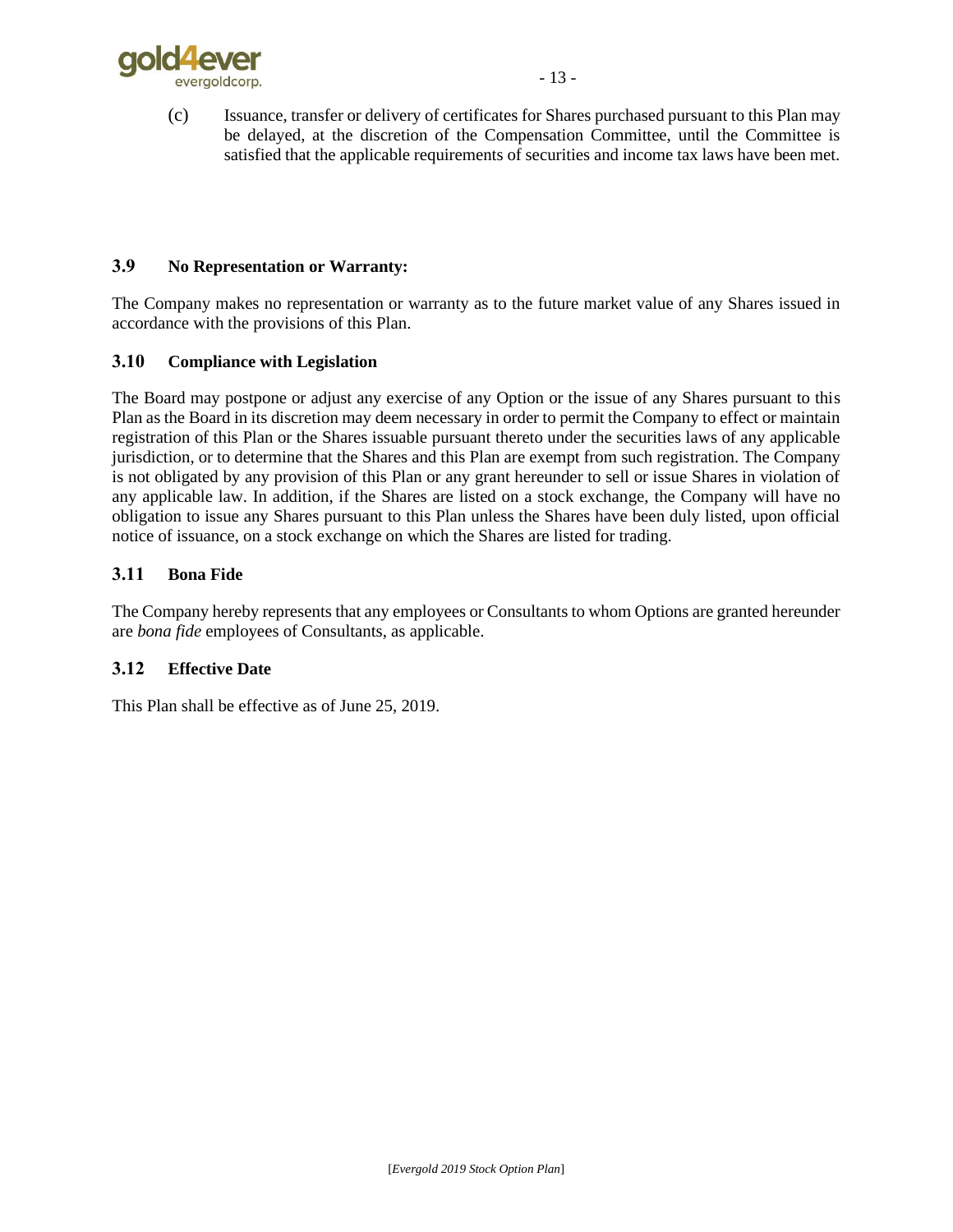#### **SCHEDULE** "**A**"

#### **EVERGOLD CORP.**

#### **2019 INCENTIVE STOCK OPTION PLAN - FORM OF AGREEMENT**

#### **OPTION AGREEMENT**

This Option Agreement is entered into between Evergold Corp. (the "**Corporation**") and the Optionee named below pursuant to the Evergold Corp. 2019 Incentive Stock Option Plan (the "**Plan**"). This Agreement witnesses that in consideration of the covenants and agreements herein contained and such other good and valuable consideration, the receipt and sufficiency of which are hereby acknowledged, the parties hereto covenant and agree as set forth and confirms that:

on

| (the "Grant Date");            |
|--------------------------------|
| (the " <b>Optionholder</b> "); |

was granted options (the "Options") to purchase Common Shares (the "Optioned Shares") of the Corporation, exercisable [NTD: May insert vesting period such as: to  $\langle\hat{\psi}\rangle$  on the Grant Date and  $\langle\hat{\psi}\rangle$  on each of the  $\langle\langle\hat{\psi}\rangle,\langle\hat{\psi}\rangle$  and  $\langle\hat{\psi}\rangle$  anniversary dates of the Date of Grant] on a cumulative basis;

at a price (the "**Exercise Price**") of \$ per Optioned Share; and

for a term expiring at 5:00 p.m., Toronto time, on \_\_\_\_\_\_\_\_\_\_\_\_\_\_\_\_(the "**Expiry Date**");

All on the terms set out in, and in accordance with, the Plan. By signing this Option Agreement, the Optionholder acknowledges that he or she has read and understands the Plan and accepts the Options in accordance with the terms and conditions of the Plan. All capitalized terms not defined herein have the meaning assigned to them in the Plan.

**IN WITNESS WHEREOF** the Corporation and the Optionee have executed this Option Agreement as of  $, 20 < \infty$ .

#### **EVERGOLD CORP.**

per:

Name: Title:

Name of Optionholder

Signature of Optionholder